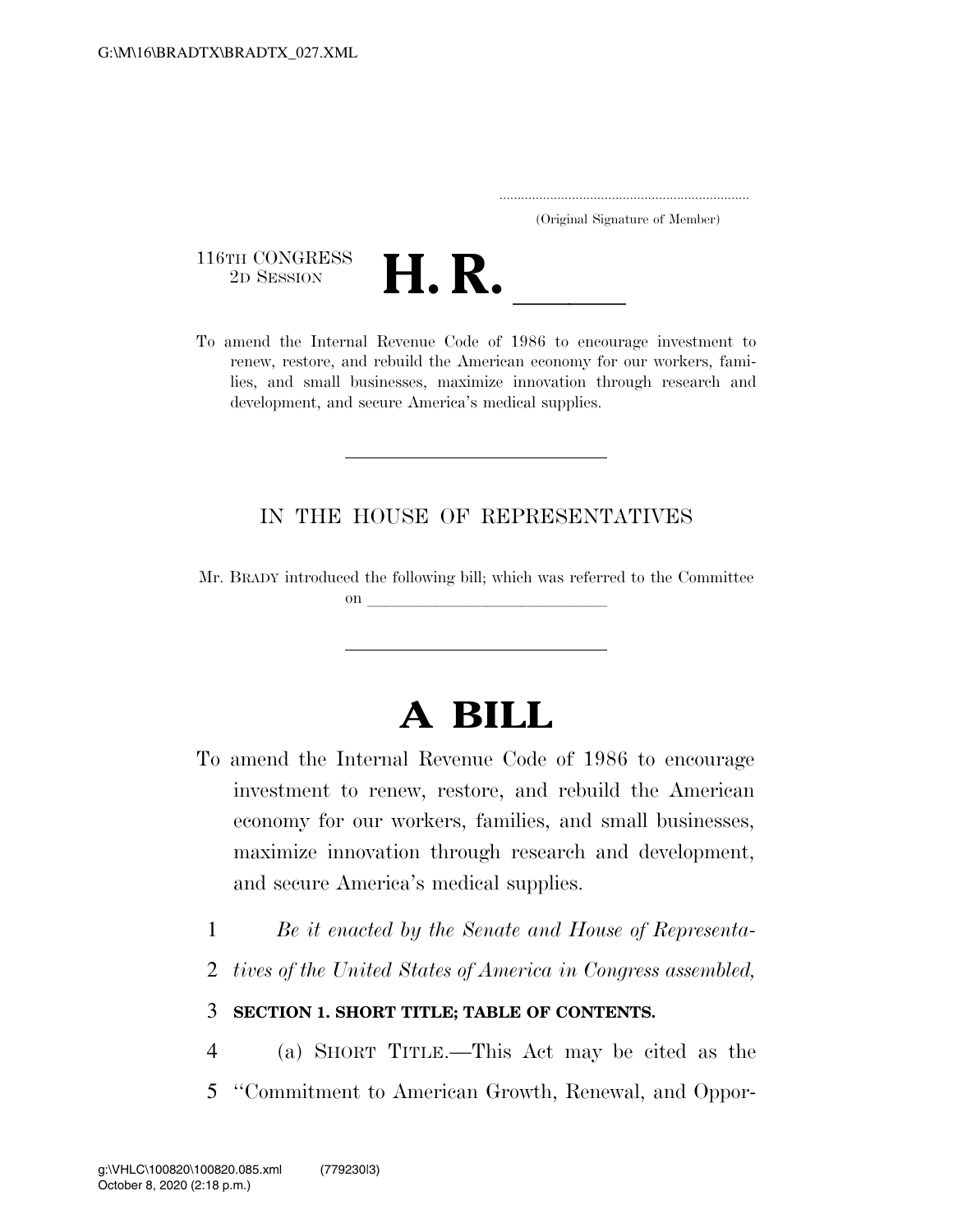- 1 tunities for Workers, Technology, and Health Act'' or as
- 2 the ''Commitment to American GROWTH Act''.
- 3 (b) TABLE OF CONTENTS.—The table of contents of

#### 4 this Act is as follows:

Sec. 1. Short title; table of contents.

#### TITLE I—GROWTH IN BUSINESS INVESTMENT TO BOOST AMERICAN WAGES AND JOBS

- Sec. 101. Permanent full expensing for qualified property.
- Sec. 102. Limitation on business interest permanently applied without regard to deductions for depreciation, amortization, and depletion.

#### TITLE II—GROWTH IN RESEARCH IN AMERICA

- Sec. 201. Repeal amortization of research and experimental expenditures.
- Sec. 202. Doubling the research and experimental tax credit and better access to credits for startups.
- Sec. 203. Special rules for transfers of intangible property from controlled foreign corporations to United States shareholders.

#### TITLE III—GROWTH IN AMERICA'S MEDICAL INDEPENDENCE

- Sec. 301. Domestic medical and drug manufacturing credit.
- Sec. 302. Qualifying advanced medical manufacturing equipment credit.
- Sec. 303. New medical research expenditure component of credit for increasing research activities.
- Sec. 304. Refundable portion of research credit for small businesses engaging in specified medical research.
- Sec. 305. Exception from passive loss rules for investments in specified medical research small business pass-thru entities.

#### TITLE IV—GROWTH IN INNOVATION AND TECHNOLOGY BREAKTHROUGHS

- Sec. 401. Simplification and expansion of deduction for start-up and organizational expenditures.
- Sec. 402. Preservation of start-up net operating losses and tax credits after ownership change.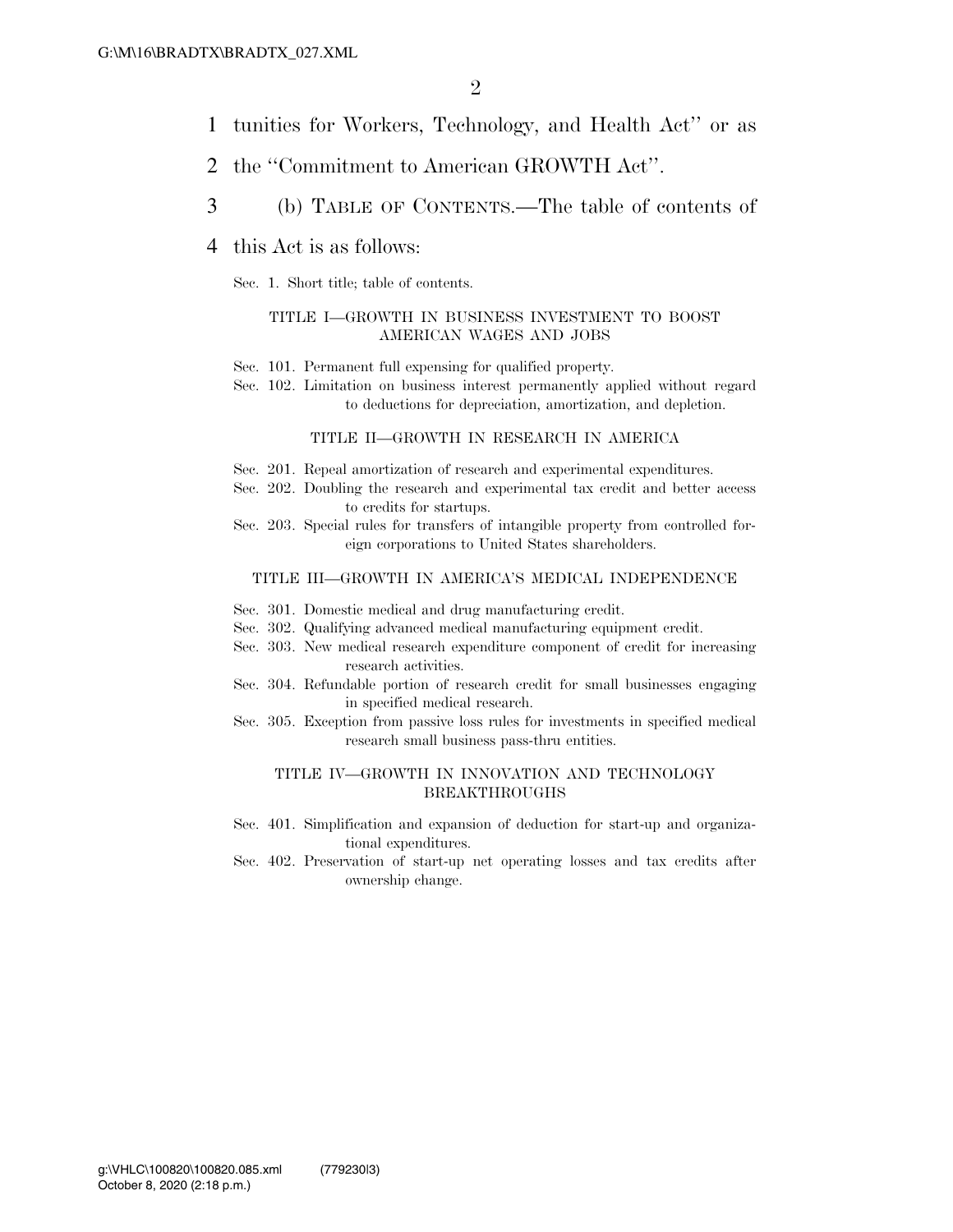# 1 **TITLE I—GROWTH IN BUSINESS**  2 **INVESTMENT TO BOOST**  3 **AMERICAN WAGES AND JOBS**

## 4 **SEC. 101. PERMANENT FULL EXPENSING FOR QUALIFIED**  5 **PROPERTY.**

6 (a) IN GENERAL.—Paragraph  $(6)$  of section  $168(k)$ 7 of the Internal Revenue Code of 1986 is amended to read 8 as follows:

9 "(6) APPLICABLE PERCENTAGE.—For purposes of this subsection, the term 'applicable percentage' means, in the case of property placed in service (or, in the case of a specified plant described in para- graph (5), a plant which is planted or grafted) after September 27, 2017, 100 percent.''.

15 (b) CONFORMING AMENDMENTS.—

16 (1) Section 168(k) of the Internal Revenue 17 Code of 1986 is amended—

18 (A) in paragraph  $(2)$ —

19 (i) in subparagraph  $(A)$ —

20 (I) in clause (i)(V), by inserting 21  $\qquad \qquad$  "and" at the end;

22 (II) in clause (ii), by striking 23 "clause (ii) of subparagraph  $(E)$ , 24 and inserting "clause (i) of sub-25 paragraph  $(E)$ ."; and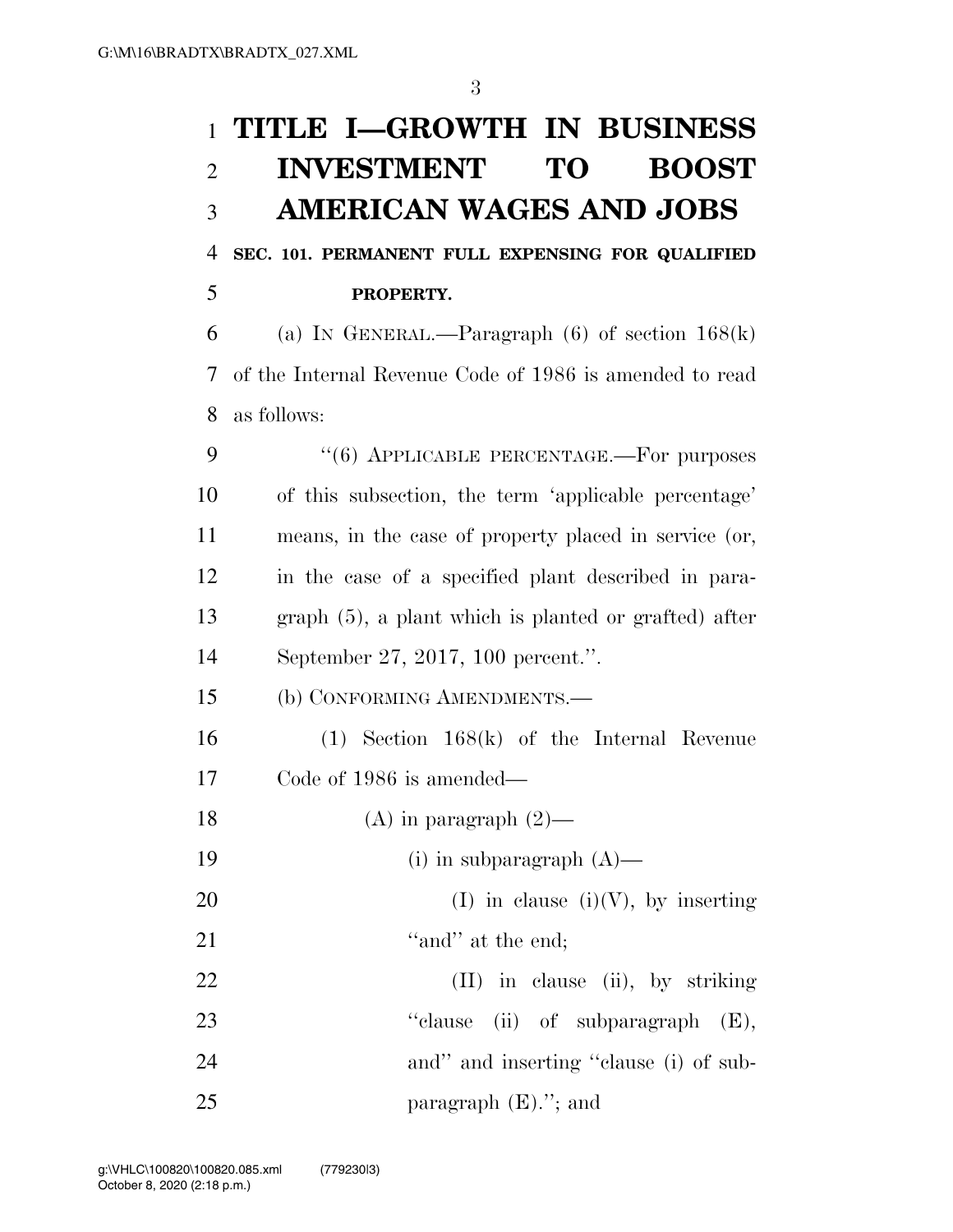| $\mathbf{1}$   | (III) by striking clause (iii);            |
|----------------|--------------------------------------------|
| $\overline{2}$ | (ii) in subparagraph $(B)$ —               |
| 3              | (I) in clause $(i)$ —                      |
| $\overline{4}$ | (aa) by striking subclauses                |
| 5              | $(II)$ and $(III)$ ; and                   |
| 6              | (bb) by redesignating sub-                 |
| 7              | clauses $(IV)$ through $(VI)$ as sub-      |
| 8              | clauses $(II)$ through $(IV)$ , respec-    |
| 9              | tively;                                    |
| 10             | $(II)$ by striking clause (ii); and        |
| 11             | (III) by redesignating clauses             |
| 12             | (iii) and (iv) as clauses (ii) and (iii),  |
| 13             | respectively;                              |
| 14             | (iii) in subparagraph $(C)$ —              |
| 15             | $(I)$ in clause (i), by striking "and      |
| 16             | subclauses (II) and (III) of subpara-      |
| 17             | graph $(B)(i)$ "; and                      |
| 18             | (II) in clause (ii), by striking           |
| 19             | "subparagraph (B)(iii)" and inserting      |
| 20             | "subparagraph $(B)(ii)$ "; and             |
| 21             | $(iv)$ in subparagraph $(E)$ —             |
| 22             | $(I)$ by striking clause (i); and          |
| 23             | (II) by redesignating clauses (ii)         |
| 24             | and (iii) as clauses (i) and (ii), respec- |
| 25             | tively; and                                |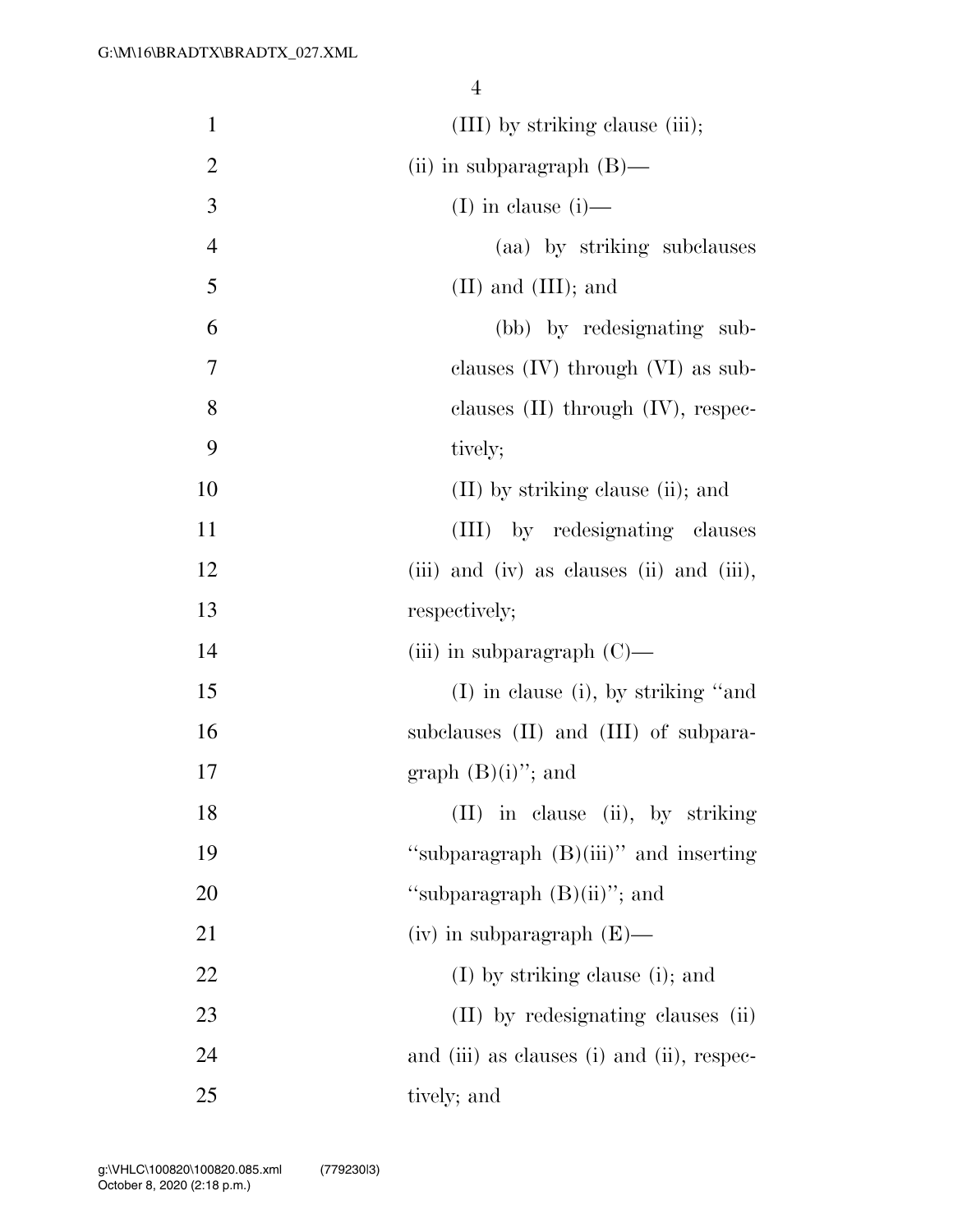1 (B) in paragraph  $(5)(A)$ , by striking 2 
<sup>2</sup> 'blanted before January 1, 2027, or is grafted before such date to a plant that has already been planted,'' and inserting ''planted or graft- ed''. 6 (2) Section  $460(e)(6)(B)$  of such Code is amended by striking ''which'' and all that follows through the period and inserting ''which has a recov- ery period of 7 years or less.''. (c) EFFECTIVE DATE.—The amendments made by this section shall take effect as if included in section 13201 of Public Law 115–97. **SEC. 102. LIMITATION ON BUSINESS INTEREST PERMA- NENTLY APPLIED WITHOUT REGARD TO DE- DUCTIONS FOR DEPRECIATION, AMORTIZA-TION, AND DEPLETION.** 17 (a) IN GENERAL.—Section  $163(i)(8)(A)(v)$  of the In-ternal Revenue Code of 1986 is amended by striking ''in

 the case of taxable years beginning before January 1, 2022''.

 (b) EFFECTIVE DATE.—The amendment made by this section shall apply to taxable years beginning after December 31, 2021.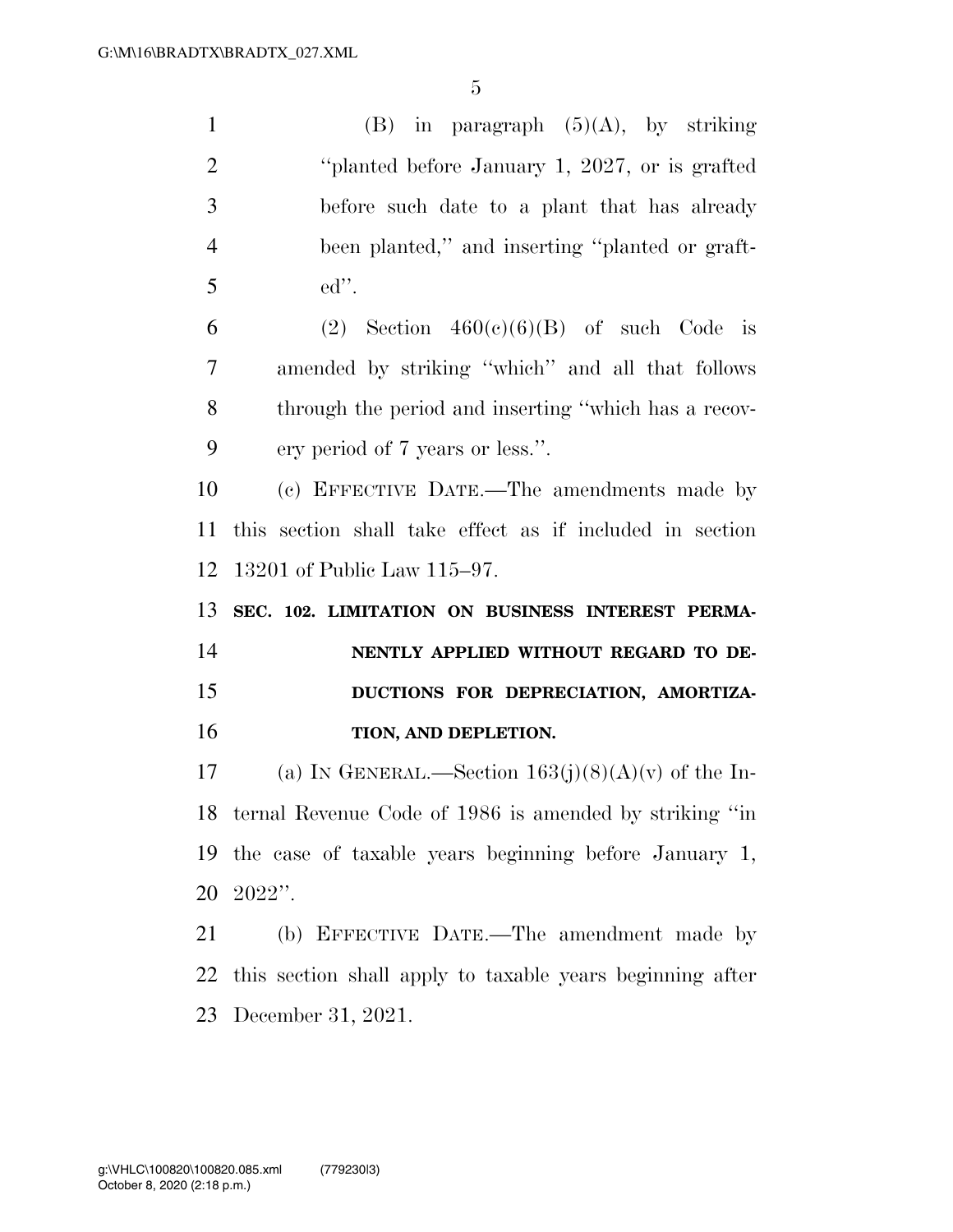# **TITLE II—GROWTH IN RESEARCH IN AMERICA**

### **SEC. 201. REPEAL AMORTIZATION OF RESEARCH AND EX-**

### **PERIMENTAL EXPENDITURES.**

 (a) IN GENERAL.—Section 174 is amended to read as follows:

#### **''SEC. 174. RESEARCH AND EXPERIMENTAL EXPENDITURES.**

8 "(a) TREATMENT AS EXPENSES.—

9 "(1) IN GENERAL.—A taxpayer may treat re- search or experimental expenditures which are paid or incurred by him during the taxable year in con- nection with his trade or business as expenses which are not chargeable to capital account. The expendi-tures so treated shall be allowed as a deduction.

### 15 "(2) WHEN METHOD MAY BE ADOPTED.—

16 "(A) WITHOUT CONSENT.—A taxpayer may, without the consent of the Secretary, adopt the method provided in this subsection for his first taxable year for which expenditures described in paragraph (1) are paid or incurred.

21 "(B) WITH CONSENT.—A taxpayer may, with the consent of the Secretary, adopt at any time the method provided in this subsection.

24 "(3) SCOPE.—The method adopted under this subsection shall apply to all expenditures described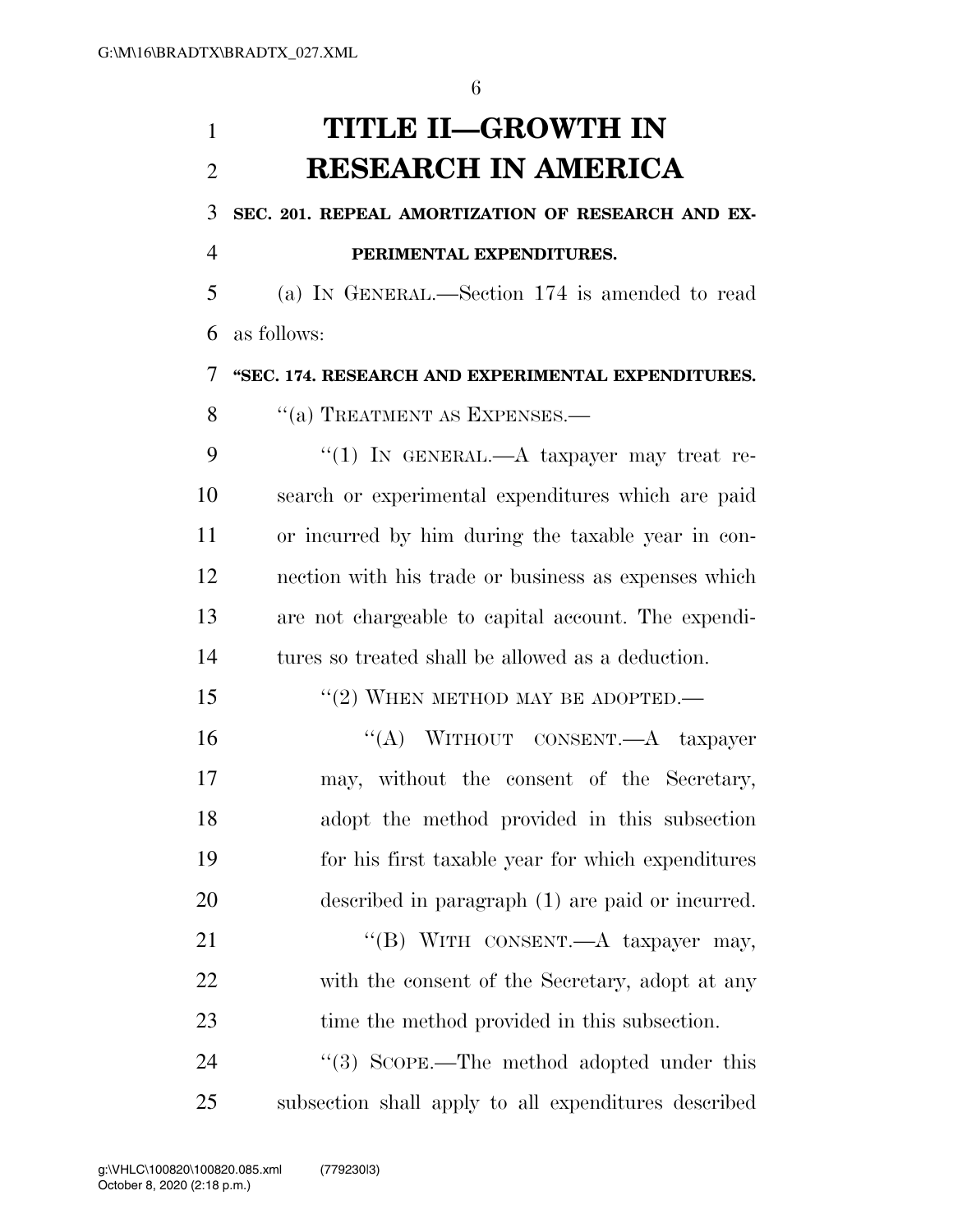| $\mathbf{1}$   | in paragraph (1). The method adopted shall be ad-    |
|----------------|------------------------------------------------------|
| $\overline{2}$ | hered to in computing taxable income for the taxable |
| 3              | year and for all subsequent taxable years unless,    |
| $\overline{4}$ | with the approval of the Secretary, a change to a    |
| 5              | different method is authorized with respect to part  |
| 6              | or all of such expenditures.                         |
| 7              | "(b) AMORTIZATION OF CERTAIN RESEARCH AND            |
| 8              | EXPERIMENTAL EXPENDITURES.-                          |
| 9              | "(1) IN GENERAL.—At the election of the tax-         |
| 10             | payer, made in accordance with regulations pre-      |
| 11             | scribed by the Secretary, research or experimental   |
| 12             | expenditures which are—                              |
| 13             | "(A) paid or incurred by the taxpayer in             |
| 14             | connection with his trade or business,               |
| 15             | $\lq\lq (B)$ not treated as expenses under sub-      |
| 16             | section (a), and                                     |
| 17             | "(C) chargeable to capital account but not           |
| 18             | chargeable to property of a character which is       |
| 19             | subject to the allowance under section 167 (re-      |
| 20             | lating to allowance for depreciation, etc.) or sec-  |
| 21             | tion 611 (relating to allowance for depletion),      |
| 22             | may be treated as deferred expenses. In computing    |
| 23             | taxable income, such deferred expenses shall be al-  |
| 24             | lowed as a deduction ratably over such period of not |
| 25             | less than 60 months as may be selected by the tax-   |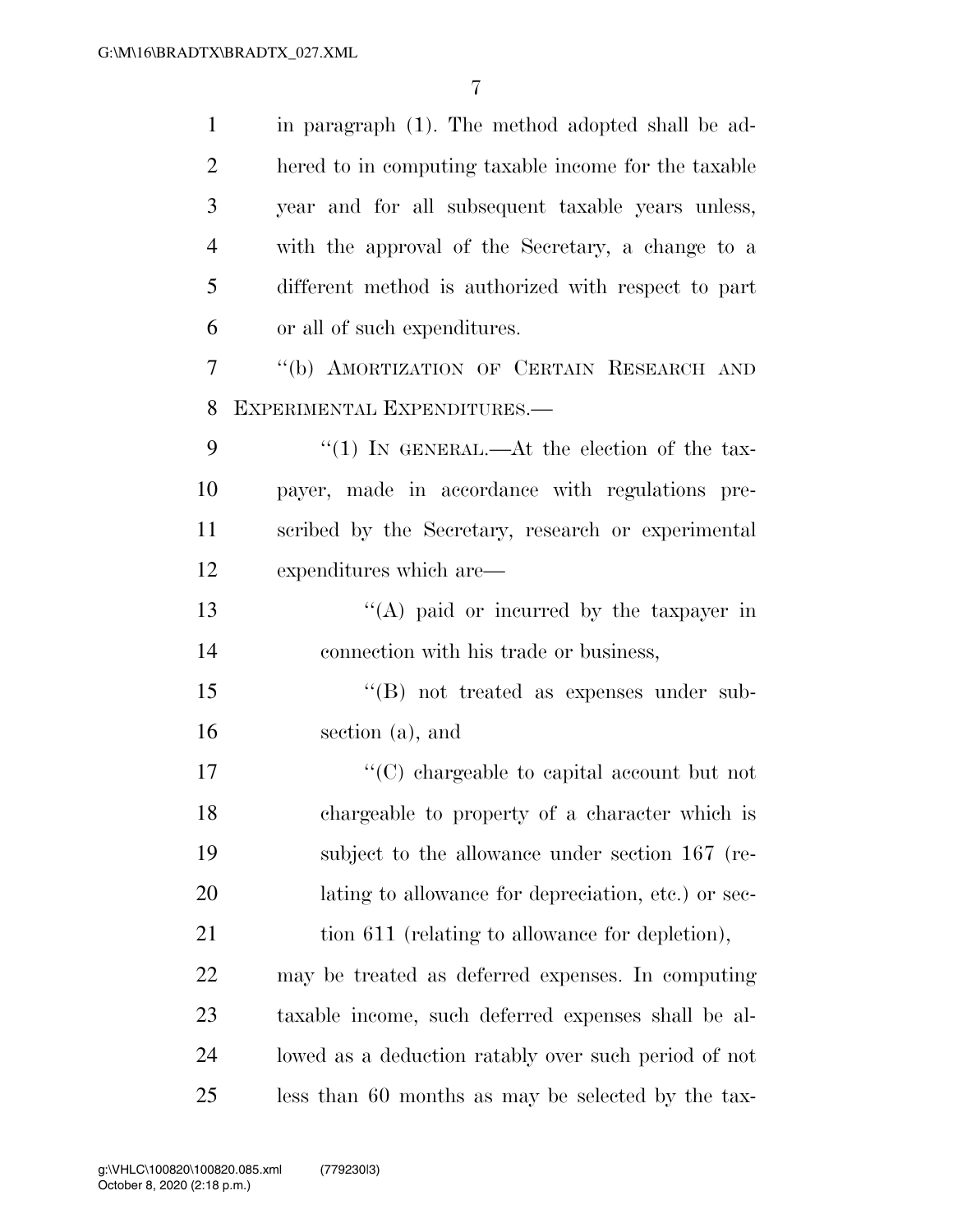payer (beginning with the month in which the tax- payer first realizes benefits from such expenditures). Such deferred expenses are expenditures properly chargeable to capital account for purposes of section 1016(a)(1) (relating to adjustments to basis of prop-erty).

7 "(2) TIME FOR AND SCOPE OF ELECTION.—The election provided by paragraph (1) may be made for any taxable year, but only if made not later than the 10 time prescribed by law for filing the return for such taxable year (including extensions thereof). The method so elected, and the period selected by the taxpayer, shall be adhered to in computing taxable income for the taxable year for which the election is made and for all subsequent taxable years unless, with the approval of the Secretary, a change to a different method (or to a different period) is author- ized with respect to part or all of such expenditures. The election shall not apply to any expenditure paid or incurred during any taxable year before the tax- able year for which the taxpayer makes the election. 22 "(c) LAND AND OTHER PROPERTY.—This section shall not apply to any expenditure for the acquisition or improvement of land, or for the acquisition or improve-ment of property to be used in connection with the re-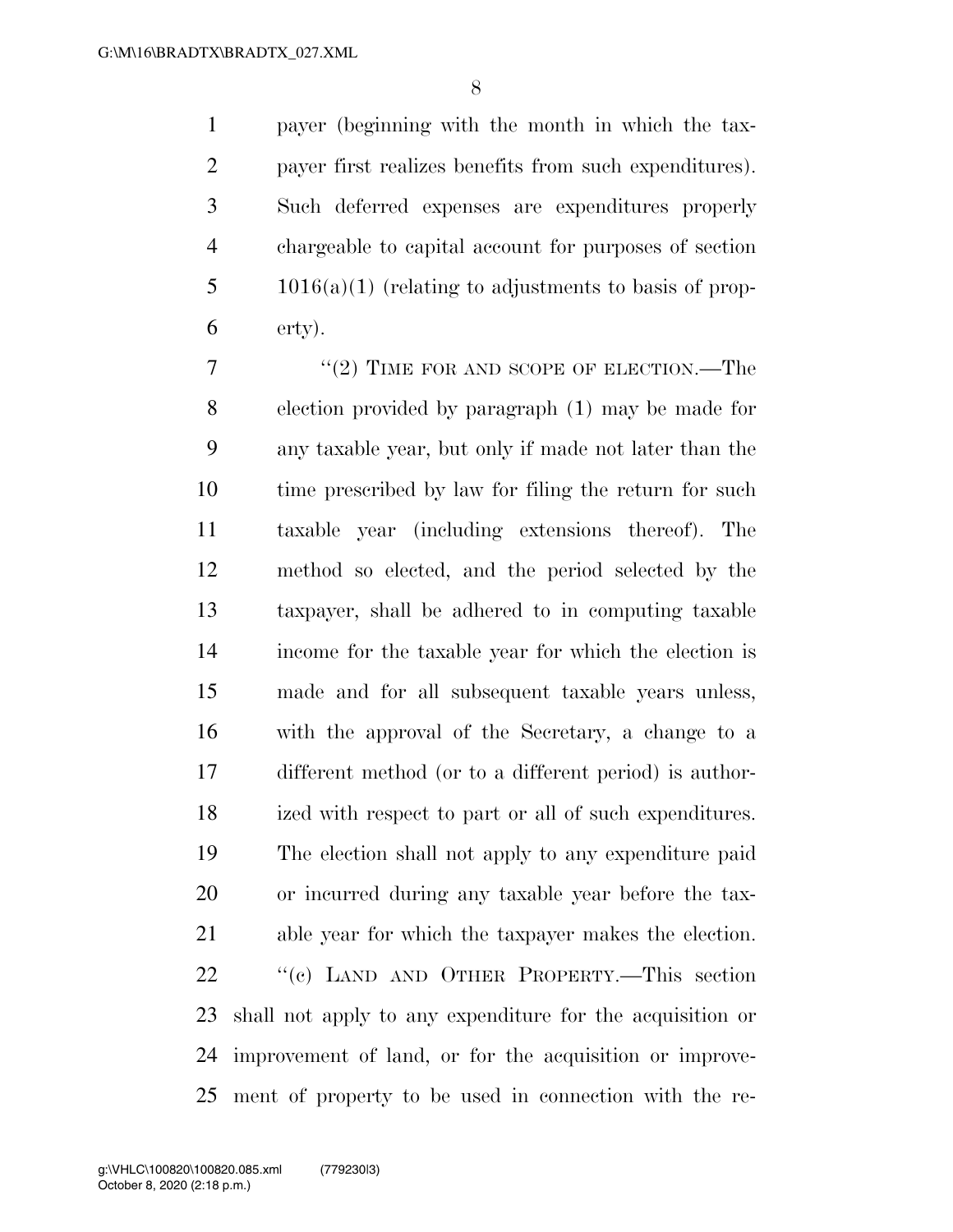search or experimentation and of a character which is sub- ject to the allowance under section 167 (relating to allow- ance for depreciation, etc.) or section 611 (relating to al- lowance for depletion); but for purposes of this section al- lowances under section 167, and allowances under section 611, shall be considered as expenditures.

 ''(d) EXPLORATION EXPENDITURES.—This section shall not apply to any expenditure paid or incurred for the purpose of ascertaining the existence, location, extent, or quality of any deposit of ore or other mineral (including oil and gas).

**''**(e) ONLY REASONABLE RESEARCH EXPENDITURES ELIGIBLE.—This section shall apply to a research or ex- perimental expenditure only to the extent that the amount thereof is reasonable under the circumstances.''.

 (b) CLERICAL AMENDMENT.—The table of sections for part VI of subchapter B of chapter 1 is amended by striking the item relating to section 174 and inserting the following new item:

''Sec. 174. Research and experimental expenditures''.

20 (c) CONFORMING AMENDMENTS.

21 (1) Section  $41(d)(1)(A)$  is amended by striking ''specified research or experimental expenditures under section 174'' and inserting ''expenses under section 174''.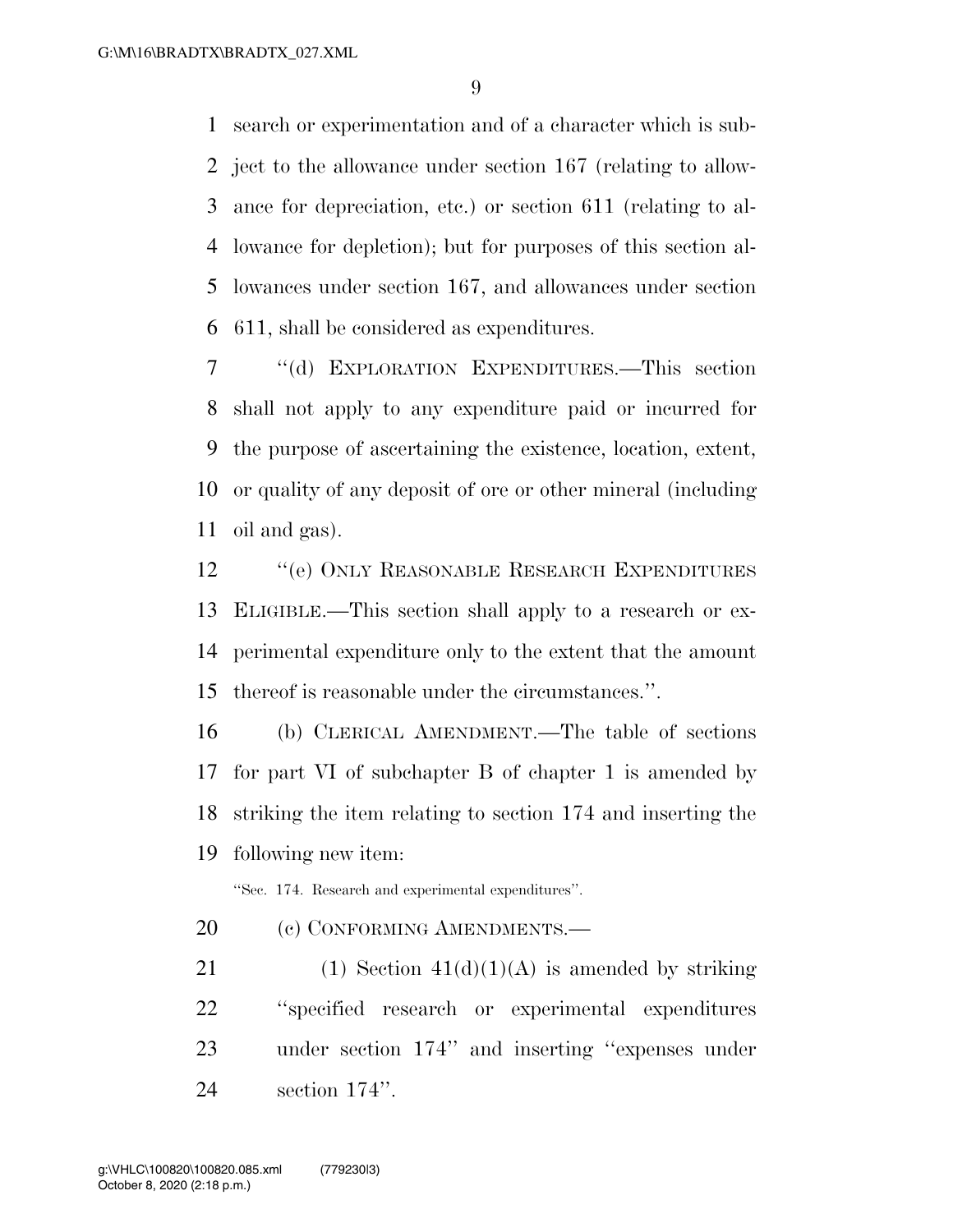1 (2) Section 280C(c) is amended to read as fol-2 lows:

- 3 ''(c) CREDIT FOR INCREASING RESEARCH ACTIVI-4 TIES.—
- 5 ''(1) IN GENERAL.—No deduction shall be al-6 lowed for that portion of the qualified research ex-7 penses (as defined in section 41(b)) or basic re-8 search expenses (as defined in section  $41(e)(2)$ ) oth-9 erwise allowable as a deduction for the taxable year 10 which is equal to the amount of the credit deter-11 mined for such taxable year under section 41(a).

12 "(2) SIMILAR RULE WHERE TAXPAYER CAP-13 ITALIZES RATHER THAN DEDUCTS EXPENSES.—If—

- 14 ''(A) the amount of the credit determined 15 for the taxable year under section  $41(a)(1)$ , ex-16 ceeds
- 17 ''(B) the amount allowable as a deduction 18 for such taxable year for qualified research ex-19 penses or basic research expenses (determined 20 without regard to paragraph  $(1)$ ),

21 the amount chargeable to capital account for the 22 taxable year for such expenses shall be reduced by 23 the amount of such excess.

24 "(3) ELECTION OF REDUCED CREDIT.—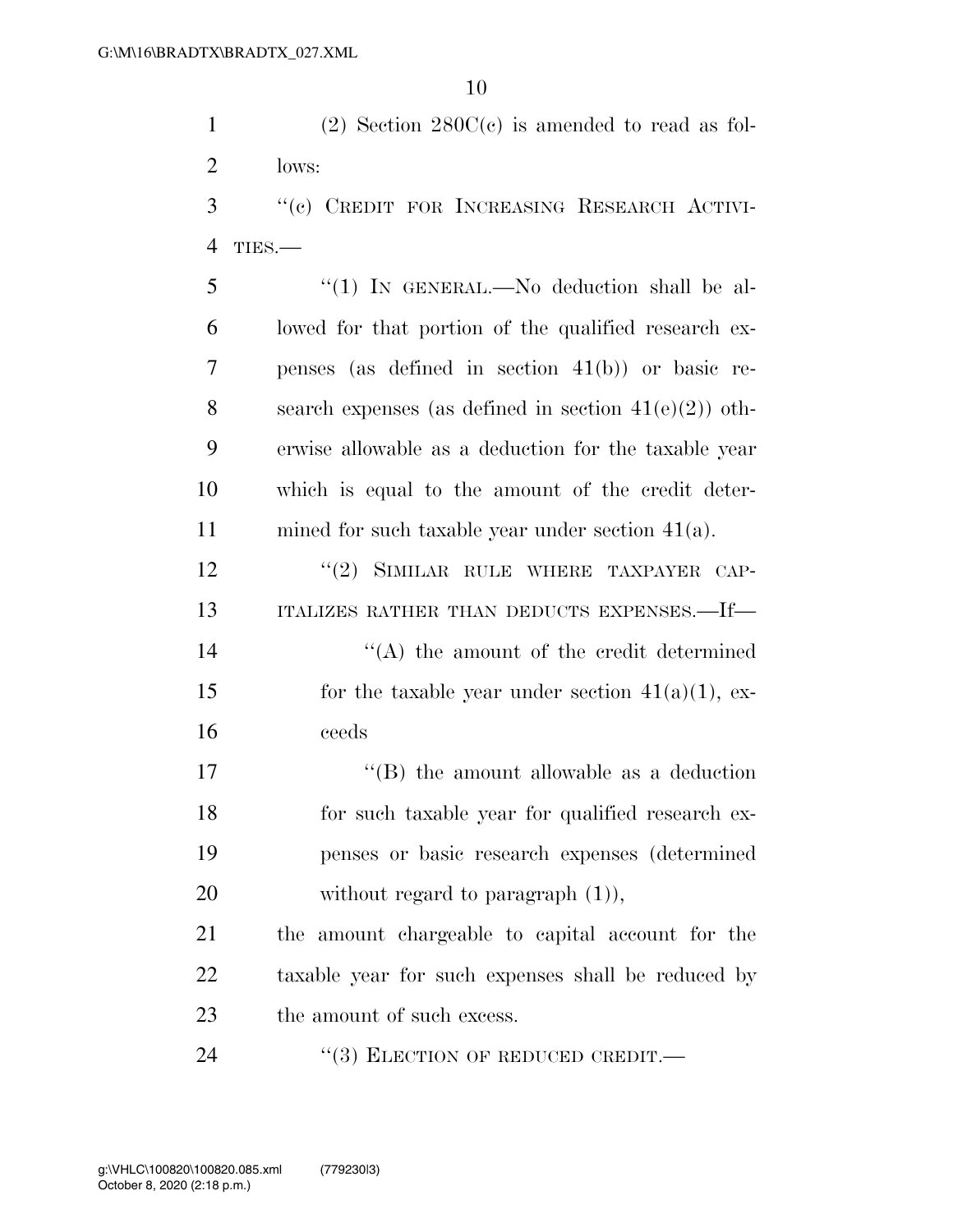| $\mathbf{1}$   | "(A) IN GENERAL.—In the case of any              |
|----------------|--------------------------------------------------|
| $\overline{2}$ | taxable year for which an election is made       |
| 3              | under this paragraph—                            |
| $\overline{4}$ | "(i) paragraphs $(1)$ and $(2)$ shall not        |
| 5              | apply, and                                       |
| 6              | "(ii) the amount of the credit under             |
| 7              | section $41(a)$ shall be the amount deter-       |
| 8              | mined under subparagraph (B).                    |
| 9              | "(B) AMOUNT OF REDUCED CREDIT.—The               |
| 10             | amount of credit determined under this sub-      |
| 11             | paragraph for any taxable year shall be the      |
| 12             | amount equal to the excess of—                   |
| 13             | "(i) the amount of credit determined             |
| 14             | under section $41(a)$ without regard to this     |
| 15             | paragraph, over                                  |
| 16             | $\lq\lq$ (ii) the product of —                   |
| 17             | ``(I)<br>the amount described in                 |
| 18             | clause (i), and                                  |
| 19             | $\lq\lq$ (II) the rate of tax under sec-         |
| 20             | tion $11(b)$ .                                   |
| 21             | "(C) ELECTION.—An election under this            |
| 22             | paragraph for any taxable year shall be made     |
| 23             | not later than the time for filing the return of |
| 24             | tax for such year (including extensions), shall  |
| 25             | be made on such return, and shall be made in     |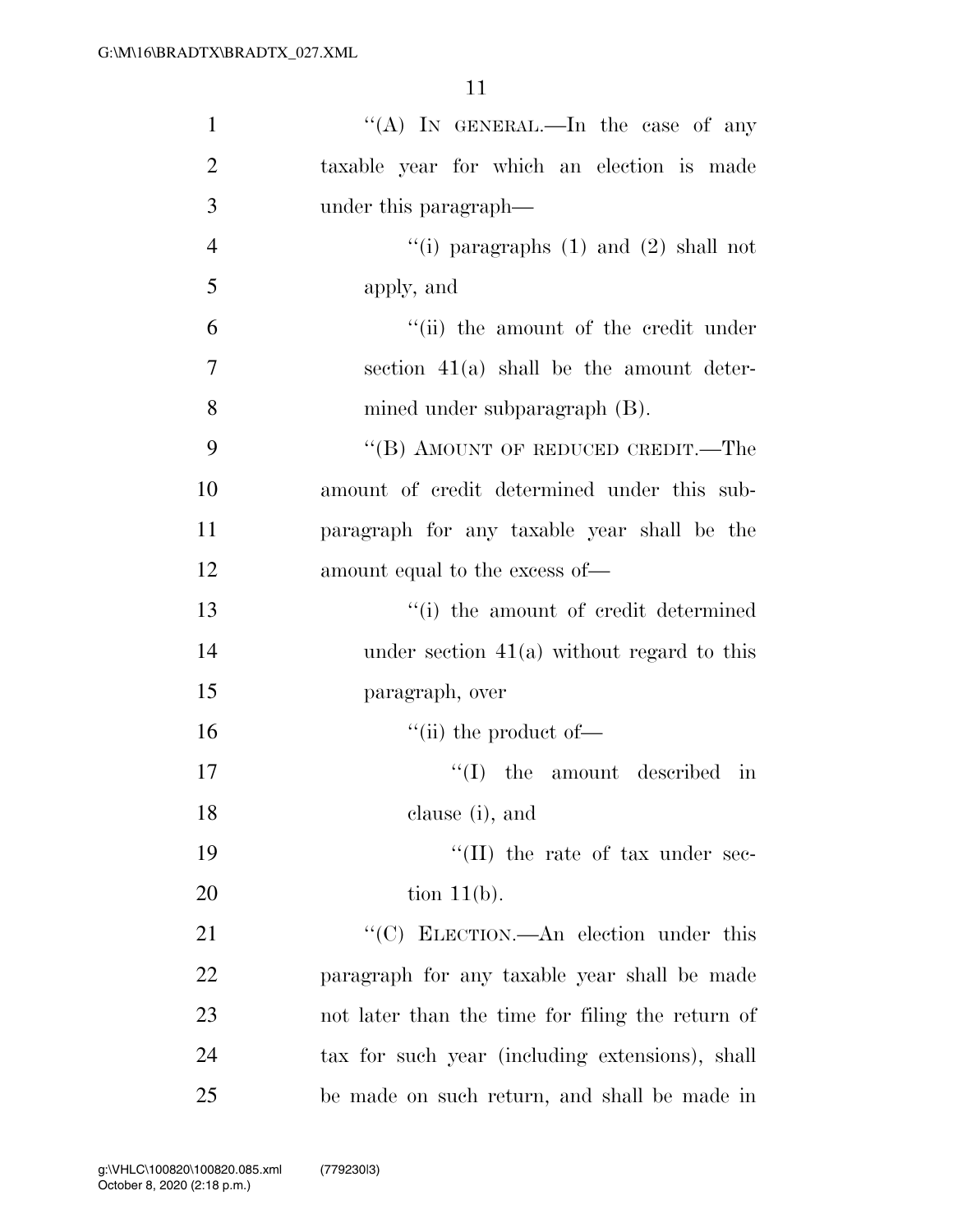| $\mathbf{1}$   | such manner as the Secretary may prescribe.                                |
|----------------|----------------------------------------------------------------------------|
| $\overline{2}$ | Such an election, once made, shall be irrev-                               |
| 3              | ocable.                                                                    |
| $\overline{4}$ | "(4) CONTROLLED GROUPS.—Paragraph $(3)$ of                                 |
| 5              | subsection (b) shall apply for purposes of this sub-                       |
| 6              | section.".                                                                 |
| 7              | (d) EFFECTIVE DATE.—The amendments made by                                 |
| 8              | this section shall apply to amounts paid or incurred in tax-               |
| 9              | able years beginning after December 31, 2021.                              |
| 10             | SEC. 202. DOUBLING THE RESEARCH AND EXPERIMENTAL                           |
| 11             | TAX CREDIT AND BETTER ACCESS TO CRED-                                      |
| 12             | ITS FOR STARTUPS.                                                          |
|                |                                                                            |
| 13             | (a) CREDIT RATE INCREASE.                                                  |
| 14             | (1) IN GENERAL.—Section $41(a)$ of the Internal                            |
| 15             | Revenue Code of 1986 is amended by striking "20"                           |
| 16             | percent" and inserting "40 percent".                                       |
| 17             | ALTERNATIVE SIMPLIFIED CREDIT.-Sec-<br>(2)                                 |
| 18             | tion $41(c)(4)(A)$ of such Code is amended by strik-                       |
| 19             | ing "14 percent" and inserting "28 percent".                               |
| 20             | (3) CREDIT RATE IN CASE OF NO RESEARCH                                     |
| 21             | YEARS.—Section<br><b>EXPENSES</b><br>PRECEDING<br>${\rm IN}$<br>$\sqrt{3}$ |
| 22             | $41(c)(4)(B)(ii)$ of such Code is amended by striking                      |
| 23             | " $6$ percent" and inserting " $\frac{1}{2}$ the credit percentage         |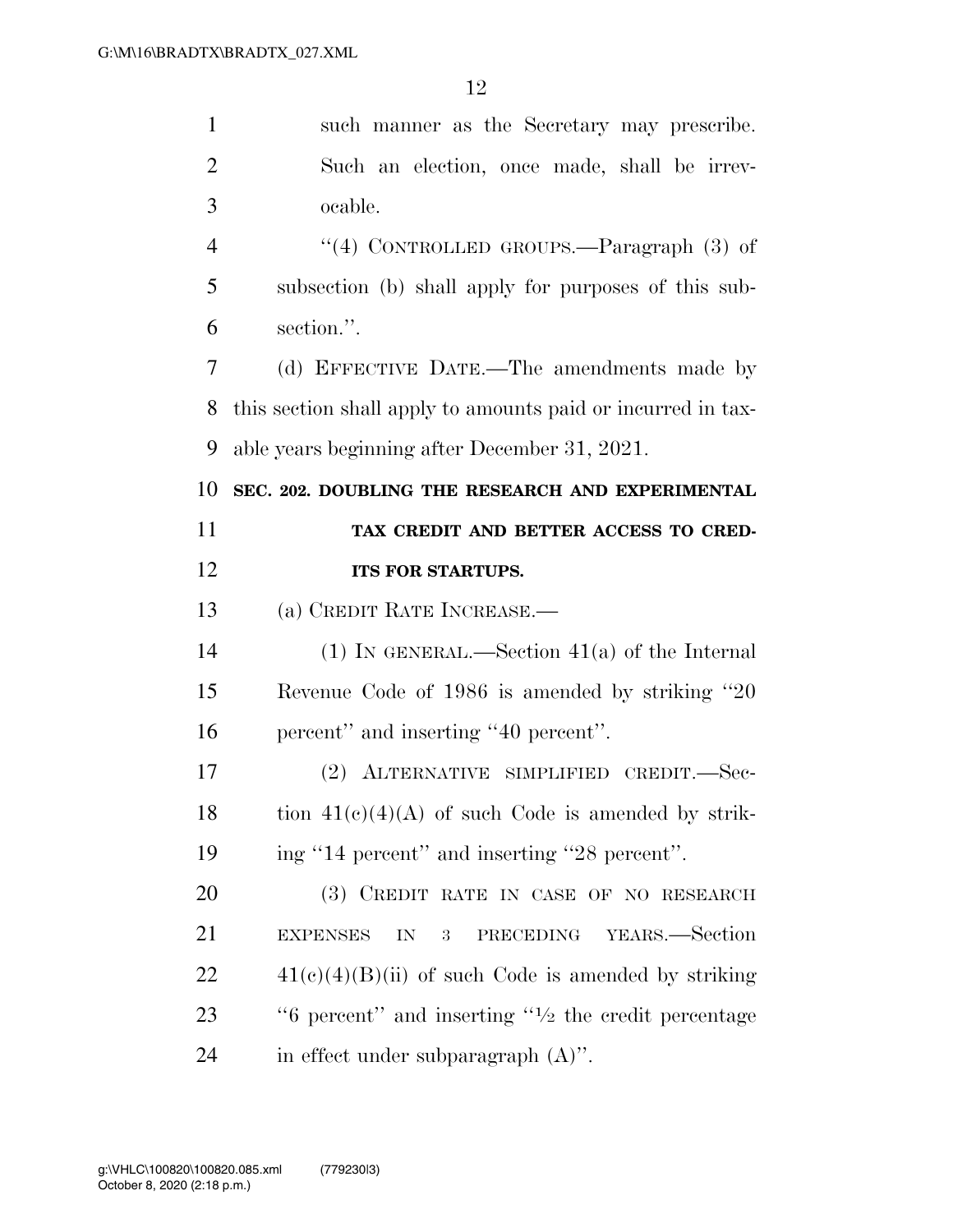(b) MODIFICATION OF SMALL BUSINESS PORTION ALLOWED AGAINST PAYROLL TAX.—

 (1) INCREASE IN LIMITATION.—Paragraphs  $(4)(B)(i)$  and  $(5)(B)(ii)$  of section 41(h) of such Code are each amended by striking ''\$250,000'' and inserting ''\$500,000''.

 (2) QUALIFIED SMALL BUSINESS GROSS RE-8 CEIPTS THRESHOLD.—Section  $41(h)(3)(A)(i)(I)$  of such Code is amended by striking ''\$5,000,000'' and inserting ''the dollar amount in effect for the taxable 11 vear under section  $448(e)(1)$ ".

(c) EFFECTIVE DATES.—

 (1) SUBSECTION (a).—The amendments made by subsection (a) shall apply to taxable years begin-ning after December 31, 2020.

 (2) SUBSECTION (b).—The amendments made by subsection (b) shall apply to taxable years begin-ning after December 31, 2019.

 **SEC. 203. SPECIAL RULES FOR TRANSFERS OF INTANGIBLE PROPERTY FROM CONTROLLED FOREIGN CORPORATIONS TO UNITED STATES SHARE-HOLDERS.** 

 (a) IN GENERAL.—Subpart F of part III of sub-chapter N of chapter 1 of the Internal Revenue Code of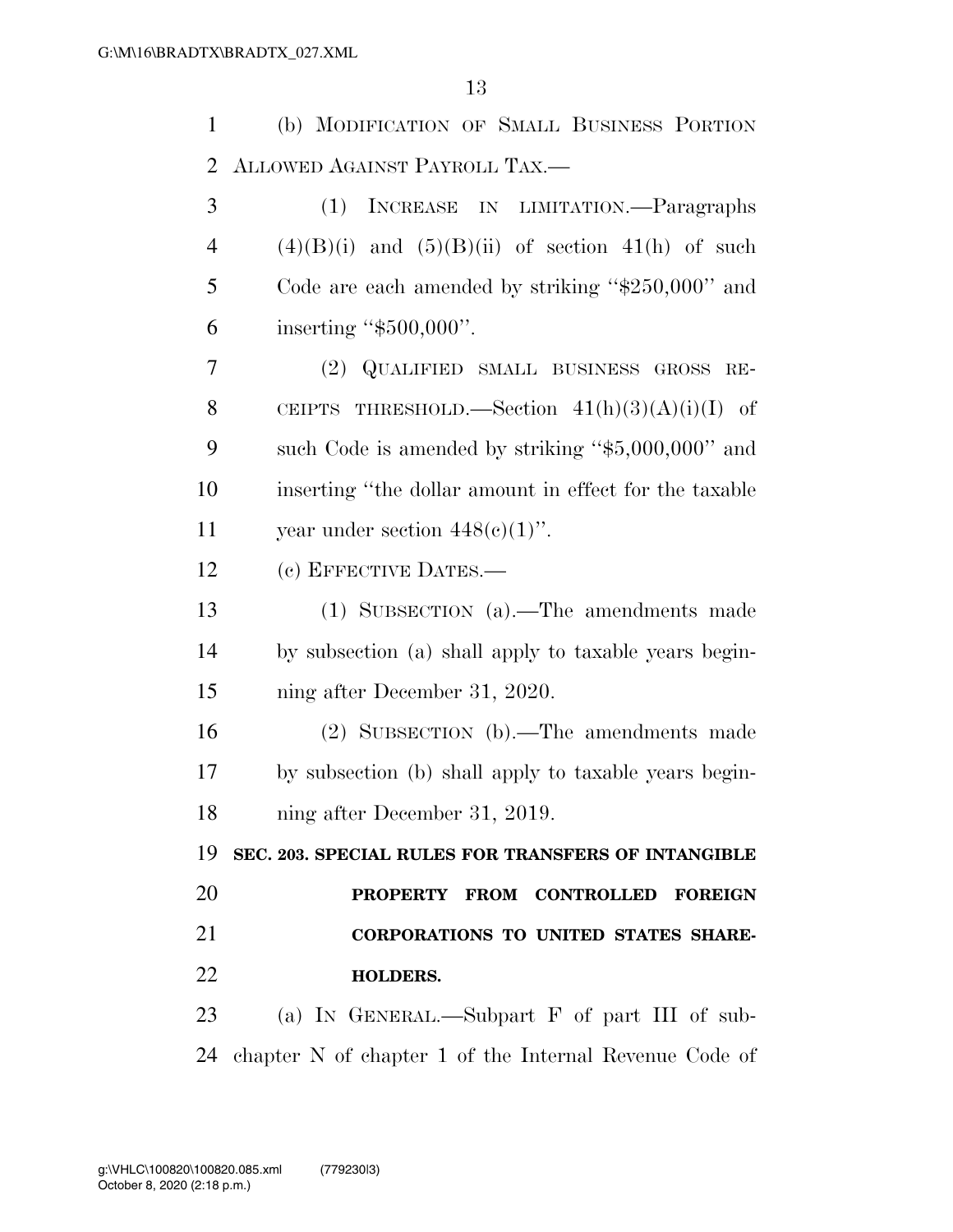1986 is amended by adding at the end the following new section:

## **''SEC. 966. TRANSFERS OF INTANGIBLE PROPERTY TO UNITED STATES SHAREHOLDERS.**

 ''(a) IN GENERAL.—If a controlled foreign corpora- tion holds intangible property on the date of the enact- ment of this section and thereafter distributes such prop- erty to a domestic corporation which is a United States shareholder with respect to such controlled foreign cor-poration—

- 11  $\frac{1}{2}$  (1) for purposes of part I of subchapter C and any other provision of this title specified by the Sec- retary, the fair market value of such property on the date of such distribution shall be treated as not ex- ceeding the adjusted basis of such property imme-diately before such distribution, and
- $\binom{17}{2}$  if any portion of such distribution is not a dividend—
- 19  $((A)$  no gain shall be recognized by such United States shareholder with respect to such distribution, and

 $\langle (B)$  the adjusted basis of such property in the hands of such United States shareholder immediately after such distribution shall be the adjusted basis of such property in the hands of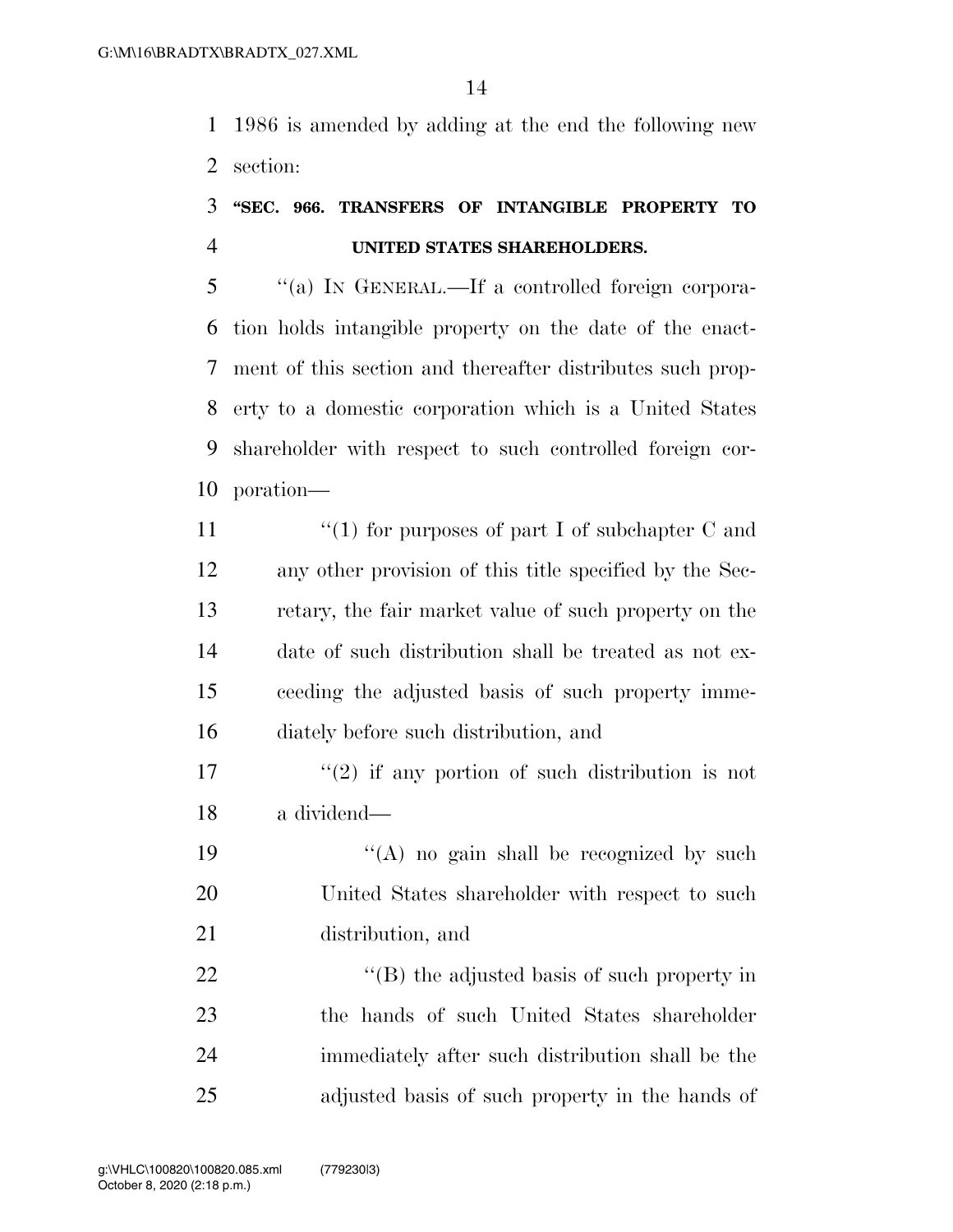| $\mathbf{1}$   | such controlled foreign corporation immediately                              |
|----------------|------------------------------------------------------------------------------|
| $\overline{2}$ | before such distribution reduced by the amount                               |
| 3              | (if any) of gain not recognized by reason of                                 |
| $\overline{4}$ | subparagraph (A) (determined after the appli-                                |
| 5              | cation of paragraph $(1)$ ).                                                 |
| 6              | "(b) INTANGIBLE PROPERTY.—For purposes of this                               |
| $\tau$         | section, the term 'intangible property' means any—                           |
| 8              | $\lq(1)$ patent, copyright, license, invention, for-                         |
| 9              | mula, process, design, pattern, know-how, or format,                         |
| 10             | $\lq(2)$ method, program, system, procedure, cam-                            |
| 11             | paign, survey, study, forecast, estimate, or technical                       |
| 12             | data,                                                                        |
| 13             | $\lq(3)$ computer software (as defined in section)                           |
| 14             | $197(e)(3)(B)$ , or                                                          |
| 15             | $\lq(4)$ any similar item, which has substantial                             |
| 16             | value independent of the services of any individual.".                       |
| 17             | (b) CONFORMING AMENDMENTS.-                                                  |
| 18             | (1) Section $197(f)(2)(B)(i)$ of such Code is                                |
| 19             | amended by inserting " $966(a)$ ," after "731,".                             |
| <b>20</b>      | $(2)$ The table of sections for subpart F of part                            |
| 21             | III of subchapter N of chapter 1 of such Code is                             |
| 22             | amended by adding at the end the following new                               |
| 23             | item:                                                                        |
|                | "Sec. 966. Transfers of intangible property to United States shareholders.". |
| 24             | (c) EFFECTIVE DATE.—The amendments made by                                   |
| 25             | this section shall apply to distributions made in taxable                    |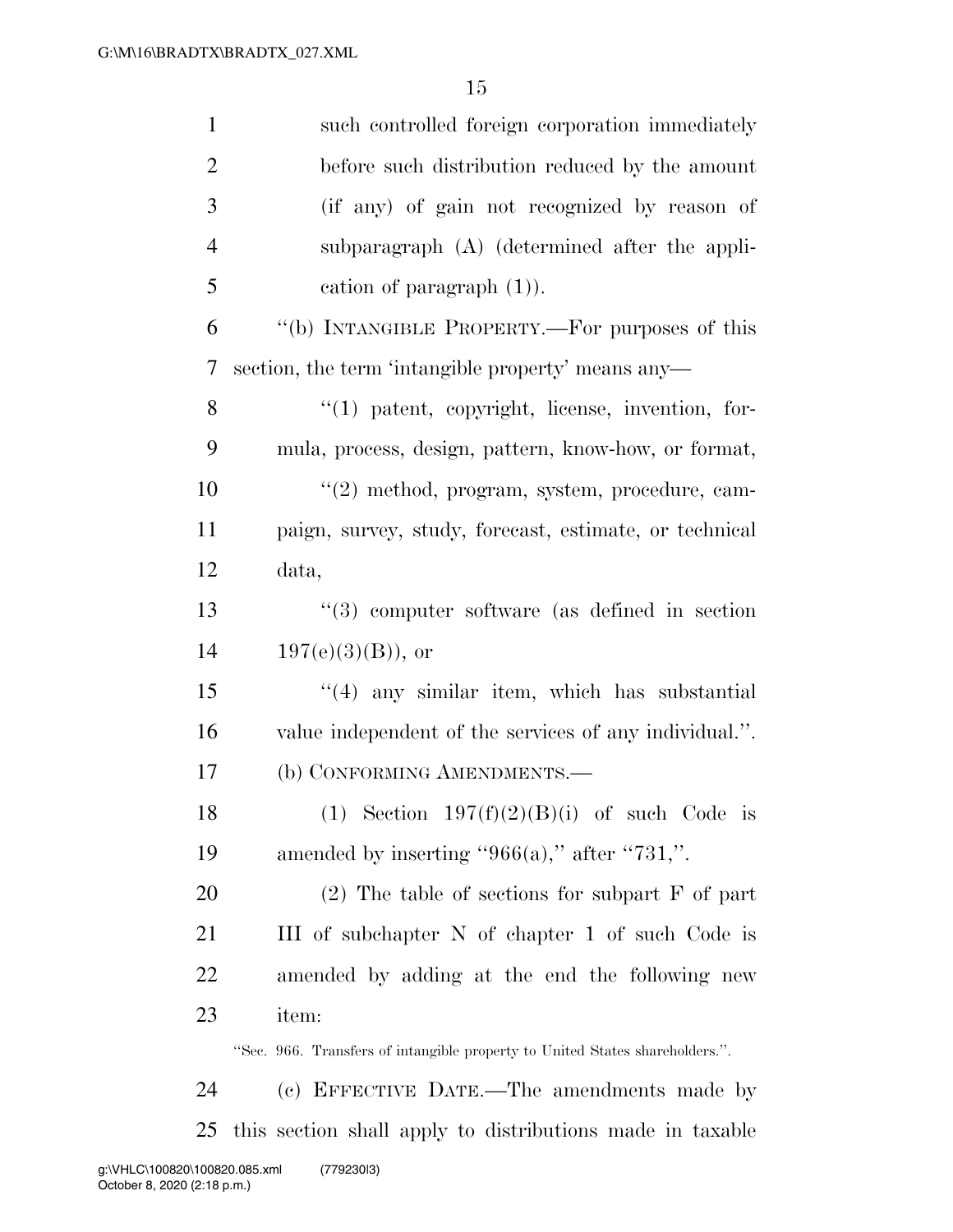years of foreign corporations beginning after December 31, 2020, and to taxable years of United States share- holders in which or with which such taxable years of for-eign corporations end.

# **TITLE III—GROWTH IN AMER- ICA'S MEDICAL INDEPEND-ENCE**

## **SEC. 301. DOMESTIC MEDICAL AND DRUG MANUFAC-TURING CREDIT.**

 (a) IN GENERAL.—Subpart D of part IV of sub- chapter A of chapter 1 of the Internal Revenue Code of 1986 is amended by adding at the end the following new section:

 **''SEC. 45U. DOMESTIC MEDICAL AND DRUG MANUFAC-TURING CREDIT.** 

 ''(a) IN GENERAL.—For purposes of section 38, the domestic medical and drug manufacturing credit deter- mined under this section for any taxable year is an amount equal to 10.5 percent of the lesser of—

  $\qquad$   $\qquad$   $\qquad$   $\qquad$   $\qquad$   $\qquad$   $\qquad$   $\qquad$   $\qquad$   $\qquad$   $\qquad$   $\qquad$   $\qquad$   $\qquad$   $\qquad$   $\qquad$   $\qquad$   $\qquad$   $\qquad$   $\qquad$   $\qquad$   $\qquad$   $\qquad$   $\qquad$   $\qquad$   $\qquad$   $\qquad$   $\qquad$   $\qquad$   $\qquad$   $\qquad$   $\qquad$   $\qquad$   $\qquad$   $\qquad$   $\qquad$  turing income of the taxpayer for the taxable year, or

23  $\frac{1}{2}$   $\frac{1}{2}$  taxable income of the tax-able year.

25 "(b) CREDIT LIMITED TO WAGES PAID.—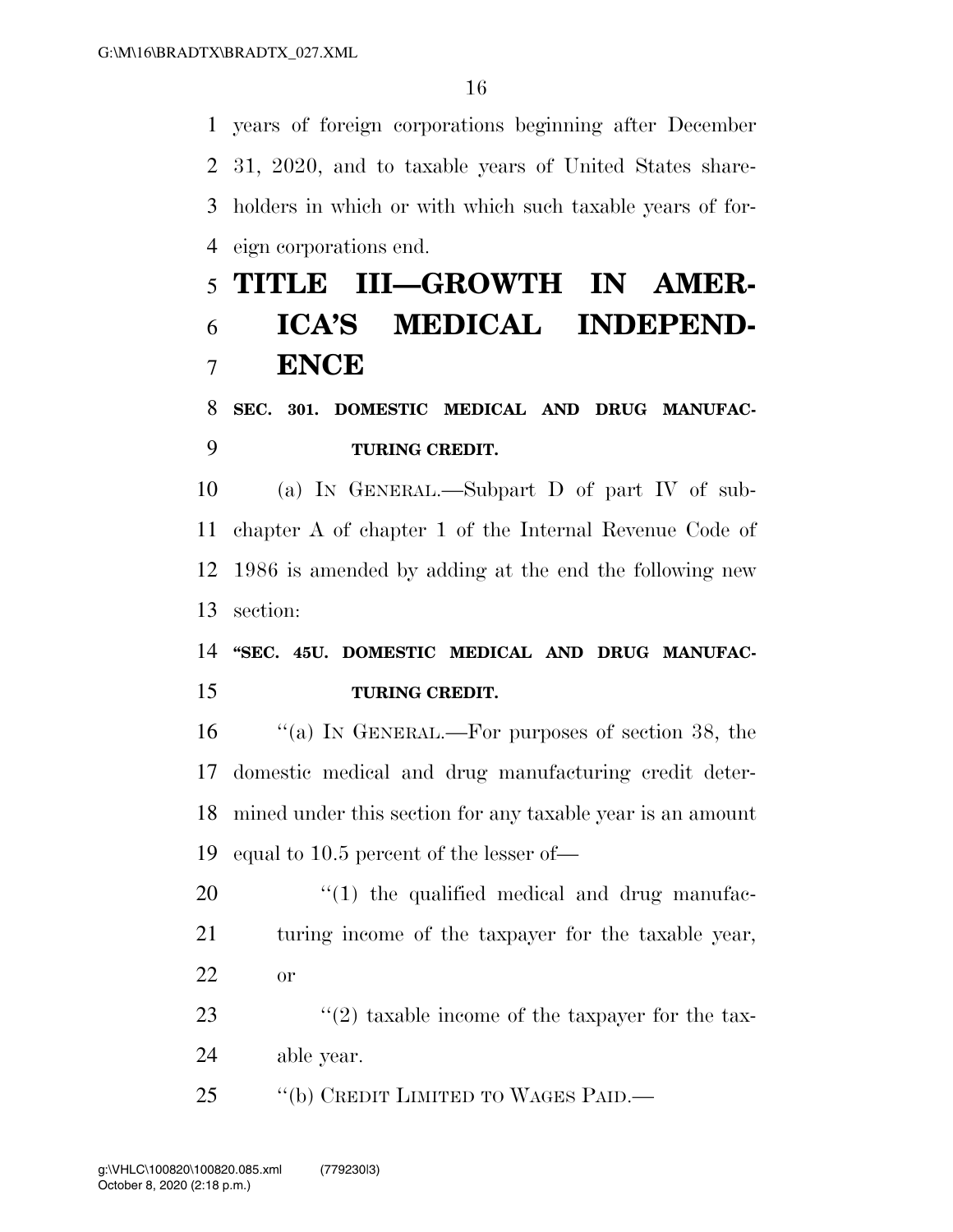1 "(1) IN GENERAL.—The amount of the credit allowable under subsection (a) for any taxable year shall not exceed 50 percent of the W–2 wages of the taxpayer for the taxable year. "(2) W–2 WAGES.—For purposes of this sec- tion—  $7 \t\t\t\t\t\t''(A)$  In GENERAL.—The term  $W-2$  wages' means, with respect to any person for any taxable year of such person, the sum of the amounts described in paragraphs (3) and (8) of section 6051(a) paid by such person with re- spect to employment of employees by such per- son during the calendar year ending during such taxable year. 15 "(B) LIMITATION TO WAGES ATTRIB- UTABLE TO DOMESTIC PRODUCTION.—Such term shall not include any amount which is not properly allocable to domestic medical and drug manufacturing gross receipts for purposes of

20 subsection  $(e)(1)$ .

21 "'(C) RETURN REQUIREMENT.—Such term shall not include any amount which is not prop- erly included in a return filed with the Social Security Administration on or before the 60th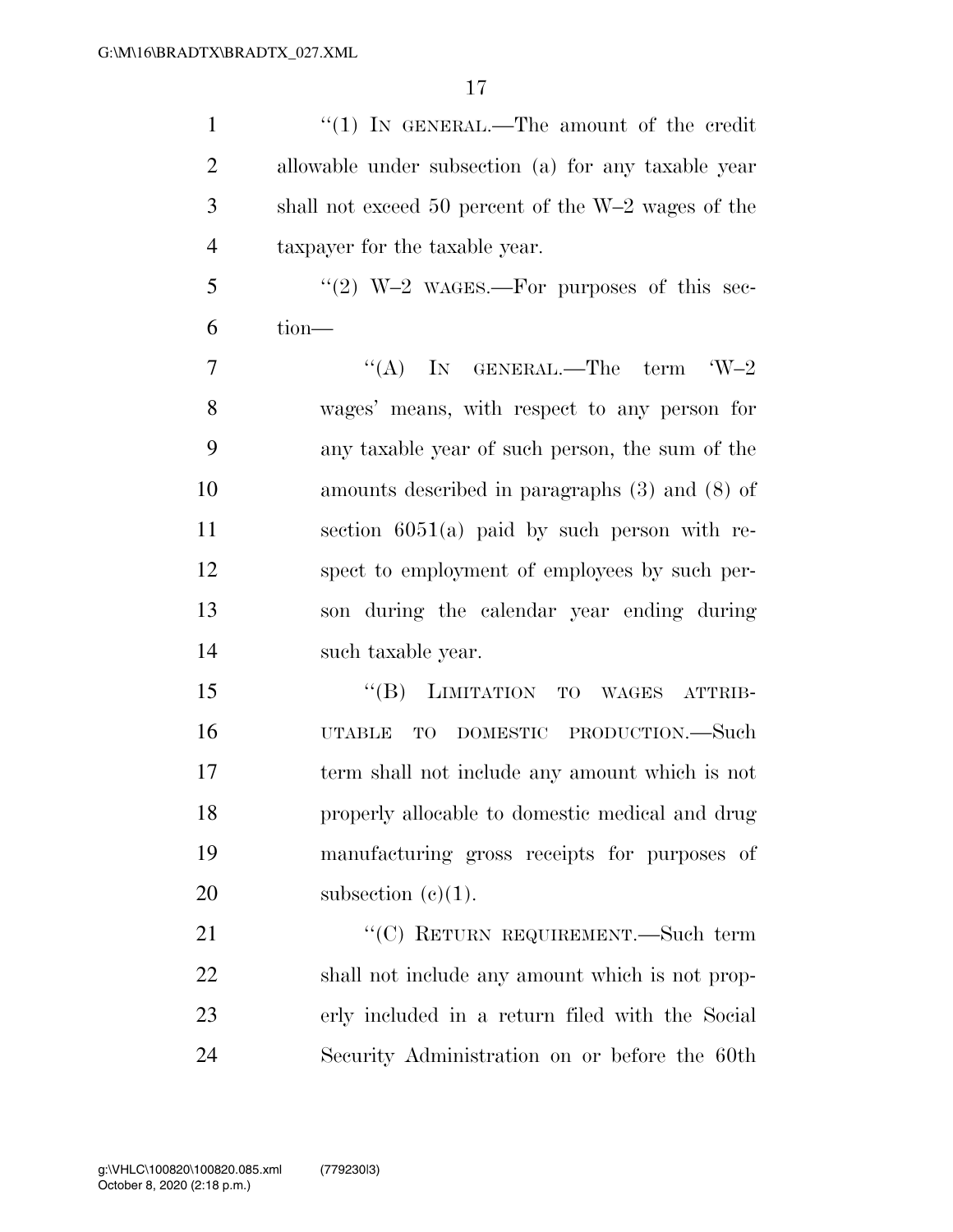| $\mathbf{1}$   | day after the due date (including extensions)          |
|----------------|--------------------------------------------------------|
| $\overline{2}$ | for such return.                                       |
| 3              | "(3) ACQUISITIONS, DISPOSITIONS, AND SHORT             |
| $\overline{4}$ | TAXABLE YEARS.—The Secretary shall provide for         |
| 5              | the application of this subsection in cases of a short |
| 6              | taxable year or where the taxpayer acquires, or dis-   |
| 7              | poses of, the major portion of a trade or business or  |
| 8              | the major portion of a separate unit of a trade or     |
| 9              | business during the taxable year.                      |
| 10             | "(c) QUALIFIED MEDICAL AND DRUG MANUFAC-               |
| 11             | TURING INCOME.—For purposes of this section—           |
| 12             | "(1) IN GENERAL.—The term 'qualified medical           |
| 13             | and drug manufacturing income' for any taxable         |
| 14             | year means an amount equal to the excess (if any)      |
| 15             | $of$ —                                                 |
| 16             | "(A) the taxpayer's domestic medical and               |
| 17             | drug manufacturing gross receipts for the tax-         |
| 18             | able year, over                                        |
| 19             | $\lq\lq (B)$ the sum of-                               |
| 20             | "(i) the cost of goods sold that are al-               |
| 21             | locable to such receipts, and                          |
| 22             | "(ii) other expenses, losses, or deduc-                |
| 23             | tions which are properly allocable to such             |
| 24             | receipts.                                              |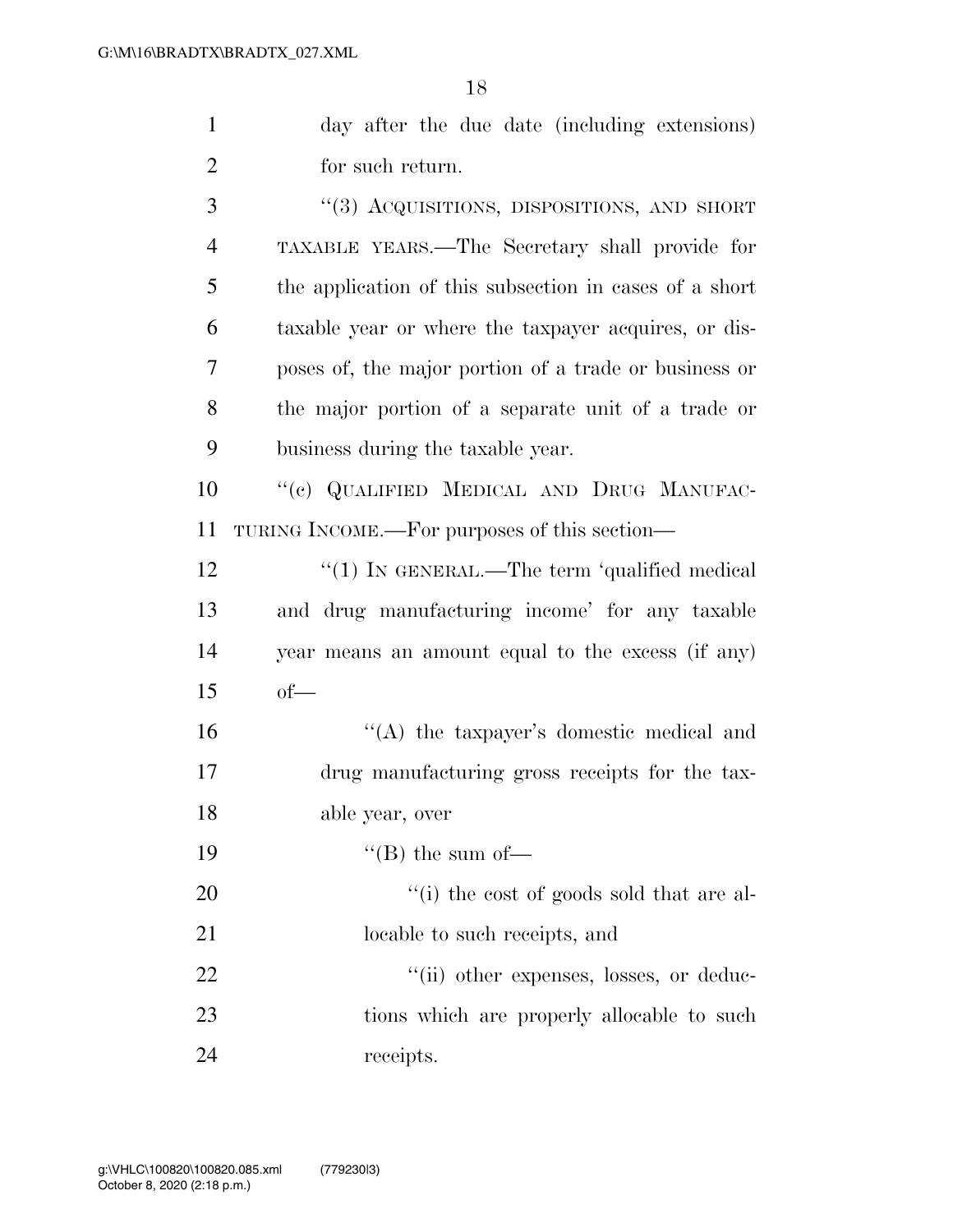| $\mathbf{1}$   | "(2) ALLOCATION METHOD.—The Secretary                 |
|----------------|-------------------------------------------------------|
| $\overline{2}$ | shall prescribe rules for the proper allocation of    |
| 3              | items described in paragraph $(1)(B)$ for purposes of |
| $\overline{4}$ | determining qualified medical and drug manufac-       |
| 5              | turing income. Such rules shall provide for the prop- |
| 6              | er allocation of items whether or not such items are  |
| 7              | directly allocable to domestic medical and drug man-  |
| 8              | ufacturing gross receipts.                            |
| 9              | $(3)$ SPECIAL RULES FOR<br><b>DETERMINING</b>         |
| 10             | COSTS.                                                |
| 11             | "(A) IN GENERAL.—For purposes of deter-               |
| 12             | mining costs under clause (i) of paragraph            |
| 13             | $(1)(B)$ , any item or service brought into the       |
| 14             | United States shall be treated as acquired by         |
| 15             | purchase, and its cost shall be treated as not        |
| 16             | less than its value immediately after it entered      |
| 17             | the United States.                                    |
| 18             | "(B) EXPORTS FOR FURTHER MANUFAC-                     |
| 19             | TURE.—In the case of any property described           |
| 20             | in subparagraph $(A)$ that had been exported by       |
| 21             | the taxpayer for further manufacture, the in-         |
| 22             | crease in cost or adjusted basis under subpara-       |
| 23             | $graph(A)$ shall not exceed the difference be-        |
| 24             | tween the value of the property when exported         |
| 25             | and the value of the property when brought            |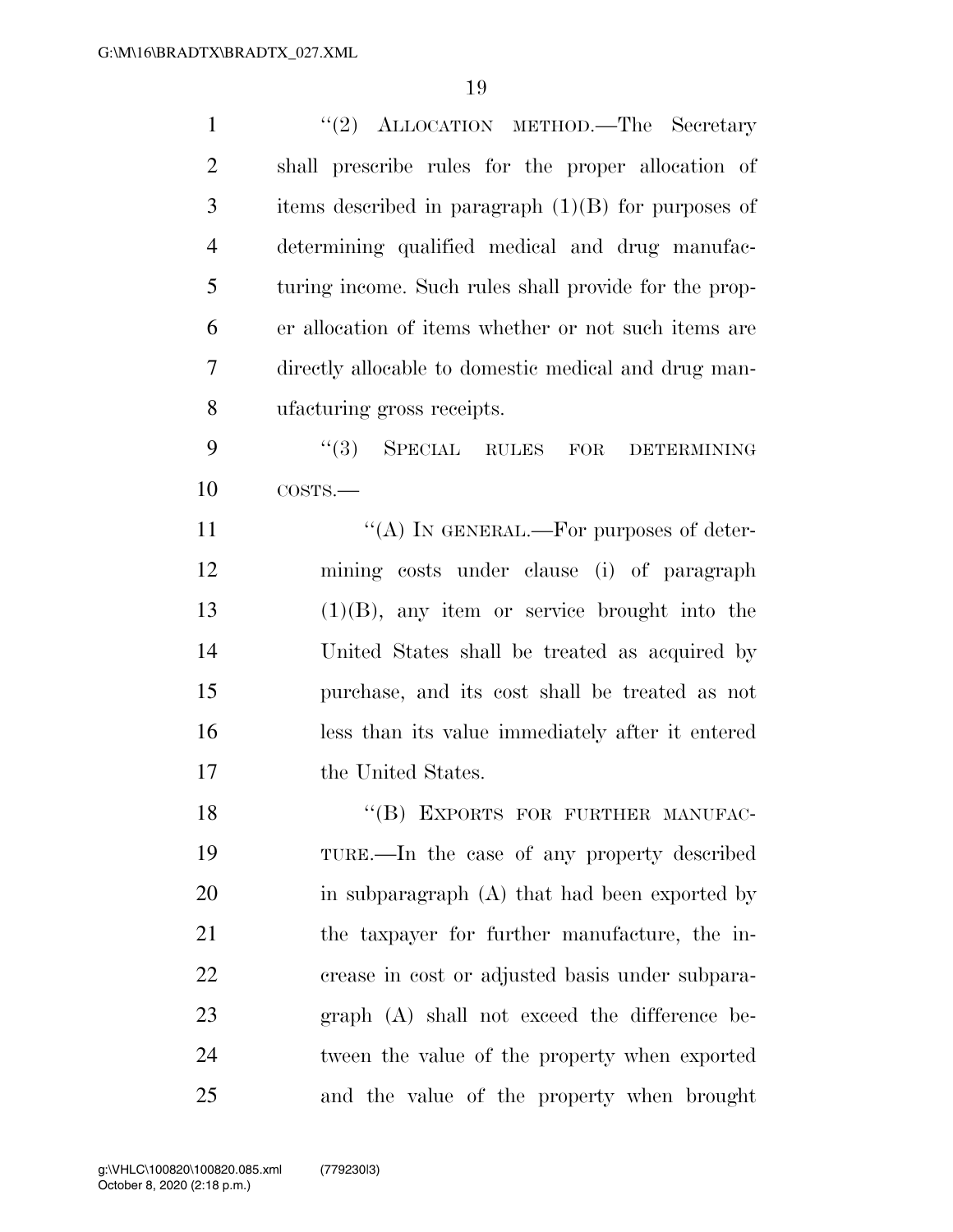| $\mathbf{1}$   | back into the United States after the further    |
|----------------|--------------------------------------------------|
| $\overline{2}$ | manufacture.                                     |
| 3              | $``(4)$ DOMESTIC MEDICAL AND DRUG MANUFAC-       |
| 4              | TURING GROSS RECEIPTS.                           |
| 5              | "(A) IN GENERAL.—The term 'domestic              |
| 6              | medical and drug manufacturing gross receipts'   |
| $\overline{7}$ | means the gross receipts of the taxpayer which   |
| 8              | are derived from any sale, exchange, or other    |
| 9              | disposition of-                                  |
| 10             | "(i) any active pharmaceutical ingre-            |
| 11             | dient, or                                        |
| 12             | "(ii) any qualified countermeasure,              |
| 13             | which was manufactured or produced by the        |
| 14             | taxpayer in whole or in significant part within  |
| 15             | the United States.                               |
| 16             | "(B) ACTIVE PHARMACEUTICAL INGRE-                |
| 17             | DIENT.—The term 'active pharmaceutical ingre-    |
| 18             | dient' means any substance or mixture of sub-    |
| 19             | stances intended to be used in the manufacture   |
| <b>20</b>      | of a drug product and (when so used) becomes     |
| 21             | an active ingredient in the drug product.        |
| 22             | "(C) QUALIFIED COUNTERMEASURE.—The               |
| 23             | term 'qualified countermeasure' has the mean-    |
| 24             | ing given such term in section $319F-1(a)(2)$ of |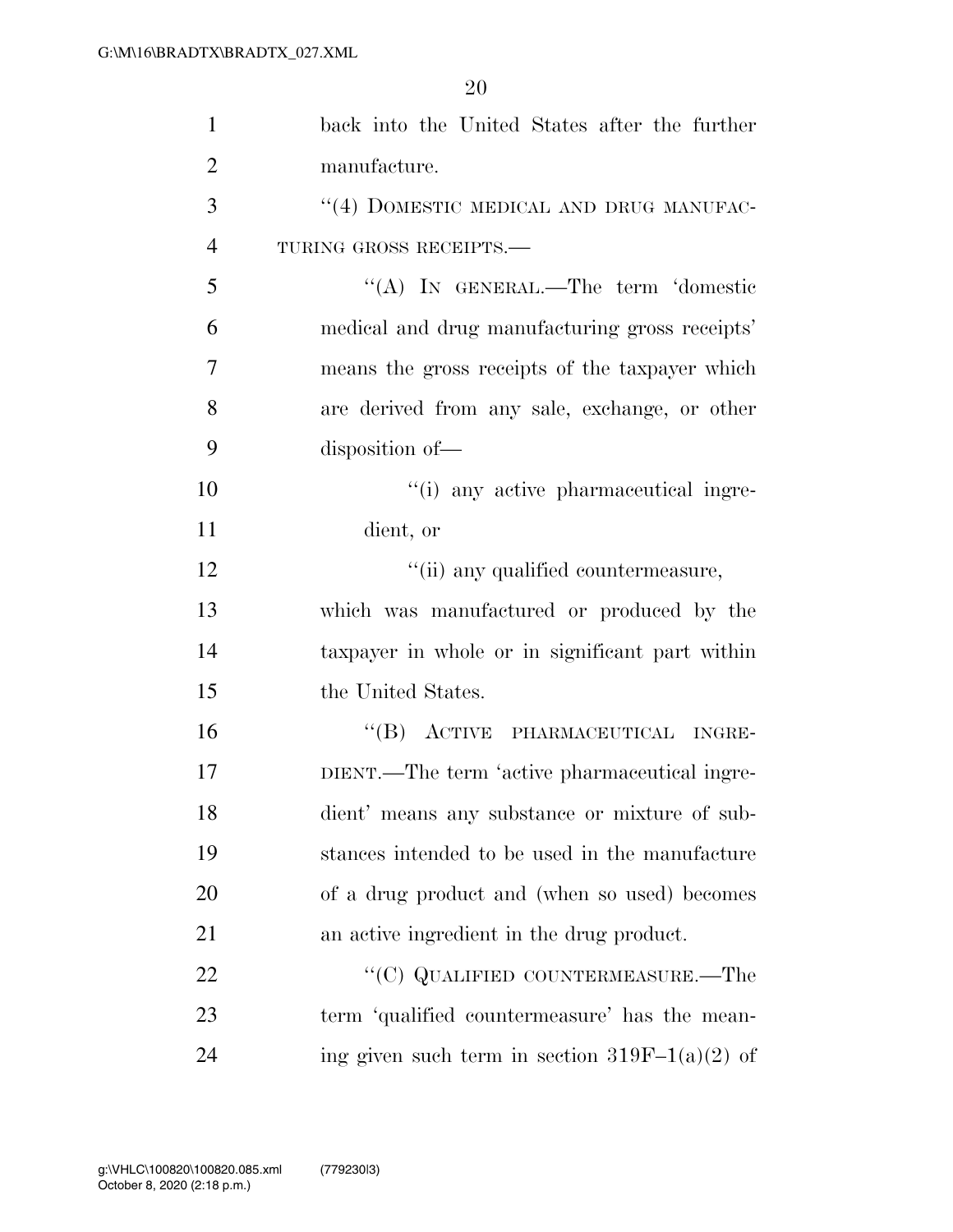| $\mathbf{1}$   | the Public Health Service Act (42 U.S.C.          |
|----------------|---------------------------------------------------|
| $\overline{2}$ | $247d - 6a(a)(2)$ ."                              |
| 3              | "(D) PARTNERSHIPS OWNED<br>BY<br>EX-              |
| $\overline{4}$ | PANDED AFFILIATED GROUPS.—For purposes            |
| 5              | of this paragraph, if all of the interests in the |
| 6              | capital and profits of a partnership are owned    |
| 7              | by members of a single expanded affiliated        |
| 8              | group at all times during the taxable year of     |
| 9              | such partnership, the partnership and all mem-    |
| 10             | bers of such group shall be treated as a single   |
| 11             | taxpayer during such period.                      |
| 12             | "(d) DEFINITIONS AND SPECIAL RULES.—For pur-      |
| 13             | poses of this section—                            |
| 14             | "(1) APPLICATION OF SECTION TO PASS-THRU          |
| 15             | ENTITIES.                                         |
| 16             | "(A) PARTNERSHIPS AND S CORPORA-                  |
| 17             | TIONS.—In the case of a partnership or S cor-     |
| 18             | poration-                                         |
| 19             | "(i) this section shall be applied at the         |
| 20             | partner or shareholder level,                     |
| 21             | "(ii) each partner or shareholder shall           |
| 22             | take into account such person's allocable         |
| 23             | share of each item described in subpara-          |
| 24             | graph $(A)$ or $(B)$ of subsection $(c)(1)$ (de-  |
| 25             | termined without regard to whether the            |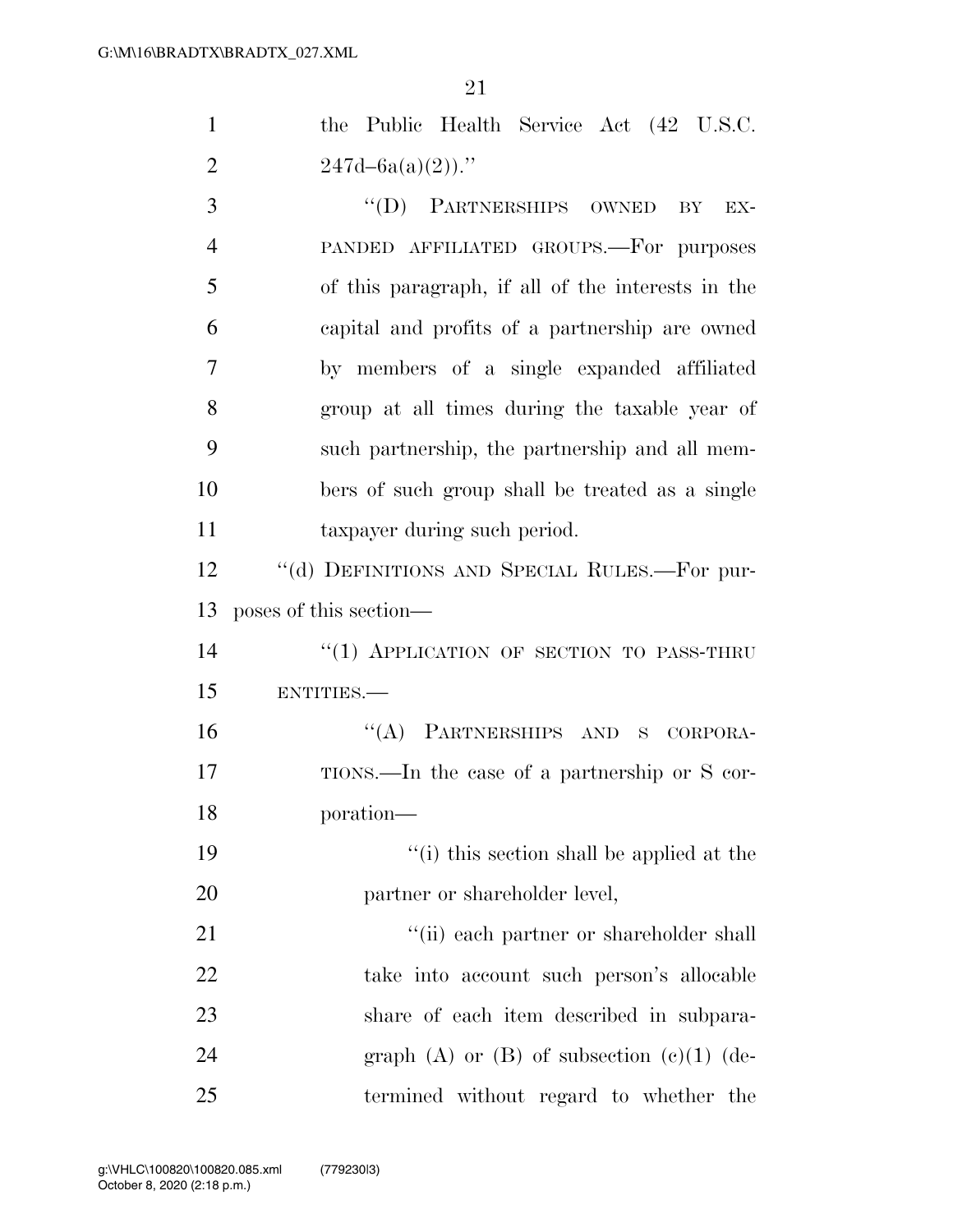| $\mathbf{1}$   | items described in such subparagraph (A)     |
|----------------|----------------------------------------------|
| $\overline{2}$ | exceed the items described in such sub-      |
| 3              | paragraph $(B)$ ), and                       |
| $\overline{4}$ | "(iii) each partner or shareholder           |
| 5              | shall be treated for purposes of subsection  |
| 6              | (b) as having $W-2$ wages for the taxable    |
| $\tau$         | year in an amount equal to such person's     |
| 8              | allocable share of the $W-2$ wages of the    |
| 9              | partnership or S corporation for the tax-    |
| 10             | able year (as determined under regulations)  |
| 11             | prescribed by the Secretary).                |
| 12             | "(B) TRUSTS AND ESTATES.—In the case         |
| 13             | of a trust or estate—                        |
| 14             | "(i) the items referred to in subpara-       |
| 15             | $graph (A)(ii)$ (as determined therein) and  |
| 16             | the W-2 wages of the trust or estate for     |
| 17             | the taxable year, shall be apportioned be-   |
| 18             | tween the beneficiaries and the fiduciary    |
| 19             | (and among the beneficiaries) under regu-    |
| 20             | lations prescribed by the Secretary, and     |
| 21             | "(ii) for purposes of paragraph $(2)$ ,      |
| 22             | adjusted gross income of the trust or es-    |
| 23             | tate shall be determined as provided in sec- |
| 24             | tion $67(e)$ with the adjustments described  |
| 25             | in such paragraph.                           |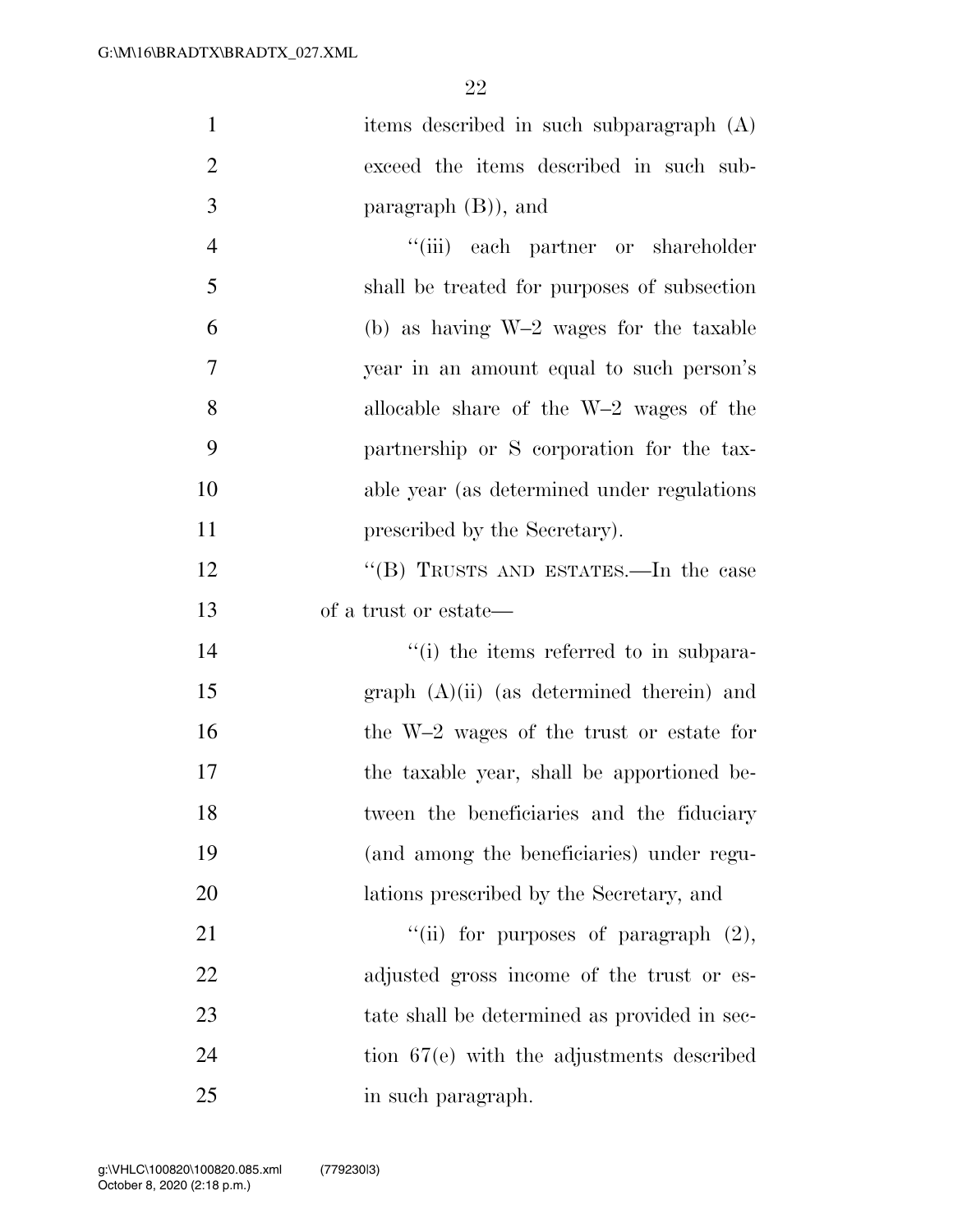| $\mathbf{1}$   | "(C) REGULATIONS.—The Secretary may                                |
|----------------|--------------------------------------------------------------------|
| $\overline{2}$ | prescribe rules requiring or restricting the allo-                 |
| 3              | cation of items and wages under this paragraph                     |
| $\overline{4}$ | and may prescribe such reporting requirements                      |
| 5              | as the Secretary determines appropriate.                           |
| 6              | "(2) APPLICATION TO INDIVIDUALS.—In the                            |
| 7              | case of an individual, subsection $(a)(2)$ shall be ap-            |
| 8              | plied by substituting 'adjusted gross income' for                  |
| 9              | 'taxable income'. For purposes of the preceding sen-               |
| 10             | tence, adjusted gross income shall be determined                   |
| 11             | after application of sections $86, 135, 137, 219, 221,$            |
| 12             | 222, and 469.                                                      |
| 13             | $(3)$ SPECIAL<br>$\operatorname{RULE}$<br>FOR<br><b>AFFILIATED</b> |
| 14             | GROUPS.                                                            |
| 15             | "(A) IN GENERAL.—All members of an ex-                             |
| 16             | panded affiliated group shall be treated as a                      |
| 17             | single corporation for purposes of this section.                   |
| 18             | $``(B)$ EXPANDED AFFILIATED GROUP.—                                |
| 19             | For purposes of this section, the term 'ex-                        |
| 20             | panded affiliated group' means an affiliated                       |
| 21             | group as defined in section $1504(a)$ , deter-                     |
| 22             | mined—                                                             |
| 23             | "(i) by substituting 'more than $50$                               |
| 24             | percent' for 'at least 80 percent' each place                      |
| 25             | it appears, and                                                    |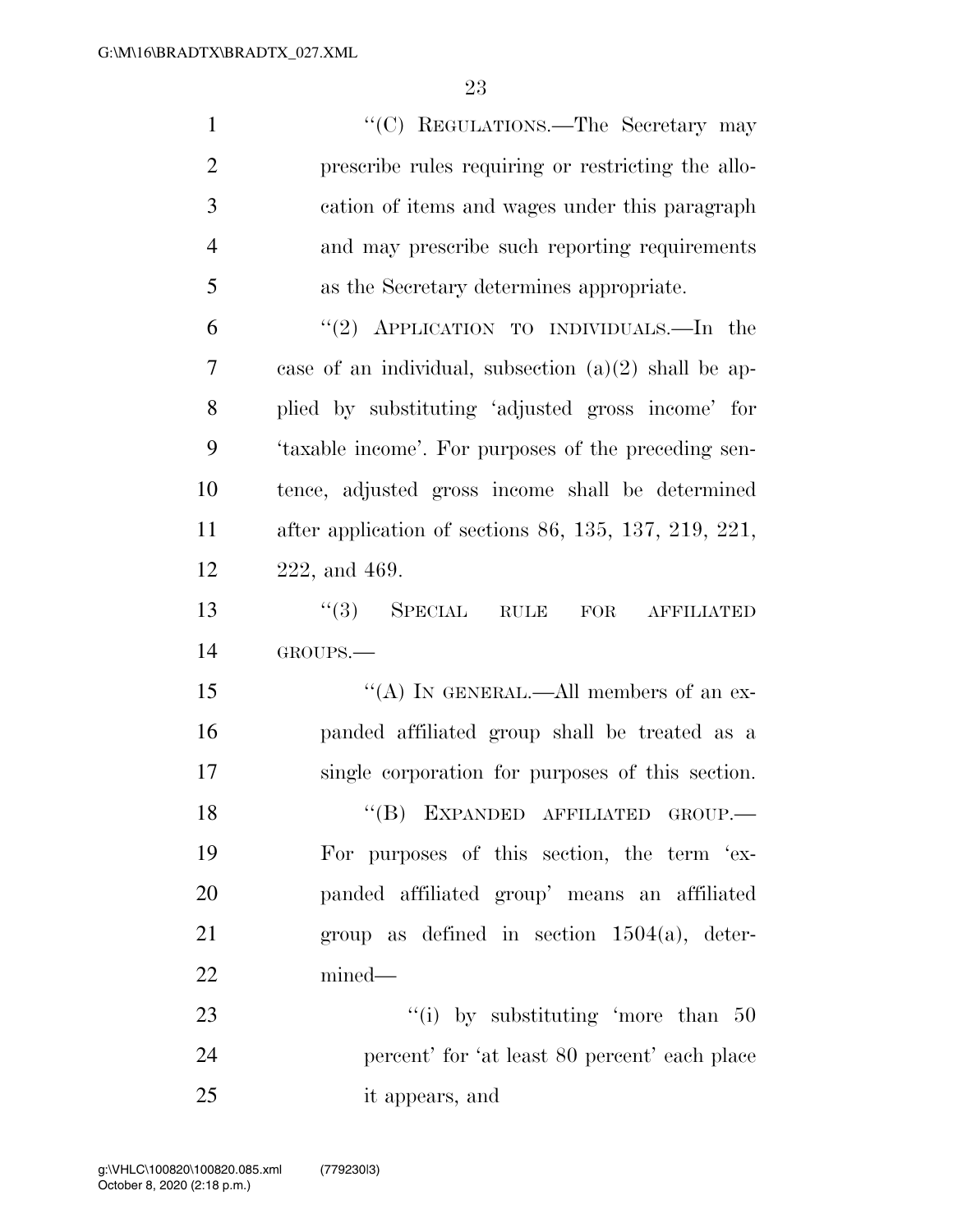| $\mathbf{1}$   | "(ii) without regard to paragraphs $(2)$              |
|----------------|-------------------------------------------------------|
| $\overline{2}$ | and $(4)$ of section 1504(b).                         |
| 3              | "(C) ALLOCATION OF CREDIT.—Except as                  |
| $\overline{4}$ | provided in regulations, the credit under sub-        |
| 5              | section (a) shall be allocated among the mem-         |
| 6              | bers of the expanded affiliated group in propor-      |
| 7              | tion to each member's respective amount (if           |
| 8              | any) of qualified medical and drug manufac-           |
| 9              | turing income.                                        |
| 10             | "(4) TRADE OR BUSINESS REQUIREMENT.                   |
| 11             | This section shall be applied by only taking into ac- |
| 12             | count items which are attributable to the actual con- |
| 13             | duct of a trade or business.                          |
| 14             | " $(5)$ COORDINATION WITH MINIMUM TAX.—For            |
| 15             | purposes of determining alternative minimum tax-      |
| 16             | able income under section 55, qualified medical and   |
| 17             | drug manufacturing income shall be determined         |
| 18             | without regard to any adjustments under sections 56   |
| 19             | through 59.                                           |
| 20             | $``(6)$ UNRELATED BUSINESS<br><b>TAXABLE</b><br>$IN-$ |
| 21             | COME.—For purposes of determining the tax im-         |
| 22             | posed by section 511, subsection $(a)(1)(B)$ shall be |
| 23             | applied by substituting 'unrelated business taxable   |
| 24             | income' for 'taxable income'.                         |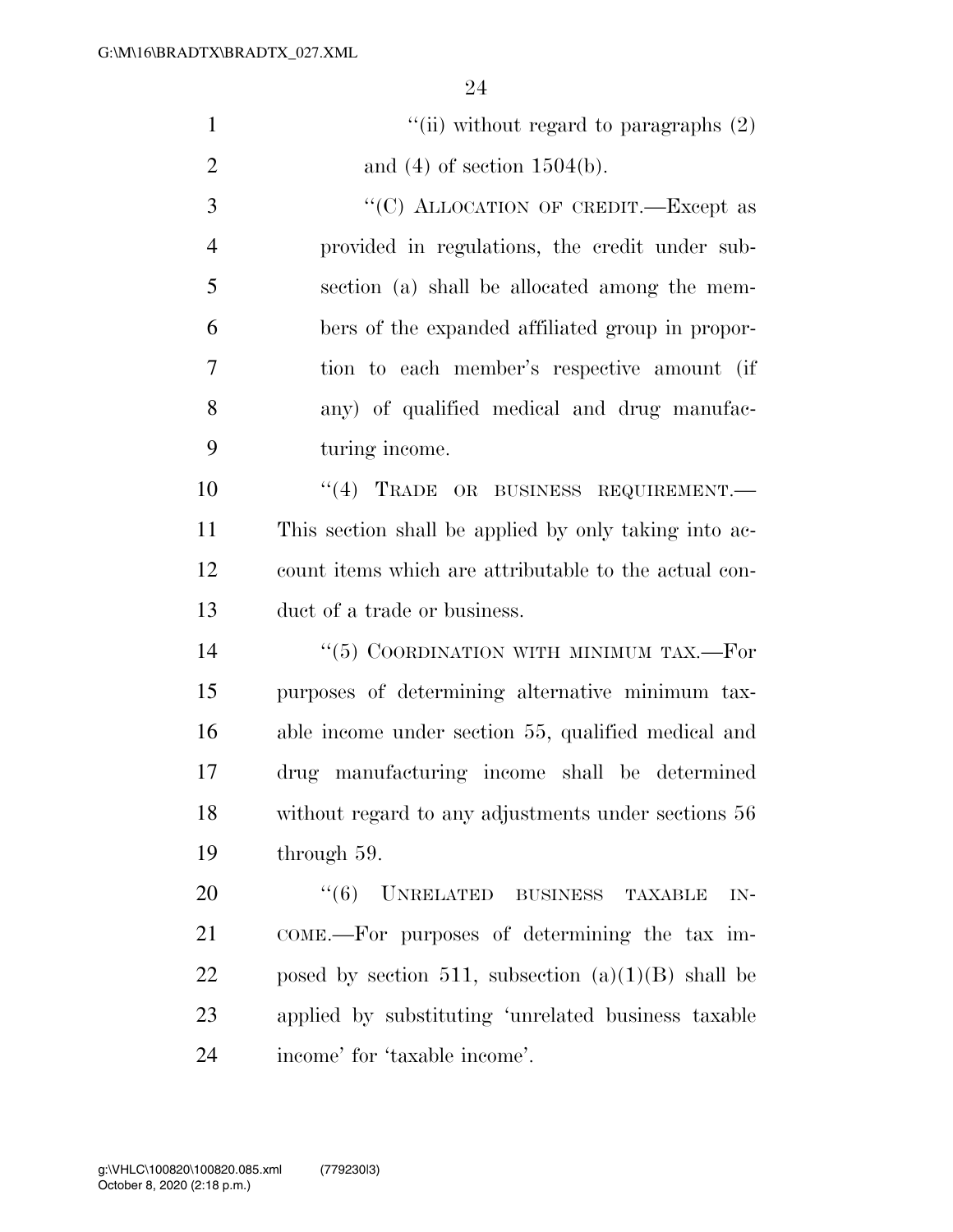| $\mathbf{1}$   | "(7) REGULATIONS.—The Secretary shall pre-                       |
|----------------|------------------------------------------------------------------|
| $\overline{2}$ | scribe such regulations as are necessary to carry out            |
| 3              | the purposes of this section, including regulations              |
| $\overline{4}$ | which prevent more than 1 taxpayer from being al-                |
| 5              | lowed a credit under this section with respect to any            |
| 6              | activity described in subsection $(c)(4)(A)$ .".                 |
| 7              | (b) TREATMENT UNDER BASE EROSION TAX.—Sec-                       |
| 8              | tion $59A(b)(1)(B)(ii)$ of such Code is amended by striking      |
| 9              | "plus" at the end of subclause (I), by redesignating sub-        |
| 10             | clause $(II)$ as subclause $(III)$ , and by inserting after sub- |
| 11             | clause (I) the following new subclause:                          |
| 12             | $\lq\lq$ (II) the credit allowed under                           |
| 13             | section 38 for the taxable year which                            |
| 14             | is properly allocable to the domestic                            |
| 15             | medical and drug manufacturing cred-                             |
| 16             | it determined under section $45U(a)$ ,                           |
| 17             | plus".                                                           |
| 18             | (c) PART OF GENERAL BUSINESS CREDIT.—Section                     |
| 19             | 38(b) of such Code is amended by striking "plus" at the          |
| 20             | end of paragraph $(32)$ , by striking the period at the end      |
| 21             | of paragraph $(33)$ and inserting ", plus", and by adding        |
| 22             | at the end the following new paragraph.                          |
| 23             | "(34) the domestic medical and drug manufac-                     |
|                |                                                                  |

turing credit determined under section 45U(a).''.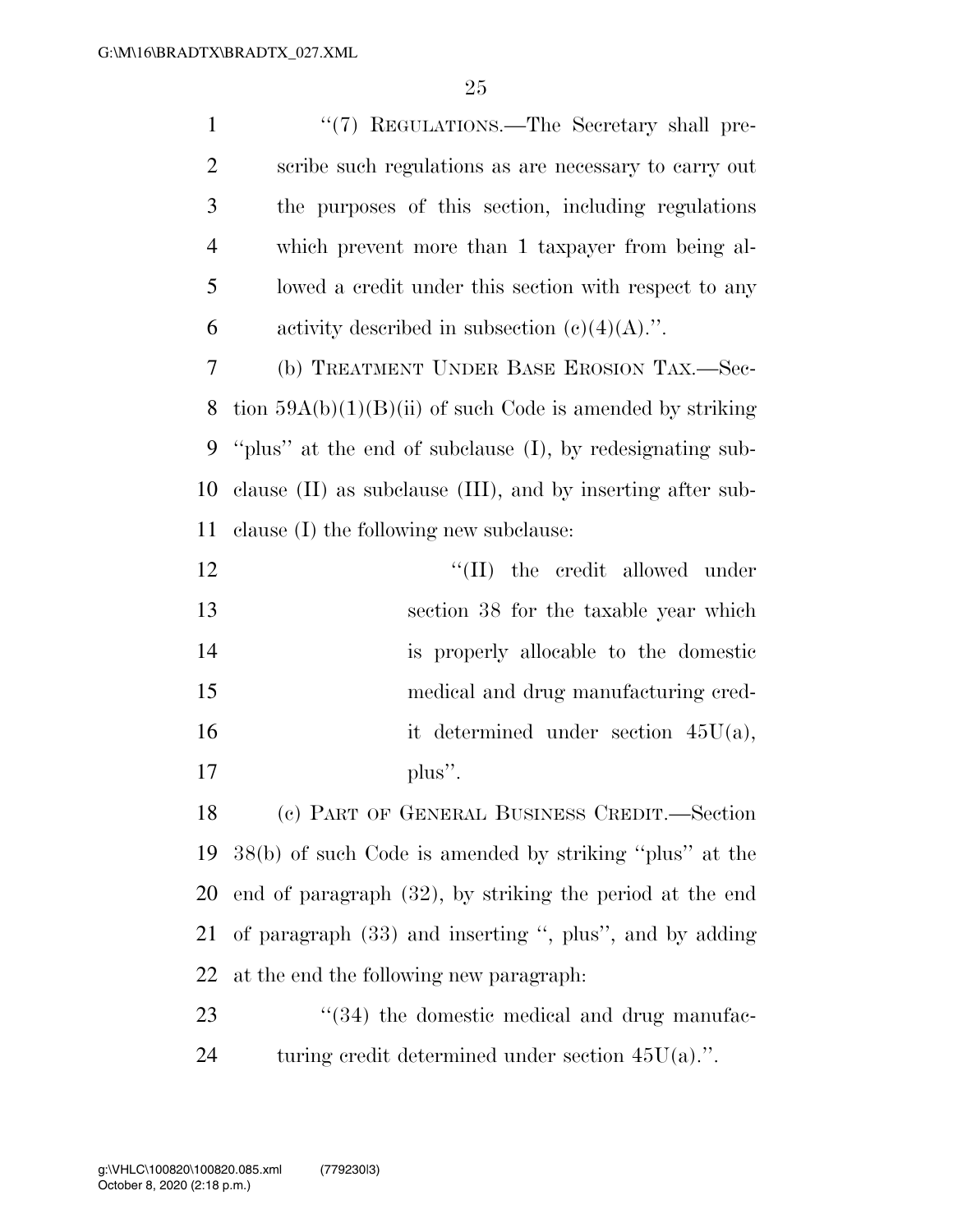(d) CREDIT ALLOWED AGAINST ALTERNATIVE MIN- IMUM TAX.—Section 38(c)(4)(B) of such Code is amended by redesignating clauses (x) through (xii) as clauses (xi) through (xiii), respectively, and by inserting after clause (ix) the following new clause:

 $\mathfrak{g}$   $\mathfrak{g}$  the credit determined under sec-tion 45U,''.

 (e) CLERICAL AMENDMENT.—The table of sections for subpart D of part IV of subchapter A of chapter 1 of such Code is amended by adding at the end the fol-lowing new item:

''Sec. 45U. Domestic medical and drug manufacturing credit.''.

 (f) EFFECTIVE DATE.—The amendments made by this section shall apply to taxable years beginning after December 31, 2020.

## **SEC. 302. QUALIFYING ADVANCED MEDICAL MANUFAC-TURING EQUIPMENT CREDIT.**

 (a) IN GENERAL.—Subpart E of part IV of sub- chapter A of chapter 1 of the Internal Revenue Code of 1986 is amended by adding at the end the following new section:

## **''SEC. 48D. QUALIFYING ADVANCED MEDICAL MANUFAC-TURING EQUIPMENT CREDIT.**

23 "(a) In GENERAL.—For purposes of section 46, the qualifying advanced medical manufacturing equipment credit determined under this section for any taxable year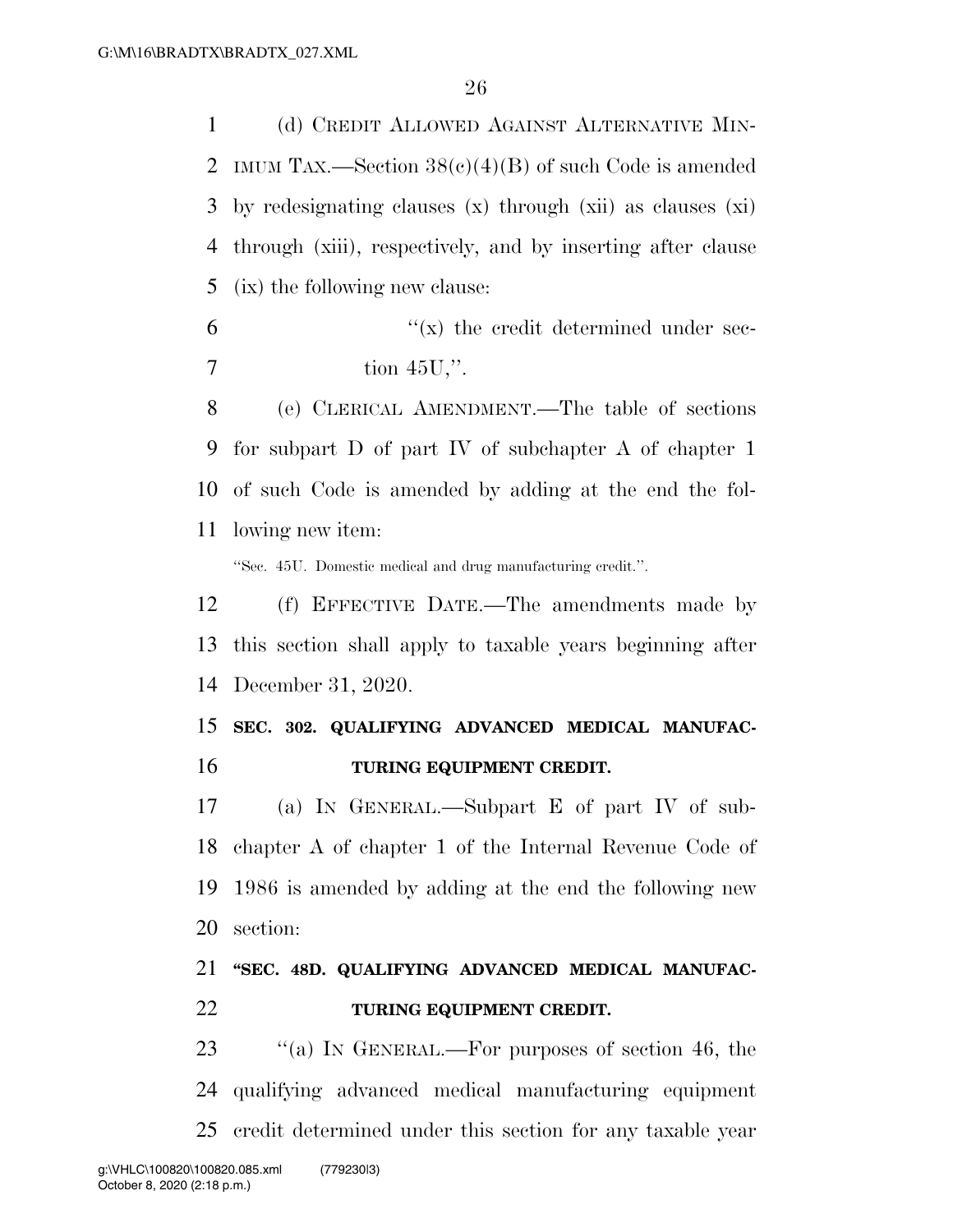| $\mathbf{1}$   | is the applicable percentage of the basis of any qualifying |
|----------------|-------------------------------------------------------------|
| $\overline{2}$ | advanced medical manufacturing equipment placed in          |
| 3              | service during such taxable year.                           |
| $\overline{4}$ | "(b) APPLICABLE PERCENTAGE.—For purposes of                 |
| 5              | subsection (a), the applicable percentage is—               |
| 6              | $\lq(1)$ 30 percent in the case of equipment which          |
| $\tau$         | is placed in service before January 1, 2028,                |
| 8              | $\lq(2)$ 20 percent in the case of equipment which          |
| 9              | is placed in service during calendar year 2028,             |
| 10             | $(3)$ 10 percent in the case of equipment which             |
| 11             | is placed in service during calendar year 2029, and         |
| 12             | $(4)$ 0 percent in the case of equipment which              |
| 13             | is placed in service after December 31, 2029.               |
| 14             | "(c) QUALIFYING ADVANCED MEDICAL MANUFAC-                   |
| 15             | TURING EQUIPMENT.—For purposes of this section, the         |
| 16             | term 'qualifying advanced medical manufacturing equip-      |
| 17             | ment' means property of a character subject to the allow-   |
| 18             | ance for depreciation-                                      |
| 19             | $\lq(1)$ which is machinery or equipment that is            |
| 20             | designed and used to manufacture a—                         |
| 21             | "(A) drug (as such term is defined in sec-                  |
| 22             | tion $201(g)(1)$ of the Federal Food, Drug, and             |
| 23             | Cosmetic Act),                                              |
| 24             | $\lq\lq$ device (as such term is defined in sec-            |
| 25             | tion $201(h)$ of such Act), or                              |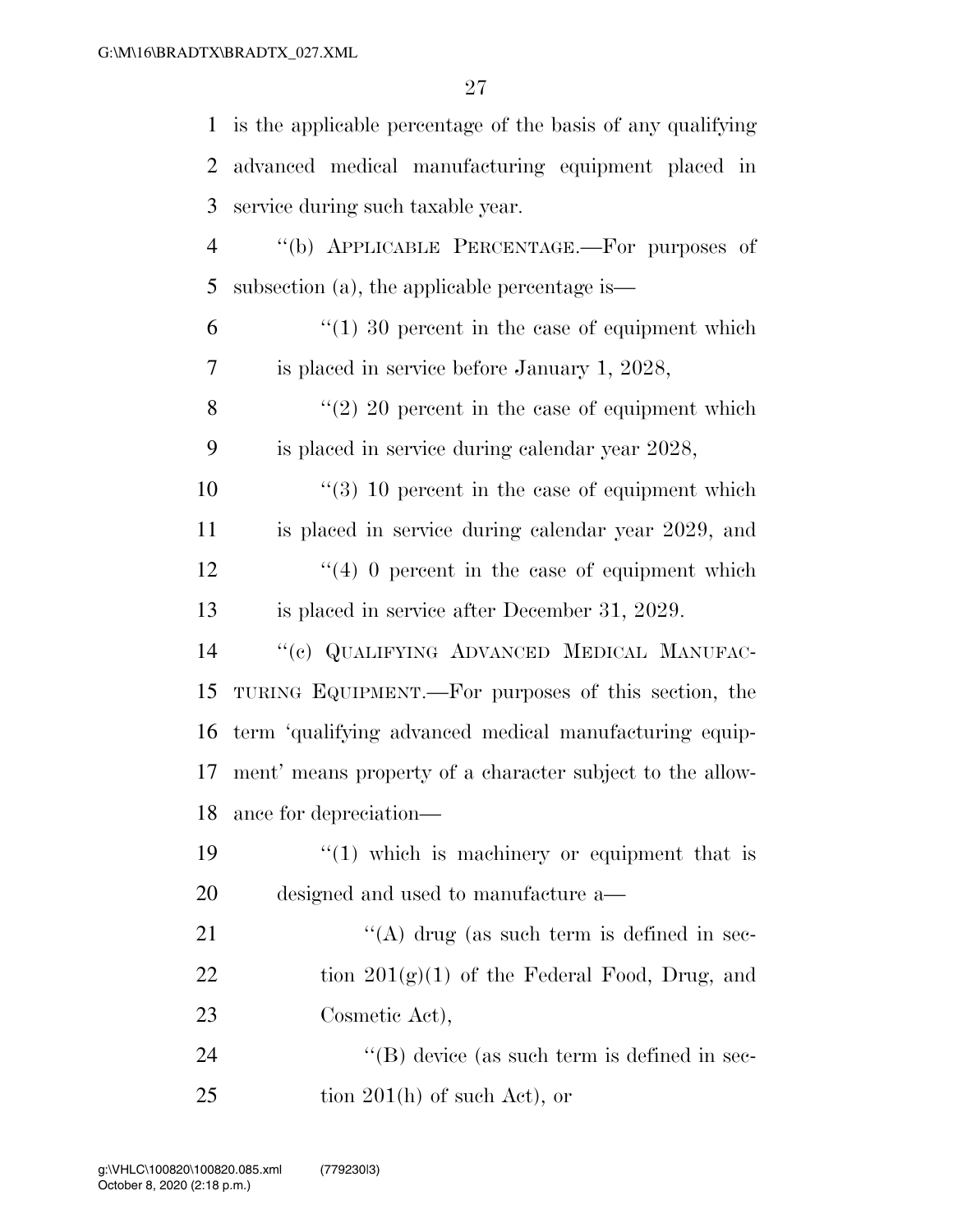| $\mathbf{1}$   | "(C) biological product (as such term is                      |
|----------------|---------------------------------------------------------------|
| $\overline{2}$ | defined in section $351(i)$ of the Public Health              |
| 3              | Service Act),                                                 |
| $\overline{4}$ | $\lq(2)$ which has been identified by the Secretary           |
| 5              | (after consultation with the Secretary of Health and          |
| 6              | Human Services) as machinery or equipment that—               |
| $\overline{7}$ | $\lq\lq$ incorporates novel technology or uses                |
| 8              | an established technique or technology in a new               |
| 9              | or innovative way, or                                         |
| 10             | $\lq\lq$ that can improve medical product                     |
| 11             | quality, address shortages of medicines, and                  |
| 12             | speed time-to-market,                                         |
| 13             | $(3)$ which is placed in service in the United                |
| 14             | States by the taxpayer, and                                   |
| 15             | $\lq(4)$ with respect to which depreciation is allow-         |
| 16             | able.                                                         |
| 17             | CERTAIN QUALIFIED PROGRESS<br>$\lq\lq (d)$<br><b>EXPENDI-</b> |
| 18             | TURES RULES MADE APPLICABLE.—Rules similar to the             |
| 19             | rules of subsections $(c)(4)$ and $(d)$ of section 46 (as in  |
| 20             | effect on the day before the enactment of the Revenue         |
| 21             | Reconciliation Act of 1990) shall apply for purposes of       |
| 22             | this section.                                                 |
| 23             | "(e) REGULATIONS.—The Secretary shall prescribe               |
| 24             | such regulations or other guidance as may be necessary        |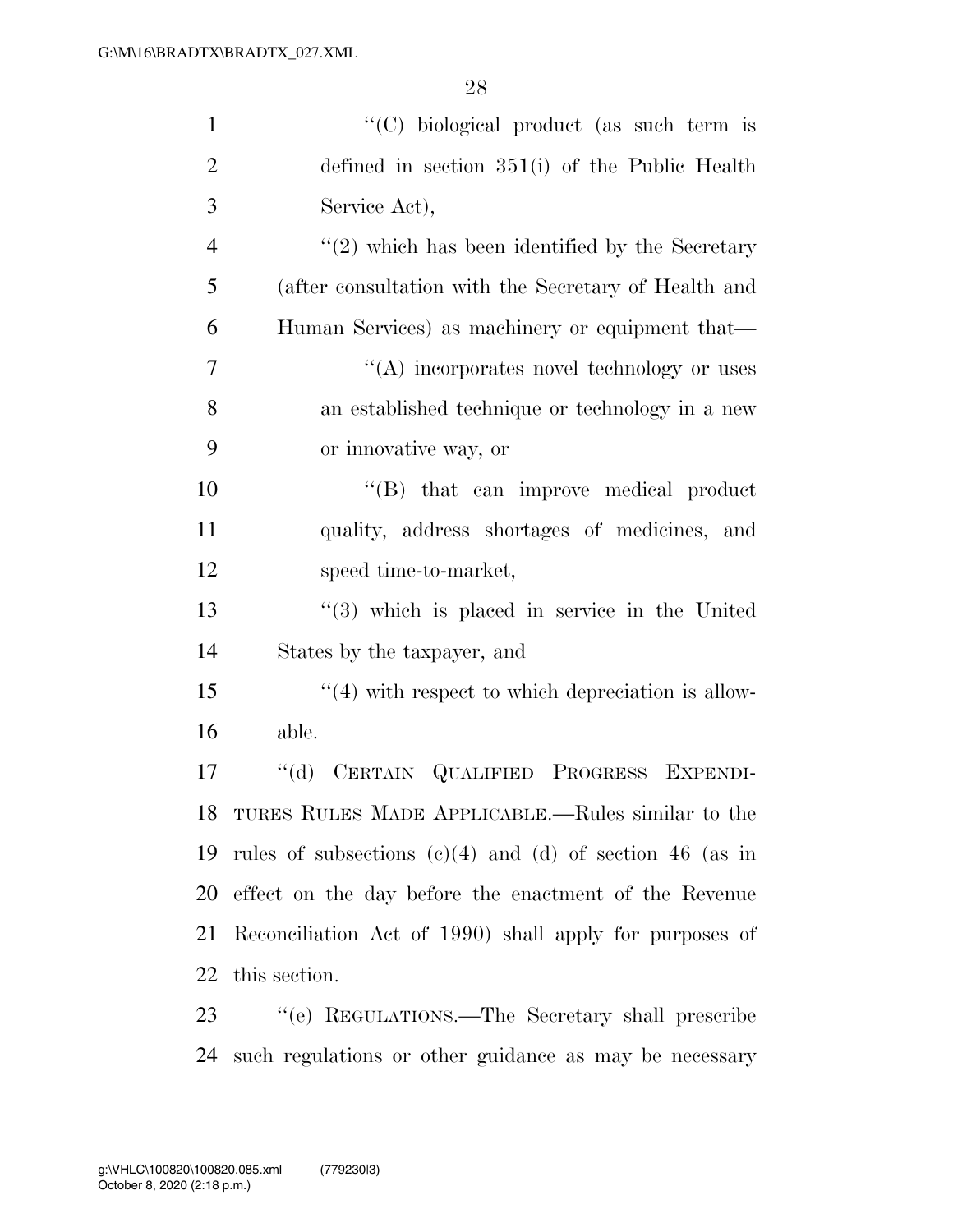to carry out the purposes of this section, including regula-tions which prevent abuse or fraud.''.

 (b) TREATMENT UNDER BASE EROSION TAX.—Sec-4 tion  $59A(b)(1)(B)(ii)$  of such Code, as amended by section 7 of this Act, is further amended by striking ''plus'' at the end of subclause (II), by redesignating subclause (III) as subclause (IV), and by inserting after subclause (II) the following new subclause:

 $\frac{4}{11}$  the credit allowed under section 46 for the taxable year which is properly allocable to the qualifying advanced medical manufacturing equipment credit determined under 14 section  $48D(a)$ , plus".

 (c) PART OF INVESTMENT CREDIT.—Section 46 of such Code is amended by striking ''and'' at the end of paragraph (5), by striking the period at the end of para- graph (6) and inserting '', and'', and by adding at the end the following new paragraph:

20  $\frac{1}{20}$  the qualifying advanced medical manufac-turing equipment credit.''.

 (d) CLERICAL AMENDMENT.—The table of sections for subpart D of part IV of subchapter A of chapter 1 of such Code is amended by adding at the end the fol-lowing new item:

''Sec. 48D. Qualifying advanced medical manufacturing equipment credit.''.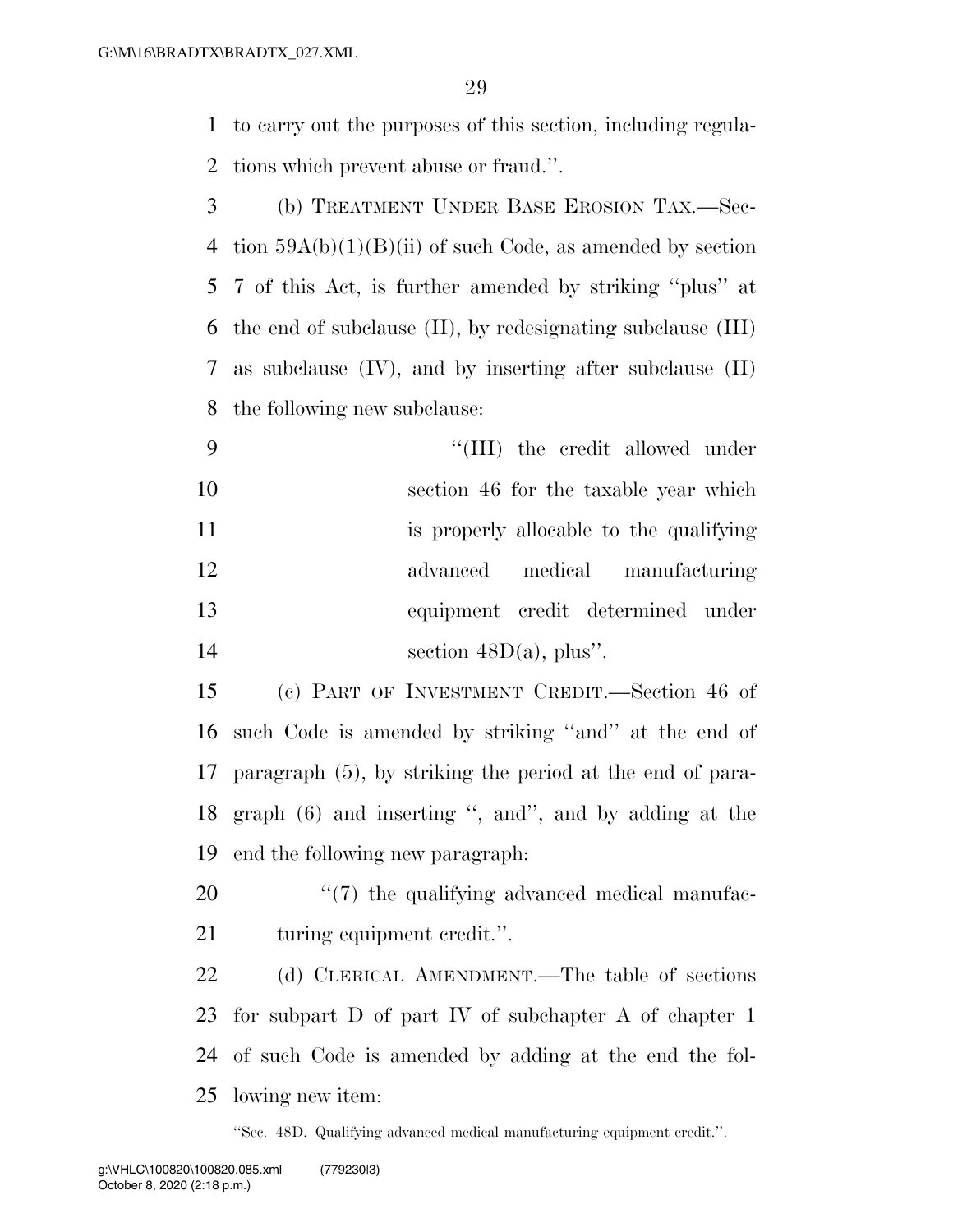(e) EFFECTIVE DATE.—The amendments made by this section shall apply to periods after the date of the enactment of this section under rules similar to the rules of section 48(m) of the Internal Revenue Code of 1986 (as in effect on the date of the enactment fo the Revenue Reconciliation Act of 1990).

# **SEC. 303. NEW MEDICAL RESEARCH EXPENDITURE COMPO-NENT OF CREDIT FOR INCREASING RE-**

### **SEARCH ACTIVITIES.**

 (a) IN GENERAL.—Section 41(a) of the Internal Rev- enue Code of 1986 is amended by striking ''and'' at the end of paragraph (2), by striking the period at the end of paragraph (3) and inserting '', and'', and by adding at the end the following new paragraph:

 ''(4) 14 percent of specified medical research expenditures.''.

 (b) SPECIFIED MEDICAL RESEARCH EXPENDI- TURES.—Section 41(f) of such Code is amended by adding at the end the following new paragraph:

20 "(7) SPECIFIED MEDICAL RESEARCH EXPENDI-TURES.—

22 "(A) In GENERAL.—The term 'specified medical research expenditures' means amounts paid or incurred for qualified research with re-spect to any qualified countermeasure.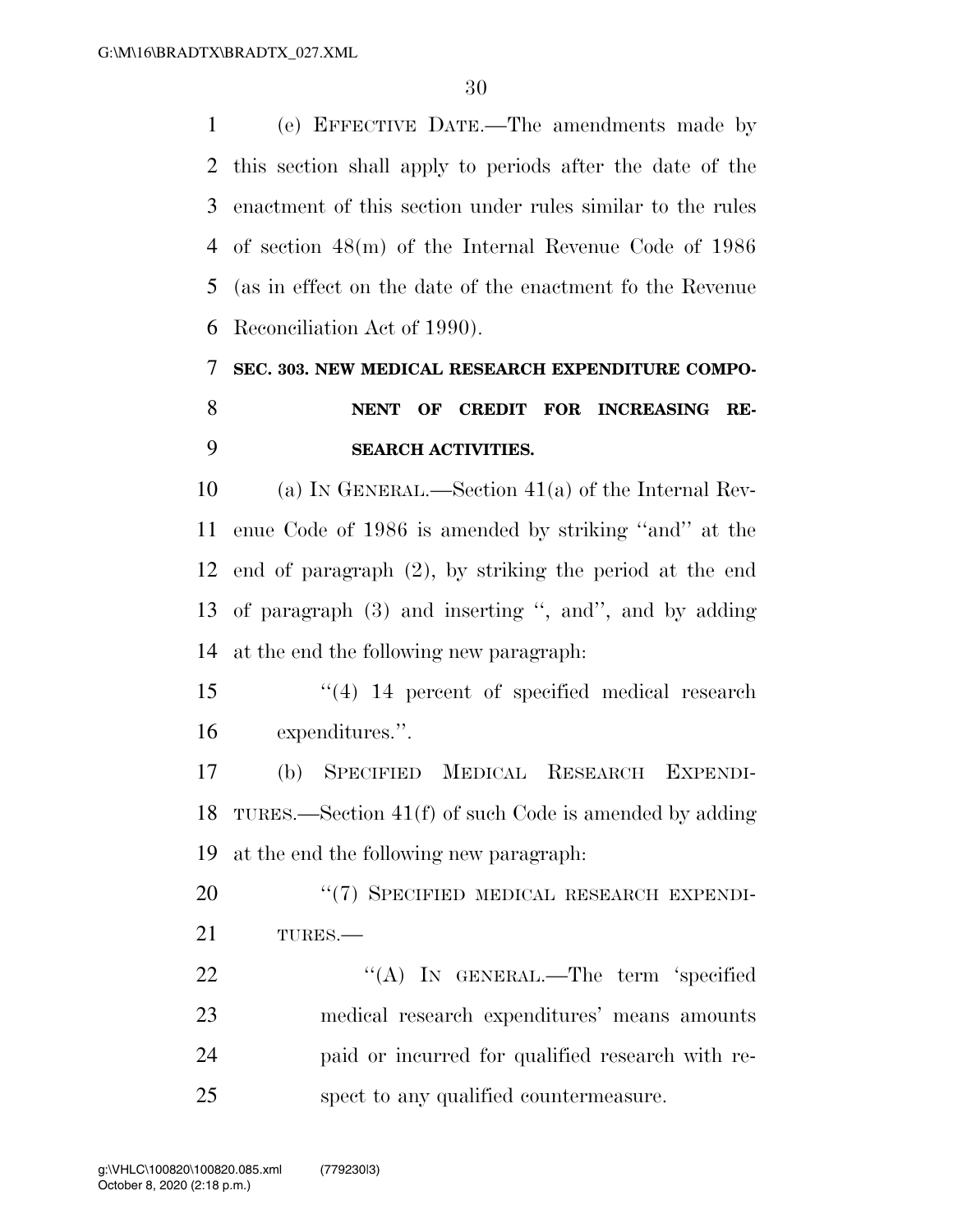| $\mathbf{1}$   | "(B) QUALIFIED COUNTERMEASURE.—The                      |
|----------------|---------------------------------------------------------|
| $\overline{2}$ | term 'qualified countermeasure' has the mean-           |
| 3              | ing given to such term in section $319F-1(a)(2)$        |
| $\overline{4}$ | of the Public Health Service Act (42 U.S.C.             |
| 5              | $247d - 6a(a)(2)$ .".                                   |
| 6              | (c) DENIAL OF DOUBLE BENEFIT.—                          |
| 7              | (1) TAXABLE YEARS BEGINNING BEFORE JANU-                |
| 8              | $ARY$ 1, 2021.—In the case of specified medical re-     |
| 9              | search expenditures (as defined in section $41(f)(7)$ ) |
| 10             | of such Code (as added by this section)) paid or in-    |
| 11             | curred in taxable years beginning before January 1,     |
| 12             | $2021-$                                                 |
| 13             | (A) such expenditures shall be treated in               |
| 14             | the same manner as qualified research expenses          |
| 15             | basic<br>research expenses under section<br>and         |
| 16             | $280C(c)(1)$ of such Code (as in effect on the          |
| 17             | day before the enactment of the Tax Cuts and            |
| 18             | Jobs Act), and                                          |
| 19             | (B) the amount determined under section                 |
| <b>20</b>      | $280C(c)(2)(A)$ (as in effect on such day) for the      |
| 21             | taxable year shall be increased by the amount           |
| 22             | of credit determined for the taxable year under         |
| 23             | section $41(a)(4)$ (as added by this section).          |
| 24             | (2) TAXABLE YEARS BEGINNING AFTER DECEM-                |
| 25             | BER 31, 2020.—Section $280C(c)(1)$ of such Code is      |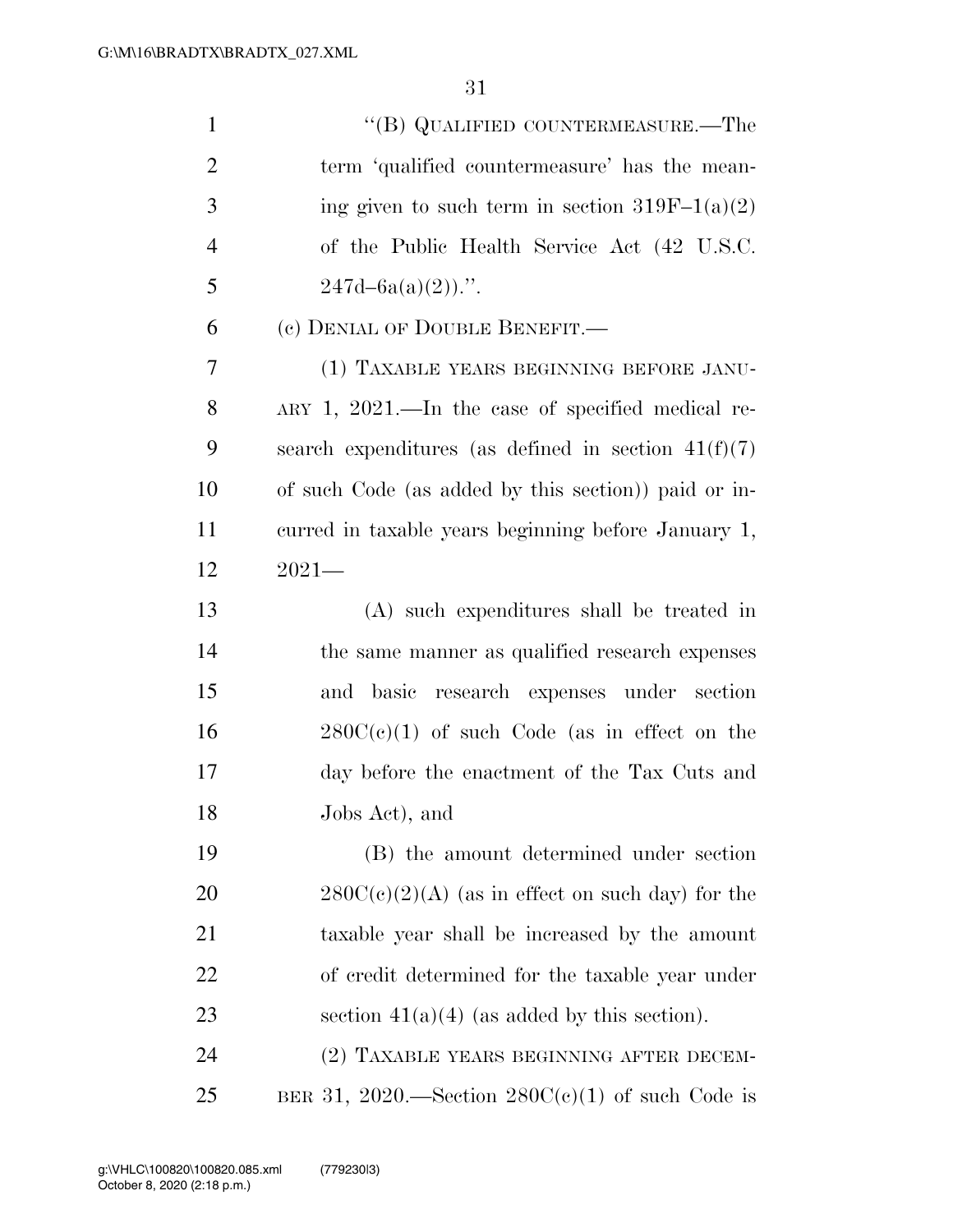1 amended by striking "section  $41(a)(1)$ " and insert-

2 ing "paragraphs (1) and (4) of section  $41(a)$ ".

 (d) CONFORMING AMENDMENT.—Section 41(f)(1) of such Code is amended by striking ''and amounts paid or incurred to energy research consortiums'' each place it ap- pears and inserting '', amounts paid or incurred to energy research consortiums, and specified medical research ex-penditures''.

 (e) EFFECTIVE DATE.—The amendments made by this section shall apply to amounts paid or incurred after the date of the enactment of this Act, in taxable years ending after such date.

**SEC. 304. REFUNDABLE PORTION OF RESEARCH CREDIT** 

## **FOR SMALL BUSINESSES ENGAGING IN SPEC-IFIED MEDICAL RESEARCH.**

 (a) IN GENERAL.—Section 41 of the Internal Rev- enue Code of 1986 is amended by adding at the end the following new subsection:

 ''(i) REFUNDABLE PORTION FOR SMALL BUSI-NESSES ENGAGING IN SPECIFIED MEDICAL RESEARCH.—

21 ''(1) IN GENERAL.—At the election of a medical research small business, the portion of the credit de- termined under this section for the taxable year which is properly allocable to specified medical re-search shall be treated (other than for purposes of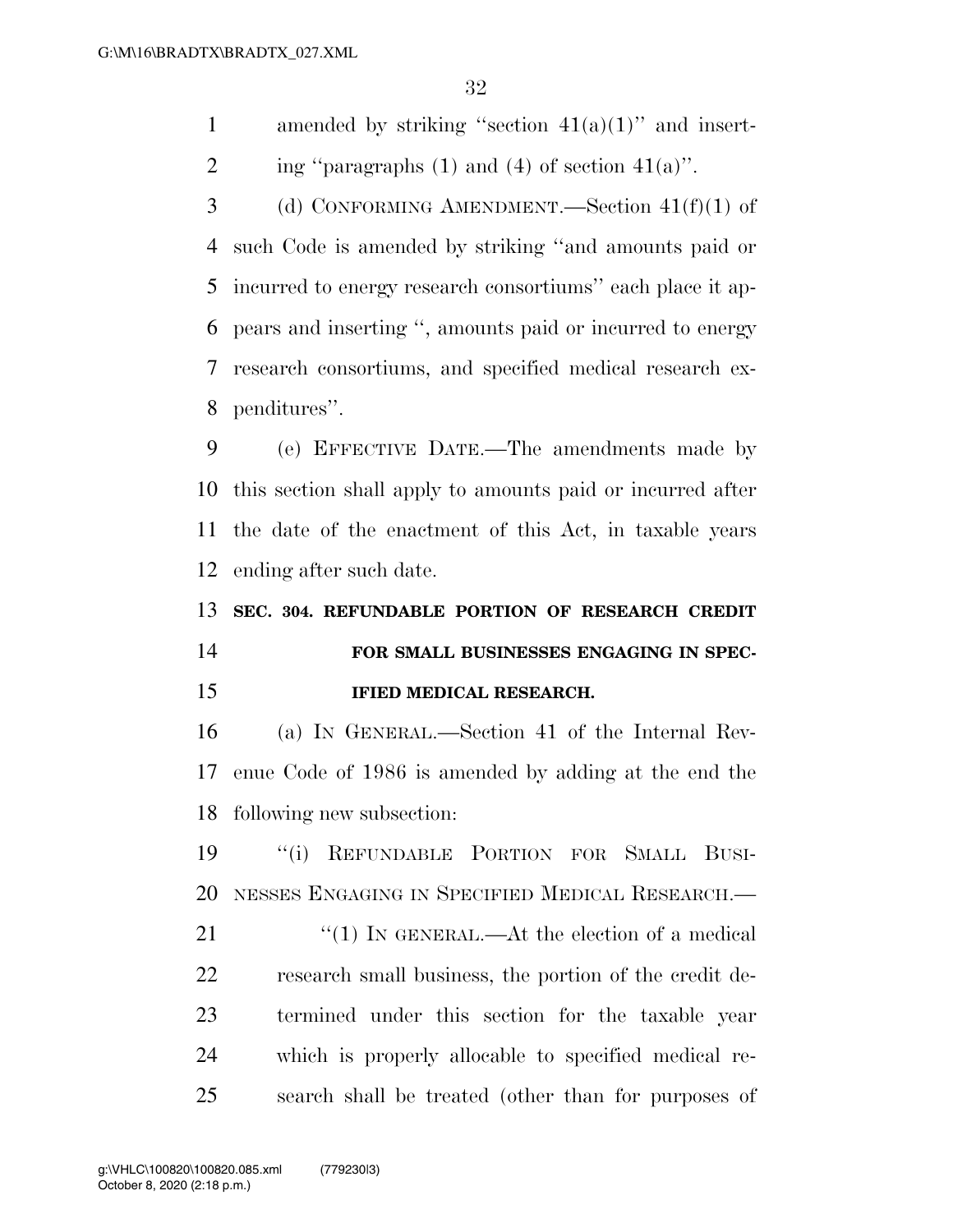| 1              | section 280C) as a credit allowed under subpart C     |
|----------------|-------------------------------------------------------|
| $\overline{2}$ | (and not this subpart).                               |
| 3              | "(2) MEDICAL RESEARCH SMALL BUSINESS.-                |
| $\overline{4}$ | For purposes of this subsection, the term 'medical    |
| 5              | research small business' means any domestic C cor-    |
| 6              | poration—                                             |
| $\overline{7}$ | "(A) which conducts any specified medical             |
| 8              | research during the taxable year, and                 |
| 9              | $\lq\lq$ the gross receipts of which (deter-          |
| 10             | mined under the rules of subsection $(c)$ for the     |
| 11             | taxable year do not exceed $$1,000,000$ .             |
| 12             | (3)<br>SPECIFIED MEDICAL RESEARCH.-For                |
| 13             | purposes of this subsection, the term 'specified med- |
| 14             | ical research' means any qualified research with re-  |
| 15             | spect to qualified countermeasures (as defined in     |
| 16             | section $319F-1(a)(2)$ of the Public Health Service   |
| 17             | Act $(42 \text{ U.S.C. } 247d - 6a(a)(2)).$           |
| 18             | $\lq(4)$ ELECTION.—Any election under this sub-       |
| 19             | section for any taxable year—                         |
| 20             | $\lq\lq$ shall specify the amount of the credit       |
| 21             | to which such election applies,                       |
| 22             | "(B) shall be made on or before the due               |
| 23             | date (including extensions) of the return of tax      |
| 24             | for the taxable year,                                 |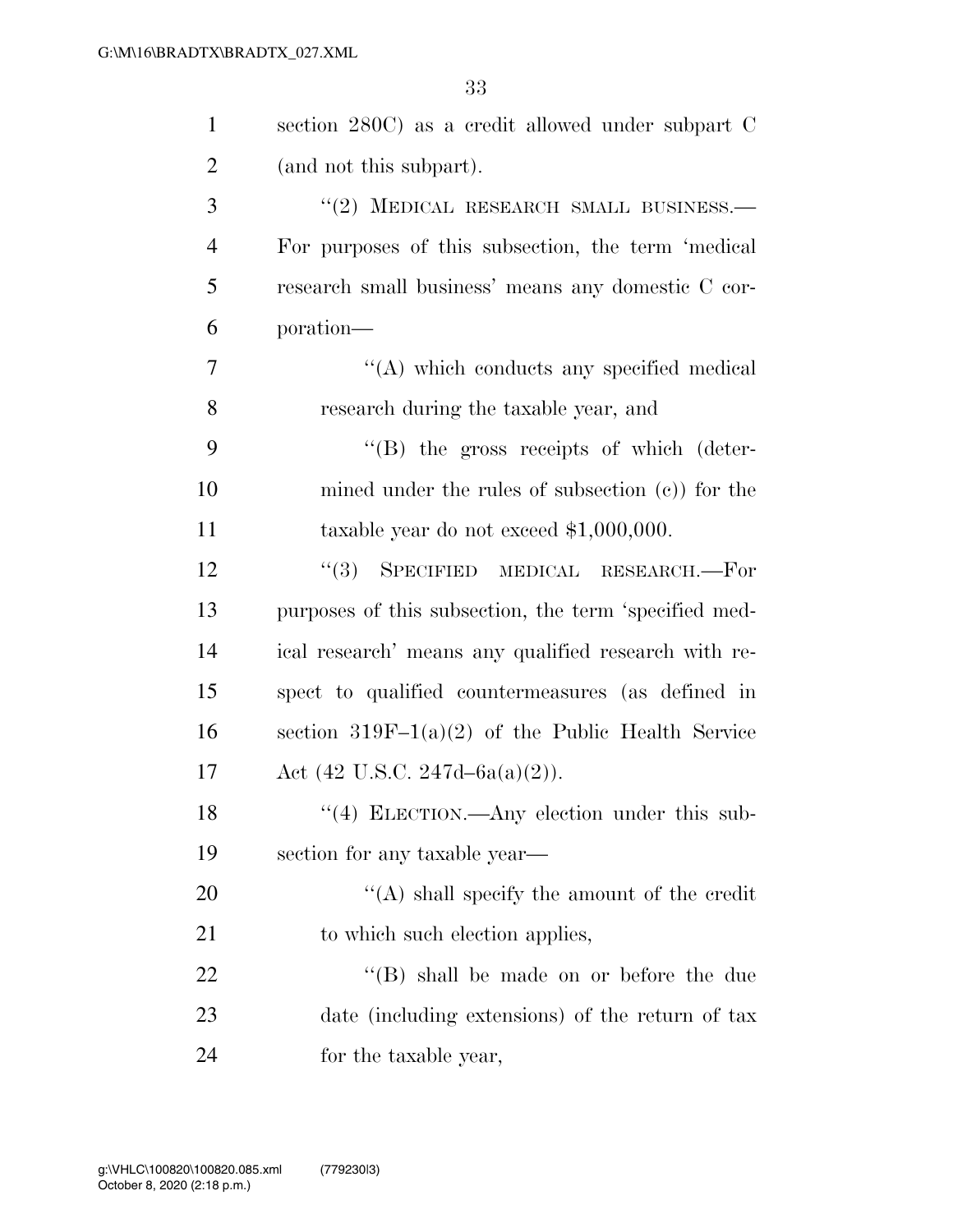| $\mathbf{1}$   | "(C) may not be made for any taxable year                 |
|----------------|-----------------------------------------------------------|
| $\overline{2}$ | with respect to any portion of the credit deter-          |
| 3              | mined under this section with respect to which            |
| $\overline{4}$ | an election is made under subsection (h), and             |
| 5              | "(D) may be revoked only with the consent                 |
| 6              | of the Secretary.                                         |
| 7              | "(5) REGULATIONS.—The Secretary shall pre-                |
| 8              | scribe such regulations for purposes of this sub-         |
| 9              | section as may be necessary or appropriate for de-        |
| 10             | termining proper allocation to specified medical re-      |
| 11             | search of the portion of any credit allowed to a tax-     |
| 12             | payer for a taxable year under this section.".            |
| 13             | (b) CONFORMING AMENDMENT.—Section $1324(b)$ of            |
| 14             | title 31, United States Code, is amended by inserting     |
| 15             | "41(i)," after "6428,".                                   |
| 16             | (c) EFFECTIVE DATE.—The amendments made by                |
| 17             | this section shall apply to taxable years beginning after |
|                | 18 December 31, 2020.                                     |
| 19             | SEC. 305. EXCEPTION FROM PASSIVE LOSS RULES FOR IN-       |
| 20             | VESTMENTS IN SPECIFIED MEDICAL RE-                        |
| 21             | SEARCH SMALL BUSINESS PASS-THRU ENTI-                     |
| 22             | TIES.                                                     |
| 23             | (a) IN GENERAL.—Subsection (c) of section 469 of          |
| 24             | the Internal Revenue Code of 1986 is amended by redesig-  |
| 25             | nating paragraphs $(4)$ through $(7)$ as paragraphs $(5)$ |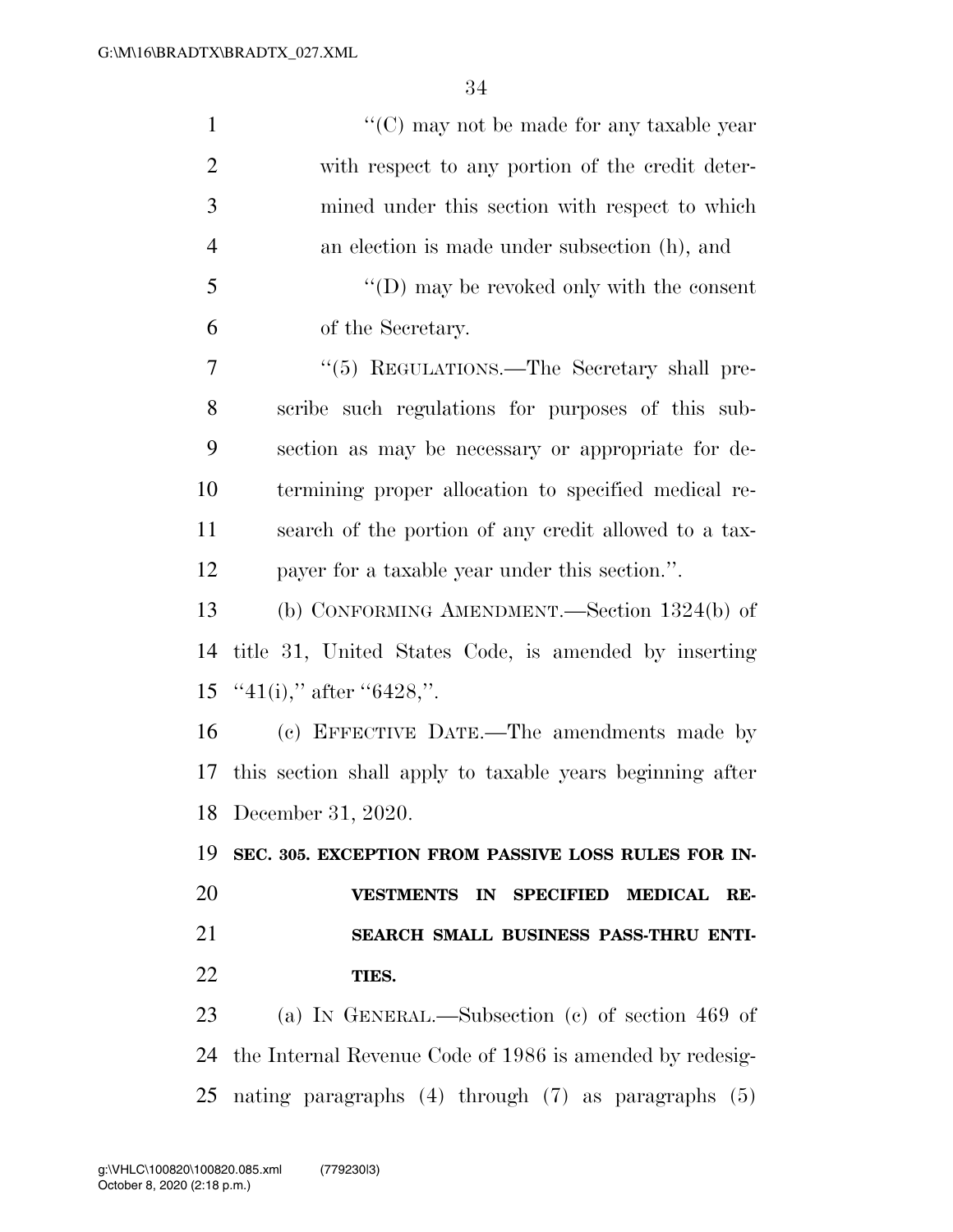| 1              | through $(8)$ , respectively, and by inserting after paragraph |
|----------------|----------------------------------------------------------------|
| $\overline{2}$ | (3) the following new paragraph.                               |
| 3              | "(4) SPECIFIED MEDICAL RESEARCH ACTIVI-                        |
| 4              | TIES.-                                                         |
| 5              | "(A) IN GENERAL.—The term 'passive ac-                         |
| 6              | tivity' shall not include any qualified medical re-            |
| $\overline{7}$ | search activity of the taxpayer carried on by a                |
| 8              | specified medical research small business pass-                |
| 9              | thru entity.                                                   |
| 10             | "(B) TREATMENT OF LOSSES AND DEDUC-                            |
| 11             | TIONS.-                                                        |
| 12             | "(i) IN GENERAL.—Losses or deduc-                              |
| 13             | tions of a taxpayer in connection with                         |
| 14             | qualified medical research activities carried                  |
| 15             | on by a specified medical research small                       |
| 16             | business pass-thru entity shall not be                         |
| 17             | treated as losses or deductions, respec-                       |
| 18             | tively, from a passive activity except as                      |

(C).

21 ''(ii) LIMITATION.—Clause (i) shall apply to losses and deductions of a tax- payer in connection with a specified med- ical small business pass-thru entity for a taxable year only to the extent that the ag-

provided in clause (ii) and subparagraph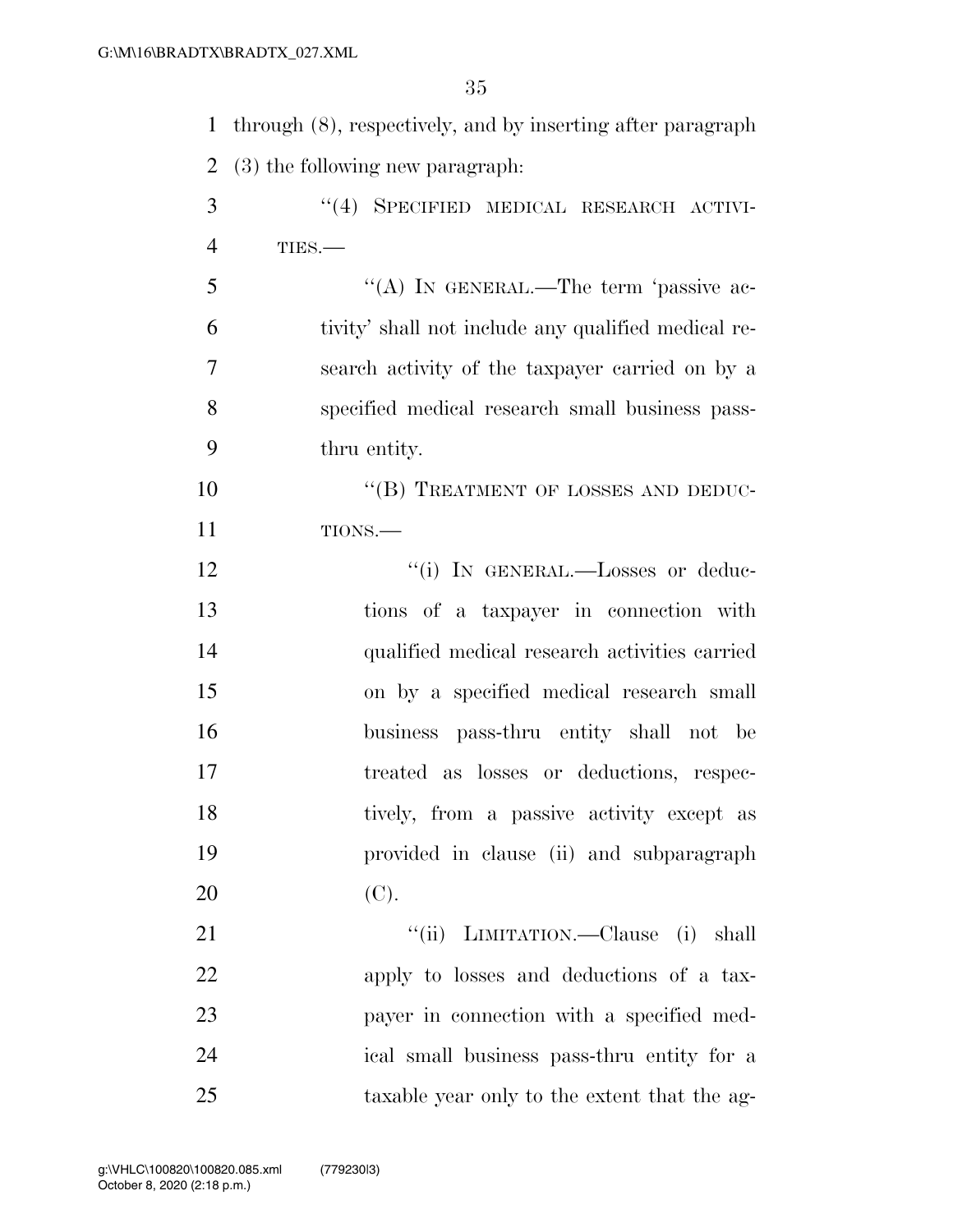| $\mathbf{1}$   | gregate losses and deductions of the tax-         |
|----------------|---------------------------------------------------|
| $\overline{2}$ | payer in connection with qualified medical        |
| 3              | research activities of such entity for such       |
| $\overline{4}$ | taxable year do not exceed the portion of         |
| 5              | the taxpayer's adjusted basis in the tax-         |
| 6              | payer's ownership interest in such entity         |
| $\overline{7}$ | that is attributable to money or other            |
| 8              | property contributed—                             |
| 9              | $\lq\lq$ (I) in exchange for such owner-          |
| 10             | ship interest, and                                |
| 11             | $\lq\lq$ (II) specifically for use in con-        |
| 12             | nection with qualified medical re-                |
| 13             | search activities.                                |
| 14             | For purposes of the preceding sentence,           |
| 15             | the taxpayer's basis shall not include any        |
| 16             | portion of such basis which is attributable       |
| 17             | to an increase in a partner's share of the        |
| 18             | liabilities of a partnership that is consid-      |
| 19             | ered under section $752(a)$ as a contribution     |
| 20             | of money.                                         |
| 21             | "(C) TREATMENT OF CARRYOVERS.-Sub-                |
| 22             | paragraph $(B)(i)$ shall not apply to the portion |
| 23             | of any loss or deduction that is carried over     |
| 24             | under subsection (b) into a taxable year other    |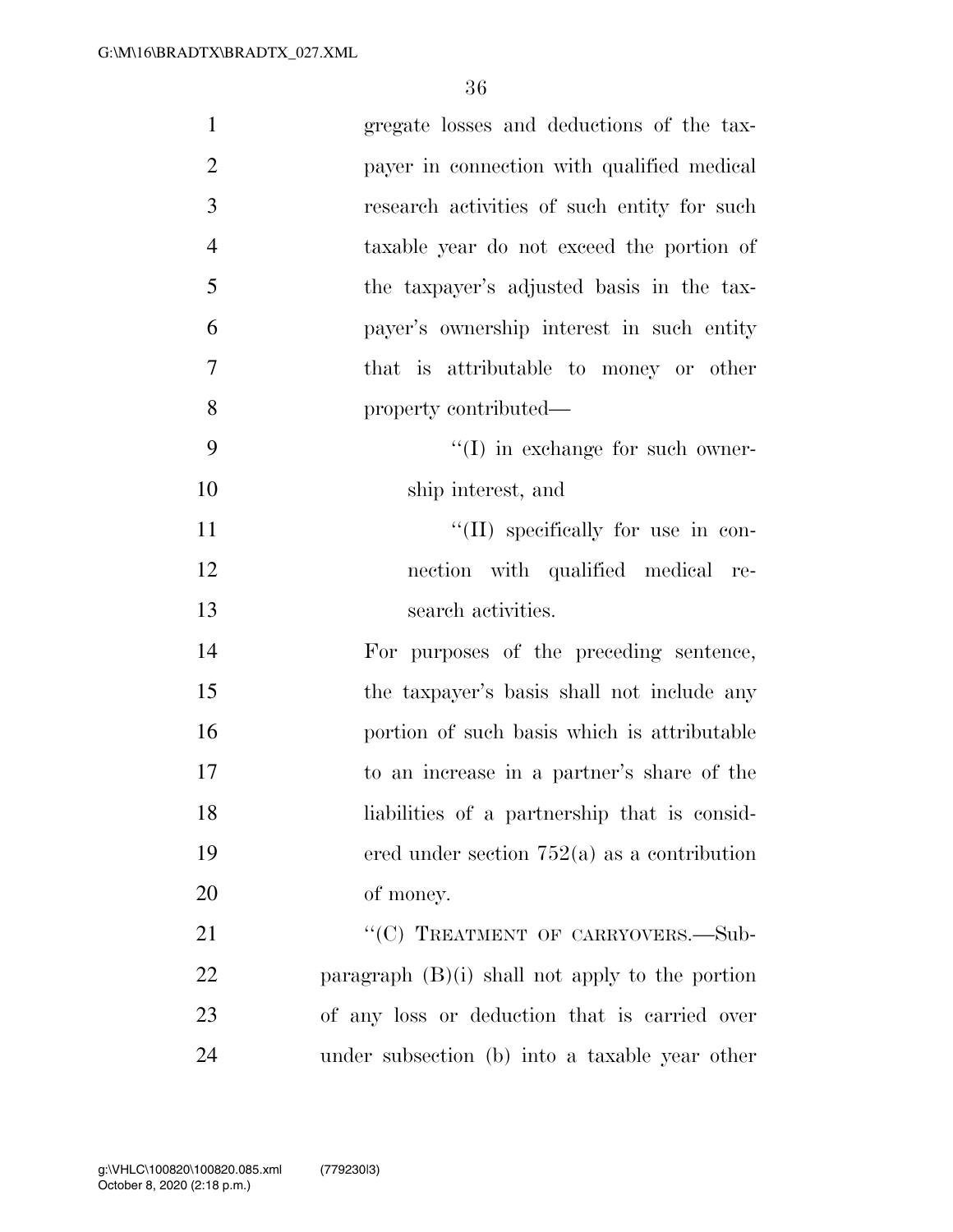1 than the taxable year in which such loss or de-duction arose.

 ''(D) QUALIFIED MEDICAL RESEARCH AC- TIVITY.—For purposes of this paragraph, the term 'qualified medical research activity' means any qualified research (within the meaning of section 41(d)) with respect to qualified counter-8 measures (as defined in section  $319F-1(a)(2)$  of the Public Health Service Act (42 U.S.C.  $247d-6a(a)(2)$ ).

11 "
(E) SPECIFIED MEDICAL RESEARCH SMALL BUSINESS PASS-THRU ENTITY.—For purposes of this paragraph, the term 'specified medical research small business pass-thru enti- ty' means any domestic pass-thru entity for any taxable year if—

 $\frac{1}{10}$  more than 80 percent of such en-18 tity's expenditures on qualified research for such taxable year are paid or incurred in connection with qualified medical research activities, and

22  $\frac{1}{2}$   $\frac{1}{2}$   $\frac{1}{2}$  the gross receipts (as determined 23 under the rules of section  $41(h)(3)$  of such entity for the taxable year (and each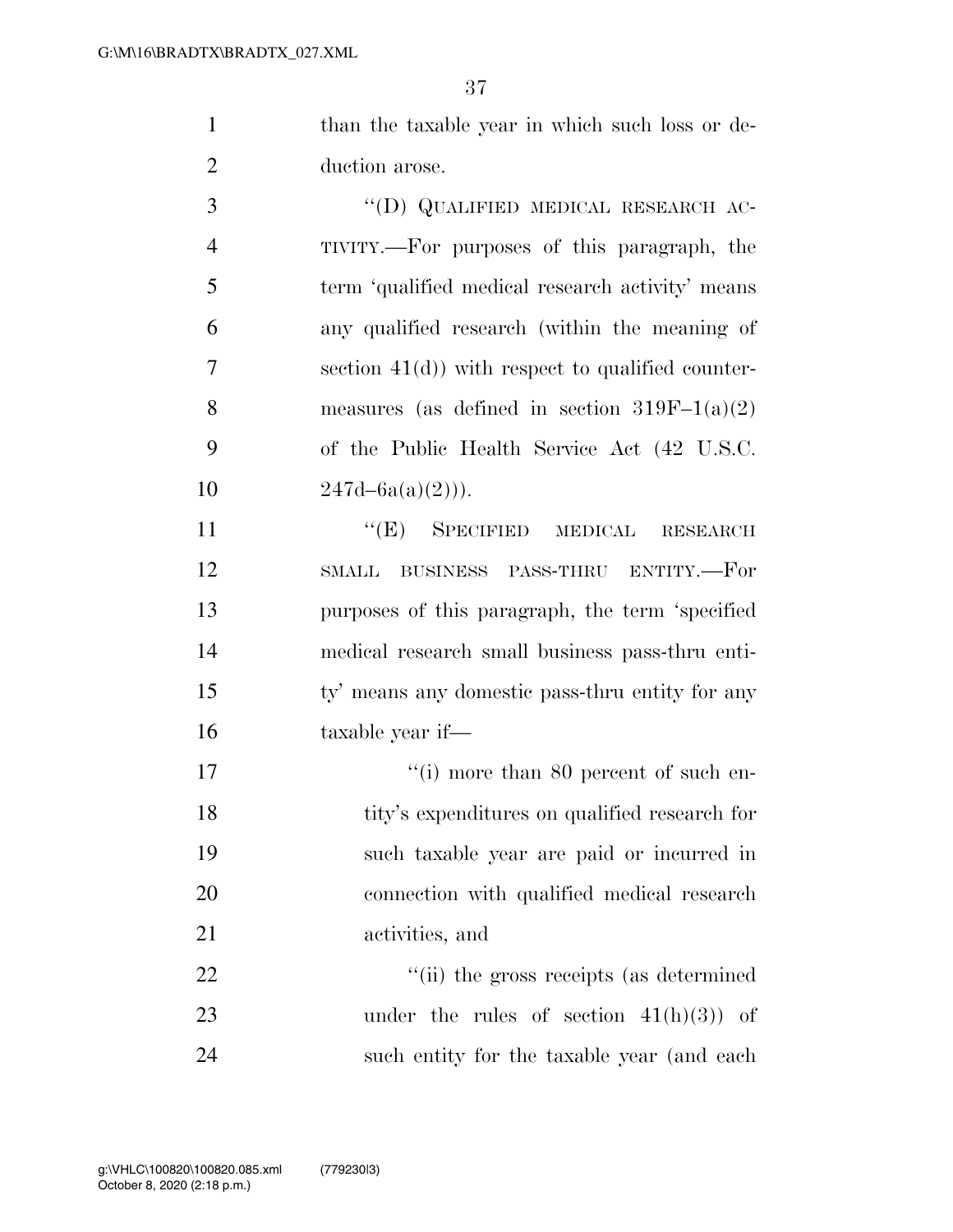| $\mathbf{1}$   | preceding taxable year) is less than              |
|----------------|---------------------------------------------------|
| $\overline{2}$ | \$1,000,000.                                      |
| 3              | $``$ (F) CAPITAL EXPENDITURES TAKEN INTO          |
| $\overline{4}$ | ACCOUNT FOR EXPENDITURES TEST. An ex-             |
| 5              | penditure shall not fail to be taken into account |
| 6              | under subparagraph $(E)(i)$ merely because such   |
| $\overline{7}$ | expenditure is chargeable to capital account.     |
| 8              | "(G) PASS-THRU ENTITY.—For purposes               |
| 9              | of this paragraph, the term 'pass-thru entity'    |
| 10             | means any partnership, S corporation, or other    |
| 11             | entity identified by the Secretary as a pass-thru |
| 12             | entity for purposes of this paragraph.            |
| 13             | $``$ (H) AGGREGATION RULES.—                      |
| 14             | "(i) IN GENERAL.—All persons treat-               |
| 15             | ed as a single employer under subsection          |
| 16             | (a) or (b) of section 52, or subsection $(m)$     |
| 17             | or (o) of section 414, shall be treated as a      |
| 18             | single entity for purposes of subparagraphs       |
| 19             | $(E)$ and $(F)(iii)$ .                            |
| 20             | $\lq(\mathbf{ii})$<br>LIMITATION WHERE<br>ENTITY  |
| 21             | WOULD NOT QUALIFY.—No entity shall be             |
| 22             | treated as a specified medical research           |
| 23             | small business pass-thru entity unless such       |
| 24             | entity qualifies as such both with and with-      |
| 25             | out the application of clause (i).".              |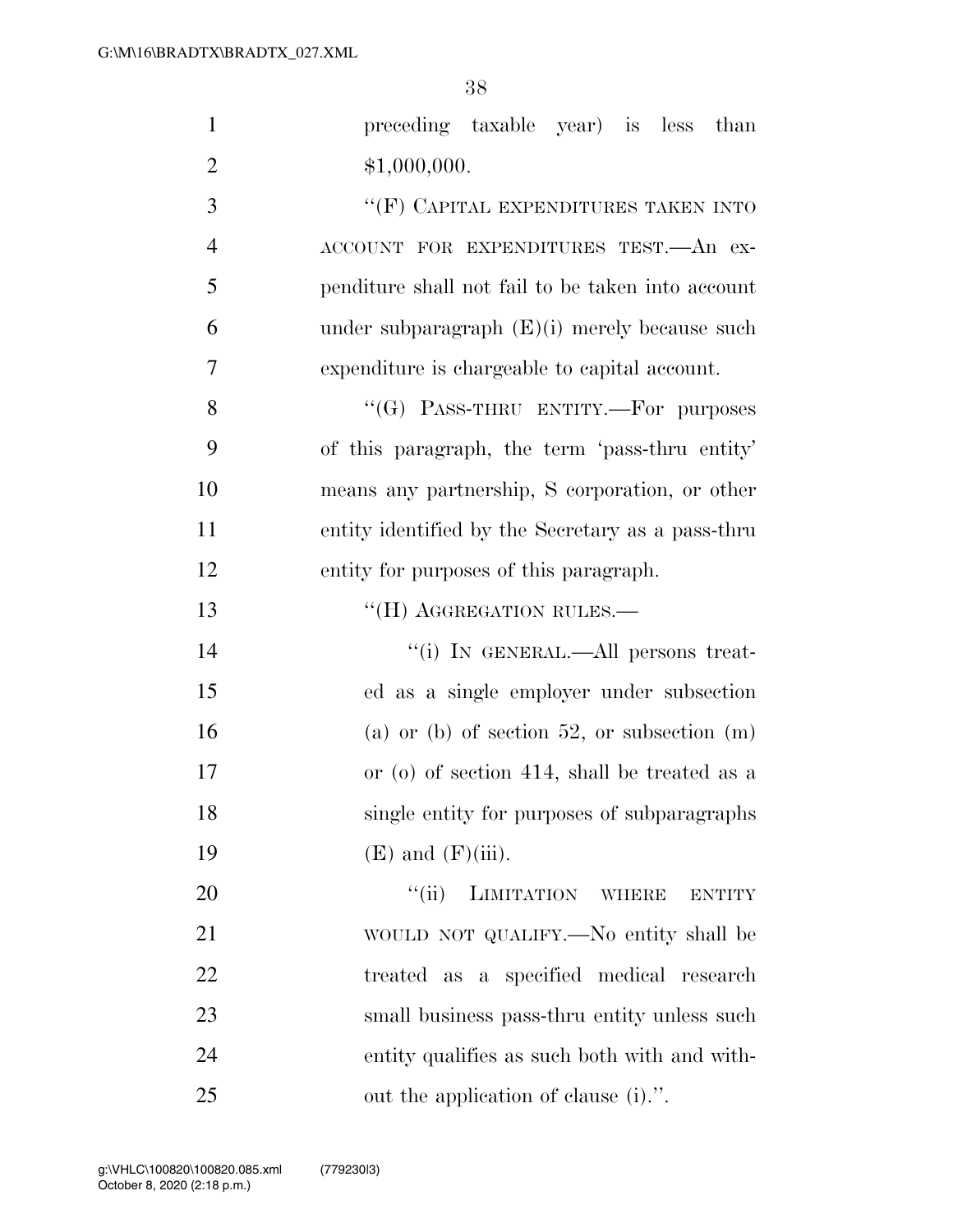(b) MATERIAL PARTICIPATION NOT REQUIRED.— Paragraph (5) of section 469(c) of the Internal Revenue Code of 1986, as redesignated by subsection (a), is amend- ed by striking ''and (3)'' in the heading and text and in-5 serting  $\lqq$ , (3), and (4)".

 (c) CERTAIN RESEARCH-RELATED DEDUCTIONS AND CREDITS OF SPECIFIED MEDICAL RESEARCH SMALL BUSINESS PASS-THRU ENTITIES ALLOWED FOR PUR-POSES OF DETERMINING ALTERNATIVE MINIMUM TAX.—

 (1) DEDUCTION FOR RESEARCH AND EXPERI- MENTAL EXPENDITURES.—Paragraph (2) of section 56(b) of the Internal Revenue Code of 1986 is amended by adding at the end the following new subparagraph:

15 "(E) EXCEPTION FOR SPECIFIED MEDICAL RESEARCH SMALL BUSINESS PASS-THRU ENTI- TIES.—In the case of a specified medical re- search small business pass-thru entity (as de-19 fined in section  $469(c)(4)$ , this paragraph shall not apply to any amount allowable as a deduc-21 tion under section  $174(a)$ .".

 (2) ALLOWANCE OF CERTAIN RESEARCH-RE- LATED CREDITS.—Subparagraph (B) of section 38(c)(4) of such Code is amended by redesignating clauses (ii) through (ix) as clauses (iii) through (x),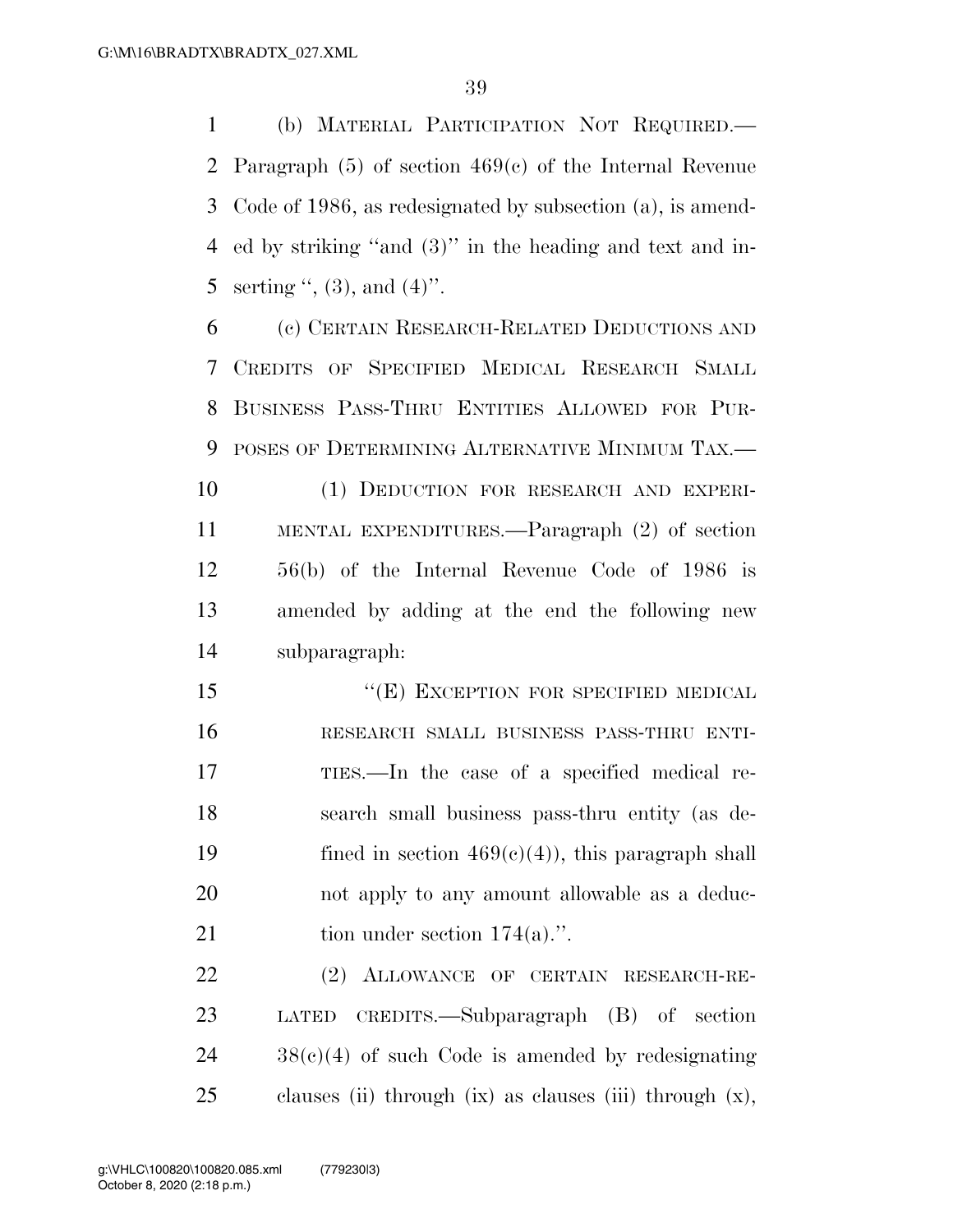respectively, and by inserting after clause (i) the fol-lowing new clause:

|     | "(ii) the credit of an individual tax-     |
|-----|--------------------------------------------|
|     | payer determined under section 41 to the   |
| - 5 | extent attributable to a specified medical |
| -6  | research small business pass-thru entity   |
|     | (as defined in section $469(e)(4)$ ),".    |

8 (d) EXCEPTION TO LIMITATION ON PASS-THRU OF RESEARCH CREDIT.—Subsection (g) of section 41 of such Code is amended by adding at the end the following: ''Paragraphs (2) and (4) shall not apply with respect to any specified medical research small business pass-thru 13 entity (as defined in section  $469(e)(4)$ ).".

 (e) EFFECTIVE DATE.—The amendments made by this section shall apply to losses and credits arising in tax-able years beginning after December 31, 2020.

### **TITLE IV—GROWTH IN INNOVA-**

## **TION AND TECHNOLOGY BREAKTHROUGHS**

**SEC. 401. SIMPLIFICATION AND EXPANSION OF DEDUCTION** 

## **FOR START-UP AND ORGANIZATIONAL EX-PENDITURES.**

 (a) IN GENERAL.—Section 195 of the Internal Rev- enue Code of 1986 is amended by redesignating sub-sections (c) and (d) as subsections (d) and (e), respec-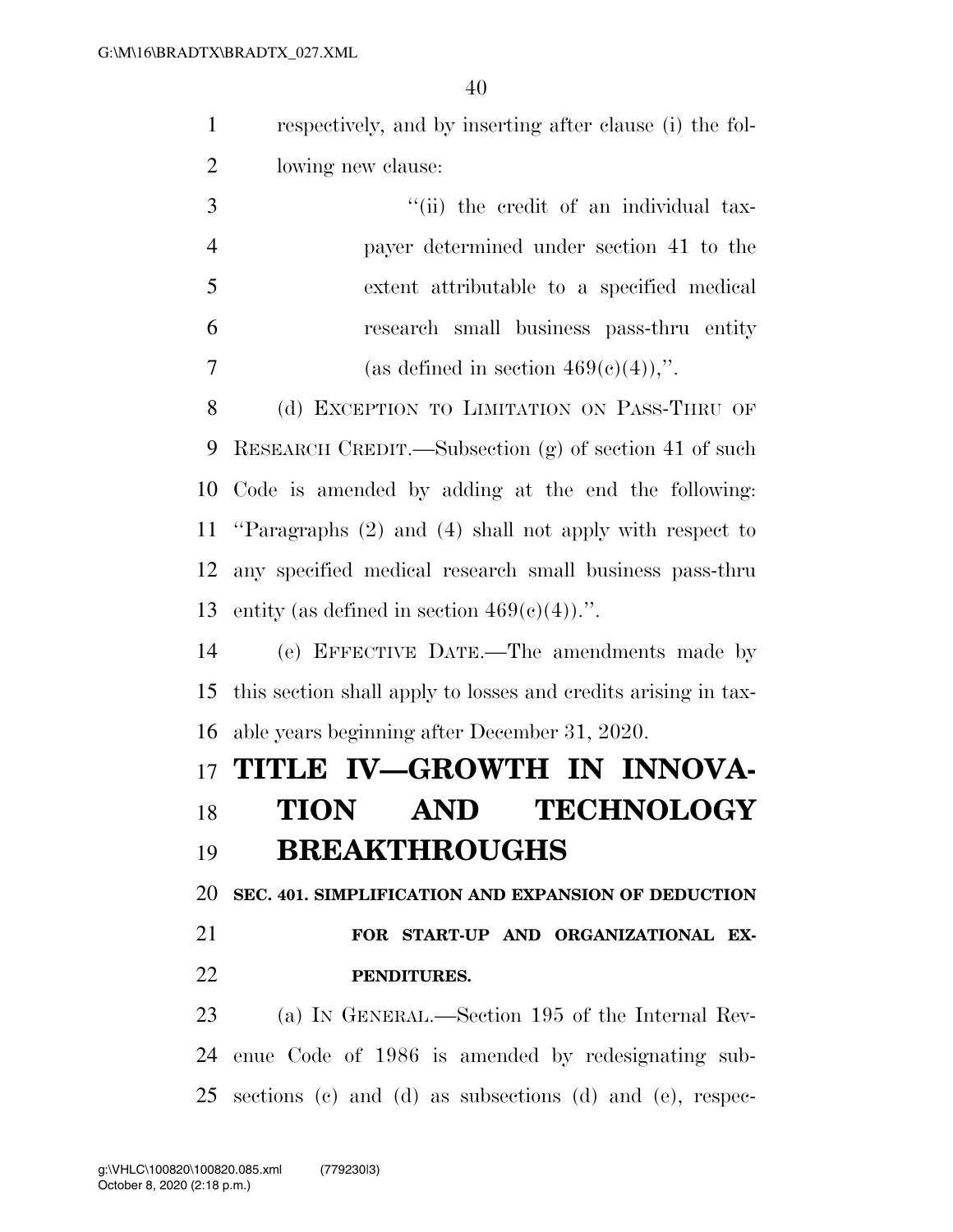tively, and by striking all that precedes subsection (d) (as so redesignated) and inserting the following:

## **''SEC. 195. START-UP AND ORGANIZATIONAL EXPENDI-TURES.**

 ''(a) CAPITALIZATION OF EXPENDITURES.—Except as otherwise provided in this section, no deduction shall be allowed for start-up or organizational expenditures.

8 "(b) ELECTION TO DEDUCT.—

9 "(1) In GENERAL.—If a taxpayer elects the ap- plication of this subsection with respect to any active 11 trade or business—

 $\mathcal{L}$  ''(A) the taxpayer shall be allowed a deduc- tion for the taxable year in which such active trade or business begins in an amount equal to the lesser of—

 ''(i) the aggregate amount of start-up and organizational expenditures paid or in- curred in connection with such active trade or business, or

20  $\frac{1}{11}$  \$20,000, reduced (but not below zero) by the amount by which such aggre-22 gate amount exceeds \$120,000, and 23 ''(B) the remainder of such start-up and

 organizational expenditures shall be charged to capital account and allowed as an amortization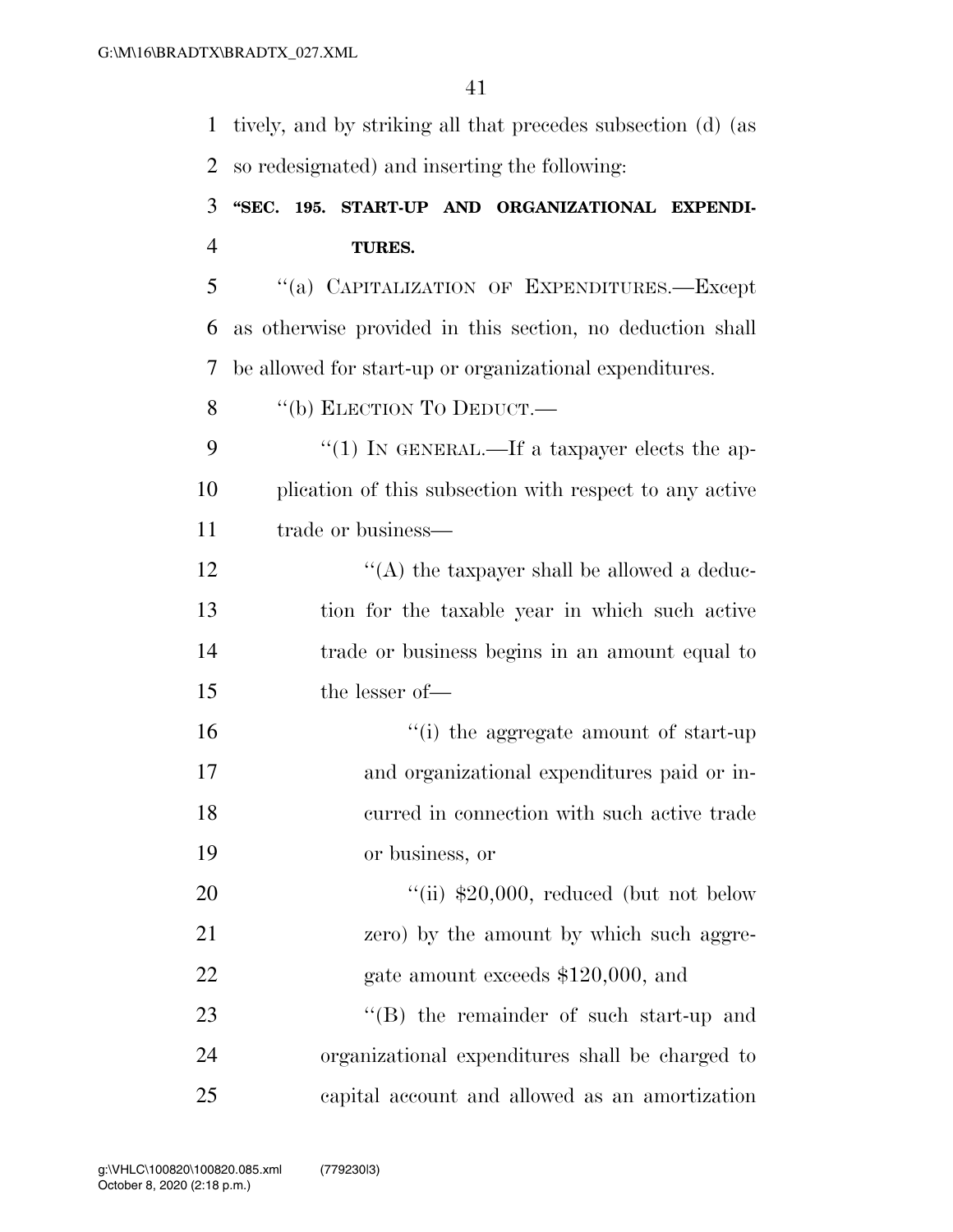| $\mathbf{1}$   | deduction determined by amortizing such ex-             |
|----------------|---------------------------------------------------------|
| $\overline{2}$ | penditures ratably over the 180-month period            |
| 3              | beginning with the month in which the active            |
| $\overline{4}$ | trade or business begins.                               |
| 5              | "(2) APPLICATION TO ORGANIZATIONAL<br>EX-               |
| 6              | PENDITURES.—In the case of organizational expend-       |
| $\overline{7}$ | itures with respect to any corporation or partner-      |
| 8              | ship, the active trade or business referred to in para- |
| 9              | graph (1) means the first active trade or business      |
| 10             | carried on by such corporation or partnership.          |
| 11             | "(3) INFLATION ADJUSTMENT.—In the case of               |
| 12             | any taxable year beginning after December 31,           |
| 13             | 2020, the $$20,000$ and $$120,000$ amounts in para-     |
| 14             | graph $(1)(A)(ii)$ shall each be increased by an        |
| 15             | amount equal to-                                        |
| 16             | "(A) such dollar amount, multiplied by                  |
| 17             | "(B) the cost-of-living adjustment deter-               |
| 18             | mined under section $1(f)(3)$ for the calendar          |
| 19             | year in which the taxable year begins, deter-           |
| 20             | mined by substituting 'calendar year 2019' for          |
| 21             | 'calendar year $2016$ ' in subparagraph $(A)(ii)$       |
| 22             | thereof.                                                |
| 23             | If any amount as increased under the preceding sen-     |
| 24             | tence is not a multiple of $$1,000$ , such amount shall |
| 25             | be rounded to the nearest multiple of \$1,000.          |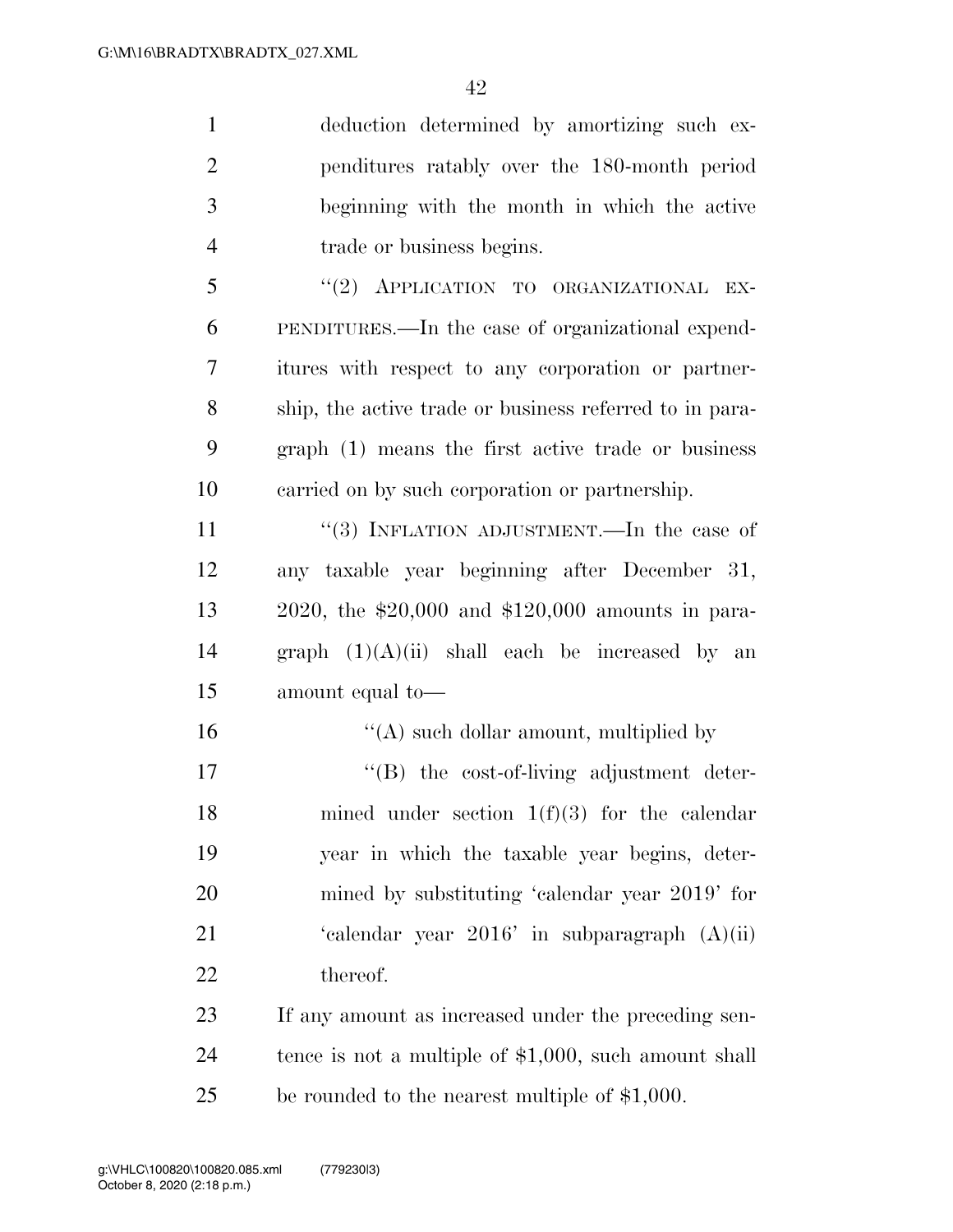1 "(c) ALLOWANCE OF DEDUCTION UPON LIQUIDA-TION OR DISPOSITION.—

3 "(1) LIQUIDATION OF PARTNERSHIP OR COR- PORATION.—If any partnership or corporation is completely liquidated by the taxpayer, any start-up or organizational expenditures paid or incurred in connection with such partnership or corporation which were not allowed as a deduction by reason of this section may be deducted to the extent allowable under section 165.

 ''(2) DISPOSITION OF TRADE OR BUSINESS.—If any trade or business is completely disposed of or discontinued by the taxpayer, any start-up expendi- tures paid or incurred in connection with such trade or business which were not allowed as a deduction by reason of this section (and not taken into account in connection with a liquidation to which paragraph (1) applies) may be deducted to the extent allowable under section 165. For purposes of this paragraph, in the case of any deduction allowed under sub-21 section  $(b)(1)$  with respect to both start-up and or- ganizational expenditures, the amount treated as so allowed with respect to start-up expenditures shall bear the same ratio to such deduction as the start-up expenditures taken into account in determining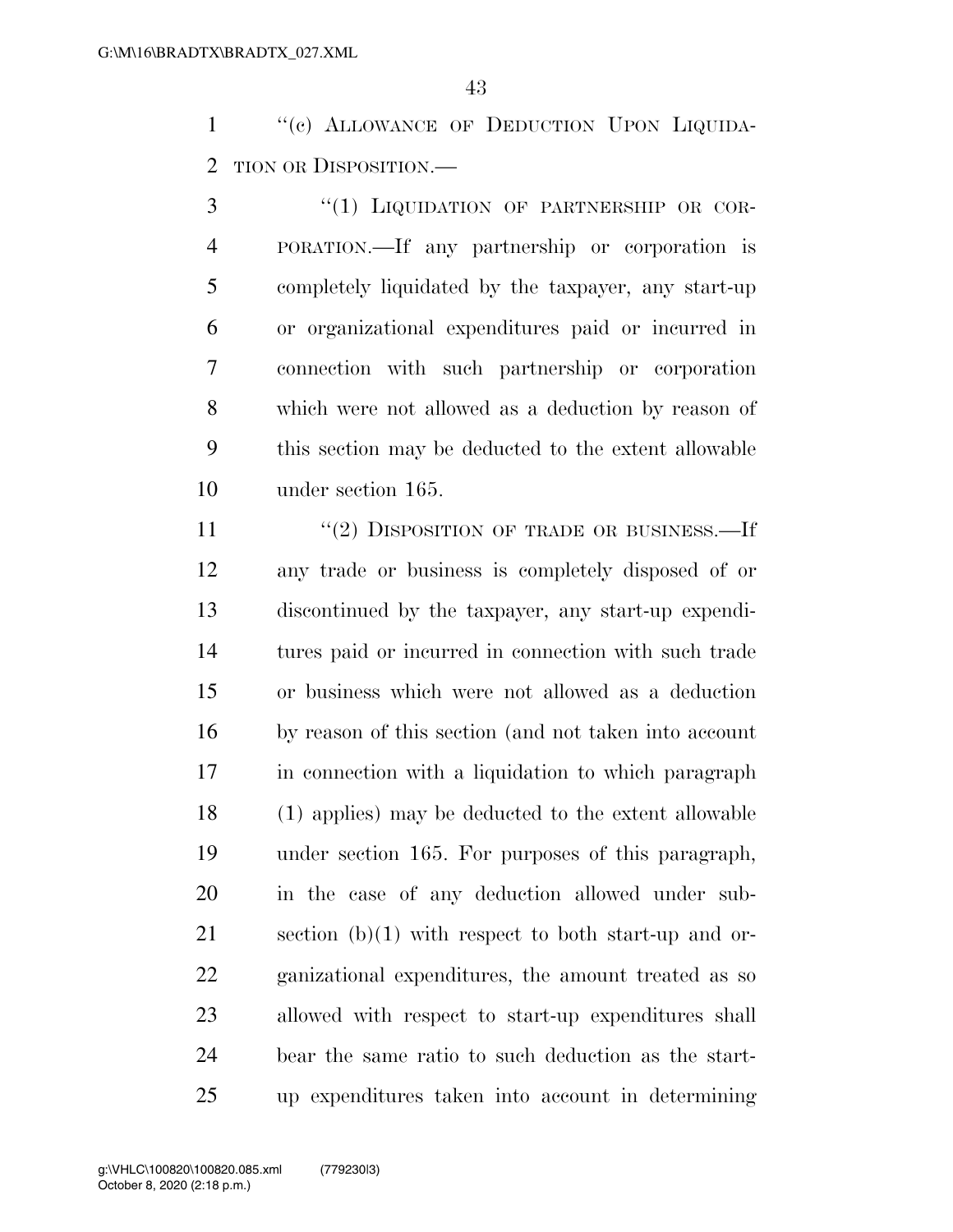| $\mathbf{1}$   | such deduction bears to the aggregate of the start-       |
|----------------|-----------------------------------------------------------|
| $\overline{2}$ | up and organizational expenditures so taken into ac-      |
| 3              | count.".                                                  |
| $\overline{4}$ | ORGANIZATIONAL EXPENDITURES.-Section<br>(b)               |
| 5              | $195(d)$ of such Code, as redesignated by subsection (a), |
| 6              | is amended by adding at the end the following new para-   |
| 7              | graphs:                                                   |
| 8              | "(3) ORGANIZATIONAL EXPENDITURES.—The                     |
| 9              | term 'organizational expenditures' means any ex-          |
| 10             | penditure which—                                          |
| 11             | $\lq\lq$ is incident to the creation of a cor-            |
| 12             | poration or a partnership,                                |
| 13             | $\lq\lq$ is chargeable to capital account, and            |
| 14             | $\lq\lq$ (C) is of a character which, if expended         |
| 15             | incident to the creation of a corporation or a            |
| 16             | partnership having an ascertainable life, would           |

be amortizable over such life.

18 "(4) APPLICATION TO CERTAIN DISREGARDED ENTITIES.—In the case of any entity with a single owner that is disregarded as an entity separate from its owner, this section shall be applied in the same manner as if such entity were a corporation.''.

 (c) ELECTION.—Section 195(e)(2) of such Code, as redesignated by subsection (a), is amended to read as fol-lows: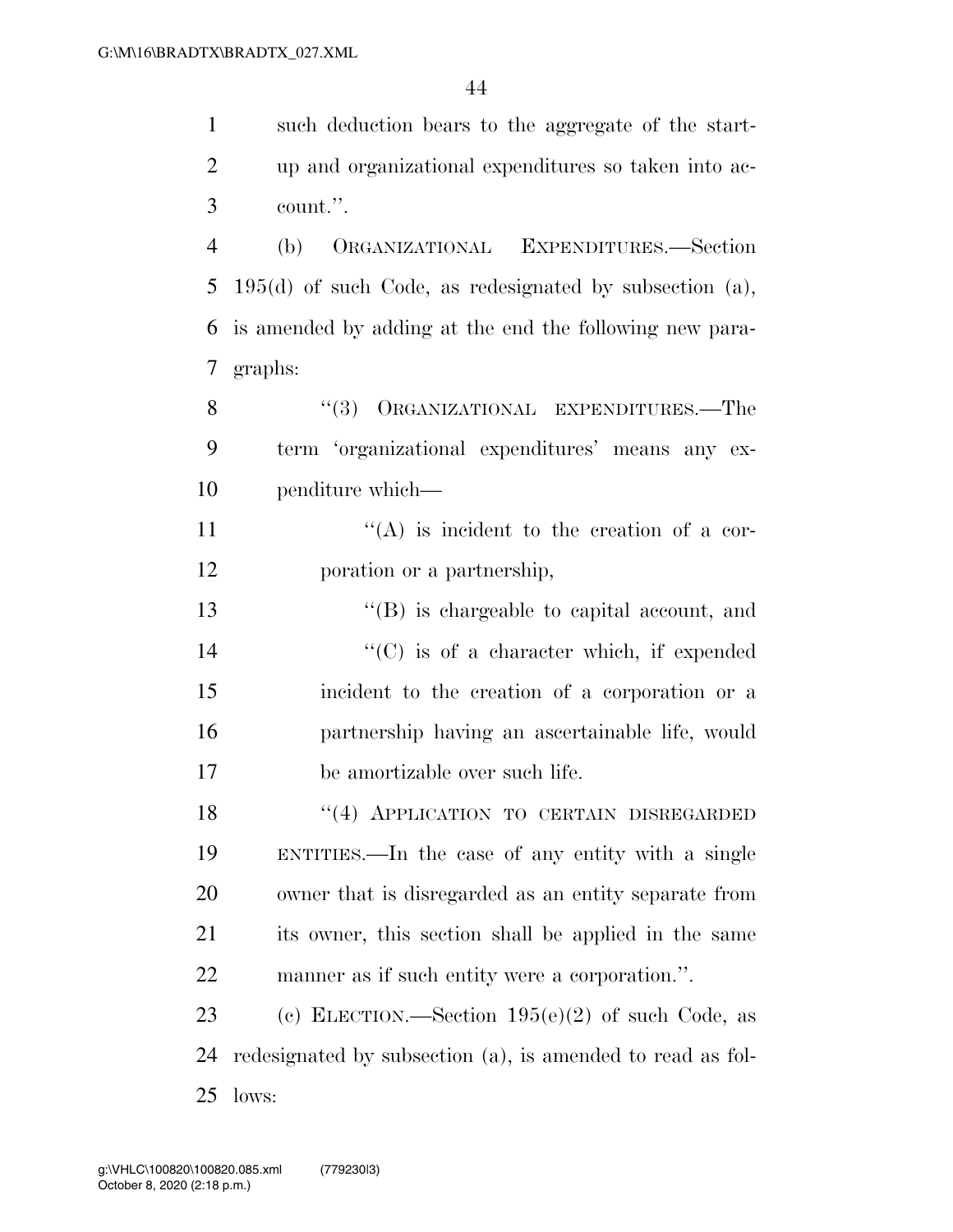| $\mathbf{1}$   | "(2) PARTNERSHIPS AND S CORPORATIONS.—In              |
|----------------|-------------------------------------------------------|
| $\overline{2}$ | the case of any partnership or S corporation, the     |
| 3              | election under subsection (b) shall be made (and this |
| $\overline{4}$ | section shall be applied) at the entity level.".      |
| 5              | (d) CONFORMING AMENDMENTS.—                           |
| 6              | $(1)(A)$ Part VIII of subchapter B of chapter 1       |
| 7              | is amended by striking section 248 of such Code       |
| 8              | (and by striking the item relating to such section in |
| 9              | the table of sections of such part).                  |
| 10             | (B) Section $170(b)(2)(D)(ii)$ of such Code is        |
| 11             | amended by striking "(except section 248)".           |
| 12             | (C) Section $312(n)(3)$ of such Code is amended       |
| 13             | by striking "Sections 173 and 248" and inserting      |
| 14             | "Sections $173$ and $195$ ".                          |
| 15             | (D) Section $535(b)(3)$ of such Code is amended       |
| 16             | by striking "(except section $248$ )".                |
| 17             | $(E)$ Section 545(b)(3) of such Code is amended       |
| 18             | by striking "(except section $248$ )".                |
| 19             | $(F)$ Section 545(b)(4) of such Code is amended       |
| 20             | by striking "(except section 248)".                   |
| 21             | (G) Section $834(c)(7)$ of such Code is amended       |
| 22             | by striking "(except section $248$ )".                |
| 23             | Section $852(b)(2)(C)$ of such Code<br>(H)<br>is      |
| 24             | amended by striking "(except section 248)".           |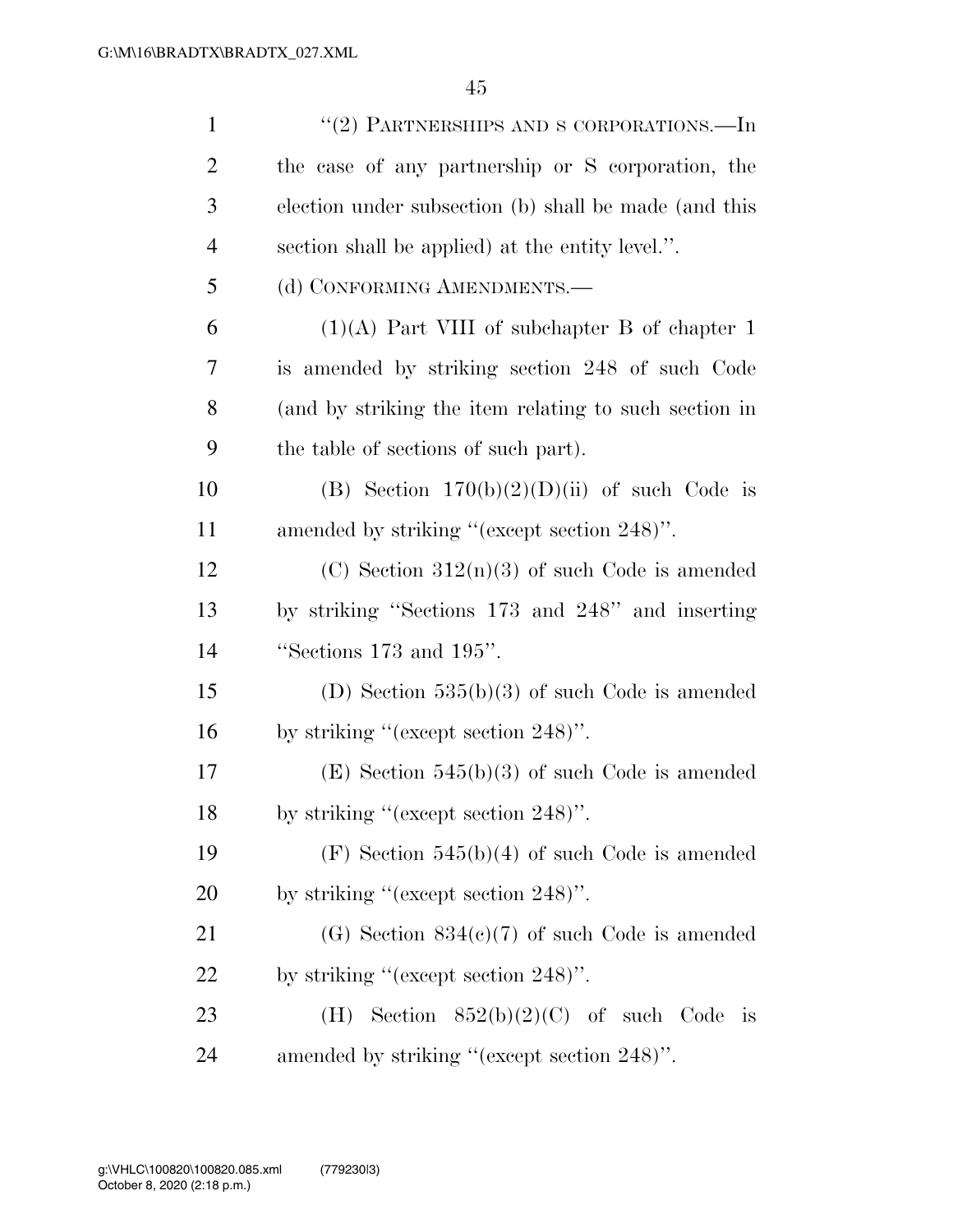| $\mathbf{1}$   | (I) Section $857(b)(2)(A)$ of such Code is                 |
|----------------|------------------------------------------------------------|
| $\overline{2}$ | amended by striking "(except section 248)".                |
| 3              | $(J)$ Section 1363(b) of such Code is amended              |
| $\overline{4}$ | by adding "and" at the end of paragraph $(2)$ , by         |
| 5              | striking paragraph (3), and by redesignating para-         |
| 6              | $graph(4)$ as paragraph $(3)$ .                            |
| 7              | (K) Section $1375(b)(1)(B)(i)$ of such Code is             |
| 8              | amended by striking "(other than the deduction al-         |
| 9              | lowed by section 248, relating to organization ex-         |
| 10             | penditures)".                                              |
| 11             | $(2)(A)$ Section 709 of such Code is amended to            |
| 12             | read as follows:                                           |
|                |                                                            |
| 13             | "SEC. 709. TREATMENT OF SYNDICATION FEES.                  |
| 14             | "No deduction shall be allowed under this chapter to       |
| 15             | a partnership or to any partner of the partnership for any |
| 16             | amounts paid or incurred to promote the sale of (or to     |
| 17             | sell) an interest in the partnership.".                    |
| 18             | (B) The item relating to section 709 in the                |
| 19             | table of sections for part I of subchapter K of chap-      |
| 20             | ter 1 of such Code is amended to read as follows:          |
|                | "Sec. 709. Treatment of syndication fees.".                |
| 21             | Section $1202(e)(2)(A)$ of such Code is<br>(3)             |
| 22             | amended by striking "section $195(c)(1)(A)$ " and in-      |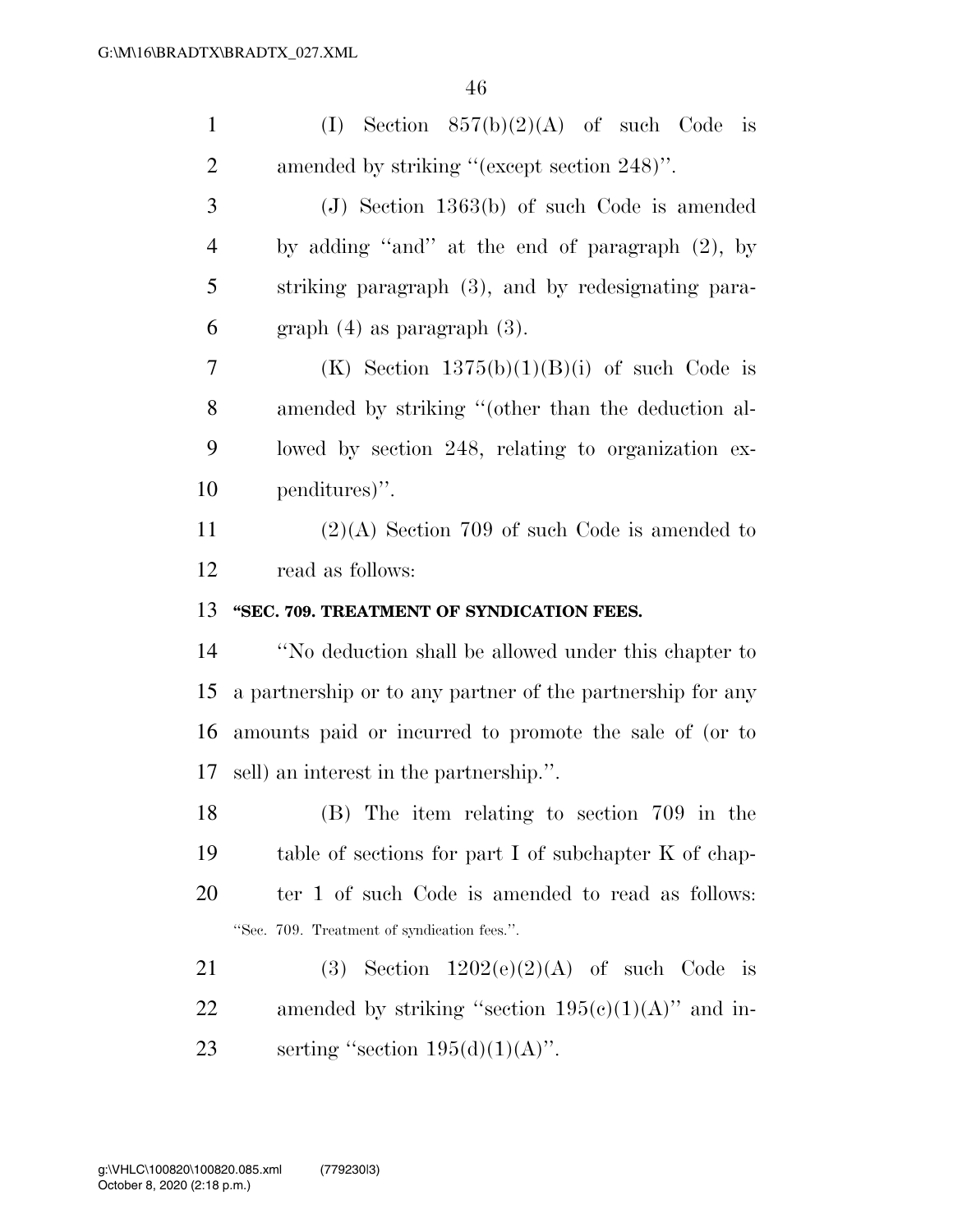(4) The item relating to section 195 in the table of contents of part VI of subchapter B of chapter 1 of such Code is amended to read as follows: ''Sec. 195. Start-up and organizational expenditures.''.

 (e) EFFECTIVE DATE.—The amendments made by this section shall apply to expenditures paid or incurred in connection with active trades or businesses which begin in taxable years beginning after December 31, 2019.

 **SEC. 402. PRESERVATION OF START-UP NET OPERATING LOSSES AND TAX CREDITS AFTER OWNER-SHIP CHANGE.** 

 (a) APPLICATION TO NET OPERATING LOSSES.— Section 382(d) of the Internal Revenue Code of 1986 is amended by adding at the end the following new para-graph:

15 "(4) EXCEPTION FOR START-UP LOSSES.—

 $((A)$  In GENERAL.—In the case of any net operating loss carryforward described in para- graph (1)(A) which arose in a start-up period taxable year, the amount of such net operating loss carryforward otherwise taken into account under such paragraph shall be reduced by the net start-up loss determined with respect to the trade or business referred to in subparagraph (B)(i) for such start-up period taxable year.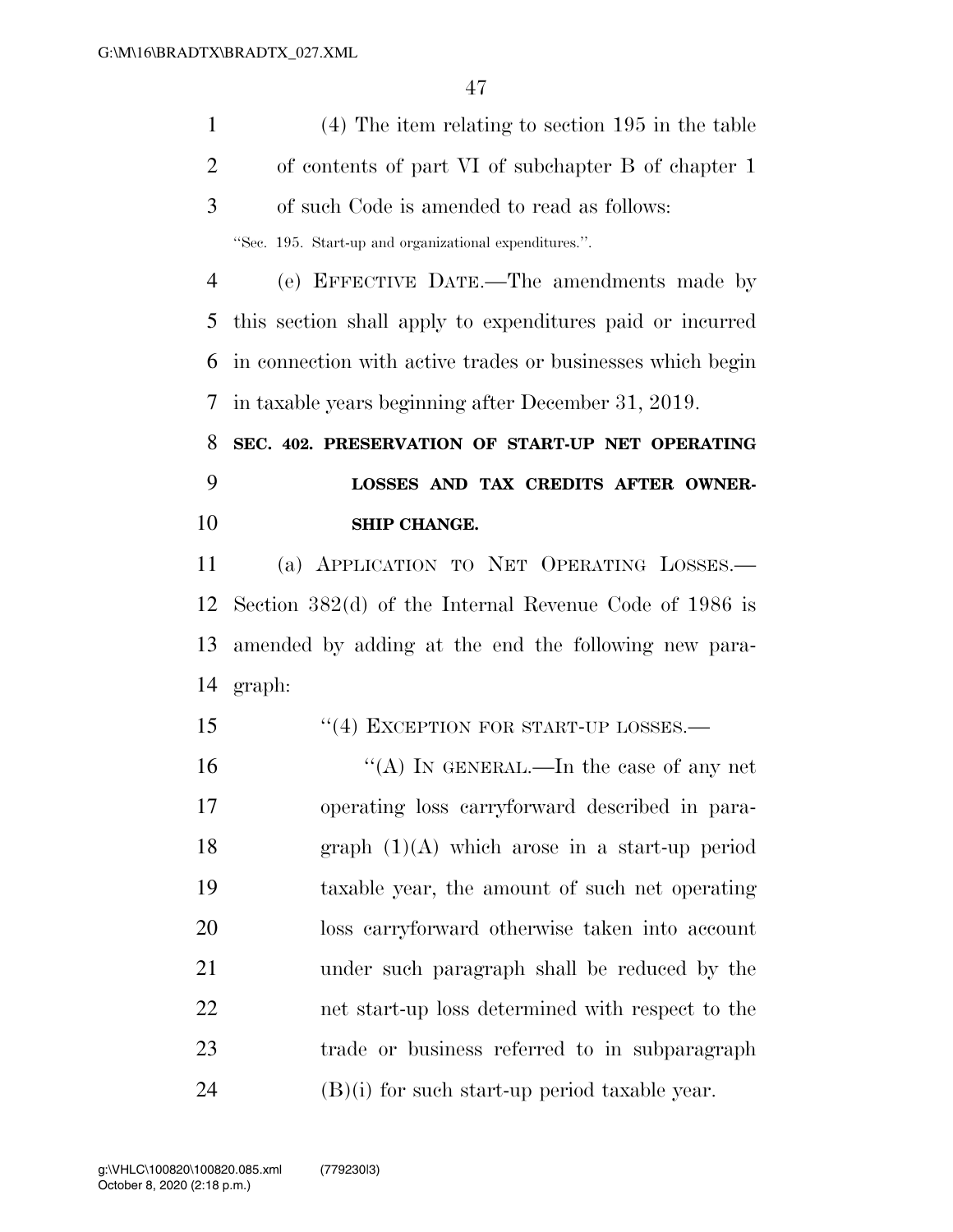| $\mathbf{1}$   | "(B) START-UP PERIOD TAXABLE YEAR.—           |
|----------------|-----------------------------------------------|
| $\overline{2}$ | The term 'start-up period taxable year' means |
| 3              | any taxable year of the old loss corporation  |
| $\overline{4}$ | which-                                        |
| 5              | $``(i)$ begins before the close of the 3-     |
| 6              | year period beginning on the date on which    |
| $\overline{7}$ | any trade or business of such corporation     |
| 8              | begins as an active trade or business (as     |
| 9              | determined under section $195(d)(2)$ with-    |
| 10             | out regard to subparagraph (B) thereof),      |
| 11             | and                                           |
| 12             | "(ii) ends after May 31, 2020.                |
| 13             | $``(C)$ NET START-UP LOSS.—                   |
| 14             | "(i) IN GENERAL.—The term 'net                |
| 15             | start-up loss' means, with respect to any     |
| 16             | trade or business referred to in subpara-     |
| 17             | $graph$ (B)(i) for any start-up period tax-   |
| 18             | able year, the amount which bears the         |
| 19             | same ratio (but not greater than 1) to the    |
| <b>20</b>      | net operating loss carryforward which         |
| 21             | arose in such start-up period taxable year    |
| 22             | $as-$                                         |
| 23             | $\lq\lq$ (I) the net operating loss (if       |
| 24             | any) which would have been deter-             |
| 25             | mined for such start-up period taxable        |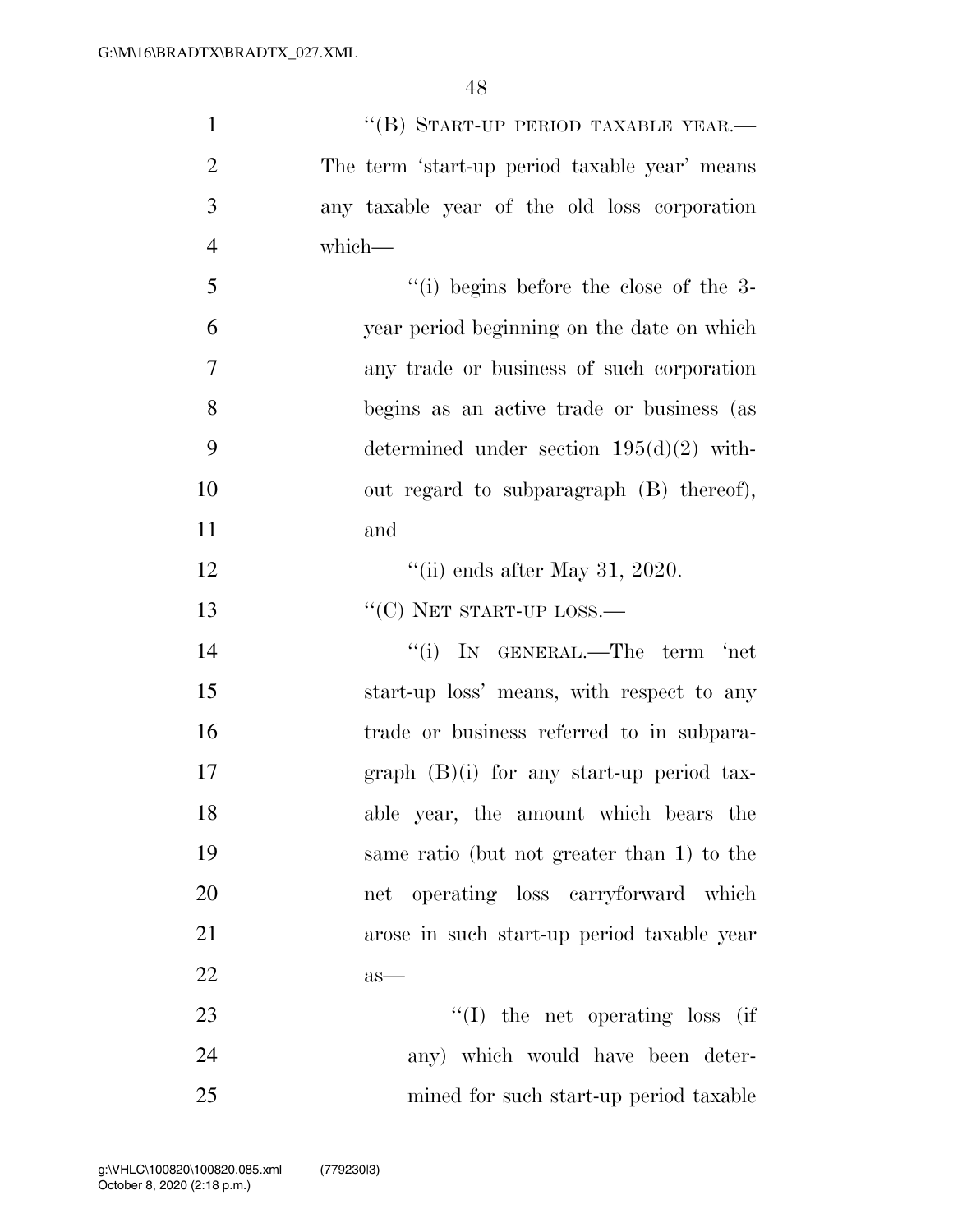| $\mathbf{1}$   | year if only items of income, gain, de-                              |
|----------------|----------------------------------------------------------------------|
| $\overline{2}$ | duction, and loss properly allocable to                              |
| 3              | such trade or business were taken into                               |
| $\overline{4}$ | account, bears to                                                    |
| 5              | $\lq\lq$ (II) the amount of the net oper-                            |
| 6              | ating loss determined for such start-                                |
| $\overline{7}$ | up period taxable year.                                              |
| 8              | "(ii) SPECIAL RULE FOR LAST TAX-                                     |
| 9              | ABLE YEAR IN START-UP PERIOD.—In the                                 |
| 10             | case of any start-up period taxable year                             |
| 11             | which ends after the close of the 3-year pe-                         |
| 12             | riod described in subparagraph $(B)(i)$ with                         |
| 13             | respect to any trade or business, the net                            |
| 14             | start-up loss with respect to such trade or                          |
| 15             | business for such start-up period taxable                            |
| 16             | year shall be the same proportion of such                            |
| 17             | (determined without regard to this<br>$\log s$                       |
| 18             | clause) as the proportion of such start-up                           |
| 19             | period taxable year which is on or before                            |
| 20             | the last day of such period.                                         |
| 21             | "(D) APPLICATION TO NET OPERATING                                    |
| 22             | <b>YEAR</b><br>OWNERSHIP<br>LOSS <sub>1</sub><br>ARISING<br>IN<br>OF |
| 23             | $CHANGE.$ Subparagraph $(A)$ shall apply to any                      |
| 24             | net operating loss described in paragraph                            |
| 25             | $(1)(B)$ in the same manner as such subpara-                         |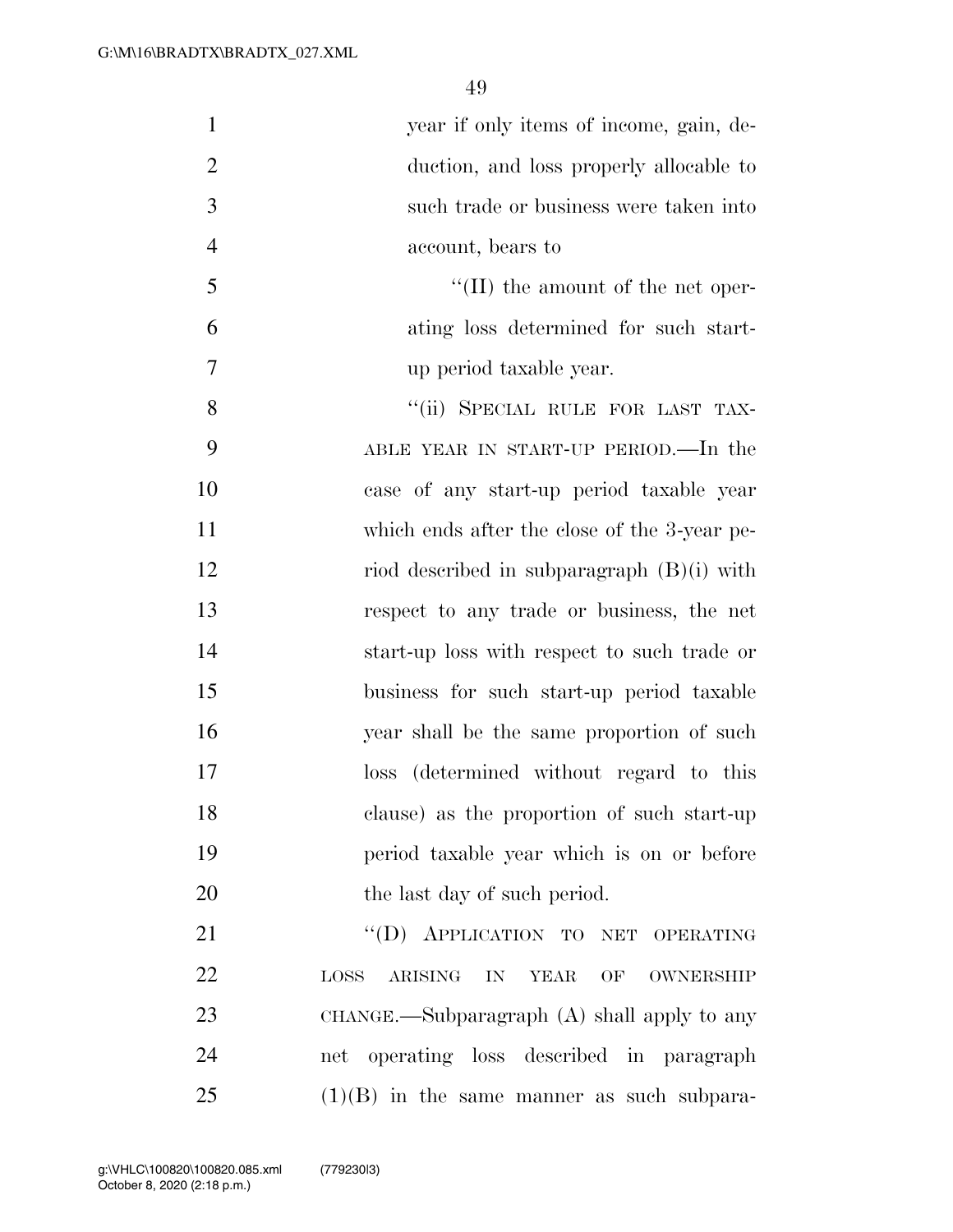| $\mathbf{1}$   | applies to net operating loss<br>graph            |
|----------------|---------------------------------------------------|
| $\overline{2}$ | carryforwards described in paragraph $(1)(A)$ ,   |
| 3              | but by only taking into account the amount of     |
| $\overline{4}$ | such net operating loss (and the amount of the    |
| 5              | net start-up loss) which is allocable under para- |
| 6              | graph $(1)(B)$ to the period described in such    |
| $\tau$         | paragraph. Proper adjustment in the allocation    |
| 8              | of the net start-up loss under the preceding      |
| 9              | sentence shall be made in the case of a taxable   |
| 10             | year to which subparagraph $(C)(ii)$ applies.     |
| 11             | "(E) APPLICATION TO TAXABLE YEARS                 |
| 12             | WHICH ARE START-UP PERIOD TAXABLE YEARS           |
| 13             | WITH RESPECT TO MORE THAN 1 TRADE OR              |
| 14             | BUSINESS.—In the case of any net operating        |
| 15             | loss carryforward which arose in a taxable year   |
| 16             | which is a start-up period taxable year with re-  |
| 17             | spect to more than 1 trade or business—           |
| 18             | "(i) this paragraph shall be applied              |
| 19             | separately with respect to each such trade        |
| 20             | or business, and                                  |
| 21             | "(ii) the aggregate reductions under              |
| 22             | subparagraph (A) shall not exceed such net        |
| 23             | operating loss carryforward.                      |
| 24             | "(F) CONTINUITY OF BUSINESS REQUIRE-              |
| 25             | MENT.—If the new loss corporation does not        |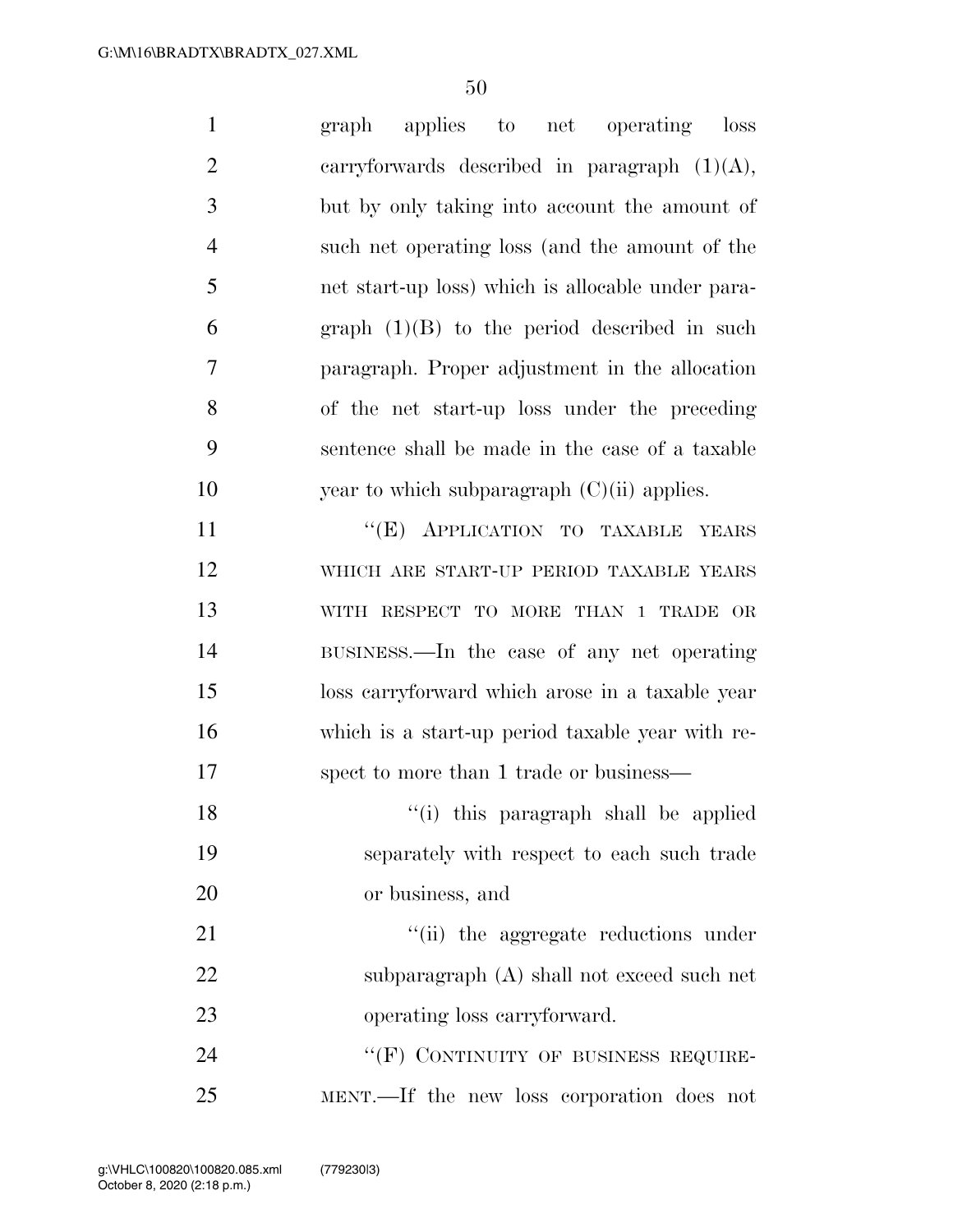| $\mathbf{1}$   | continue the trade or business referred to in      |
|----------------|----------------------------------------------------|
| $\overline{2}$ | subparagraph $(B)(i)$ at all times during the 2-   |
| 3              | year period beginning on the change date, this     |
| $\overline{4}$ | paragraph shall not apply with respect to such     |
| 5              | trade or business.                                 |
| 6              | $``(G)$ CERTAIN TITLE<br>11<br>OR<br>SIMILAR       |
| $\overline{7}$ | CASES.                                             |
| 8              | ``(i)<br>MULTIPLE OWNERSHIP                        |
| 9              | CHANGES.—In the case of a 2nd ownership            |
| 10             | change to which subsection $(l)(5)(D)$ ap-         |
| 11             | plies, this paragraph shall not apply for          |
| 12             | purposes of determining the pre-change             |
| 13             | loss with respect to such 2nd ownership            |
| 14             | change.                                            |
| 15             | CERTAIN INSOLVENCY TRANS-<br>``(ii)                |
| 16             | $\text{ACTIONS.}$ If subsection (1)(6) applies for |
| 17             | purposes of determining the value of the           |
| 18             | old loss corporation under subsection (e),         |
| 19             | this paragraph shall not apply.                    |
| 20             | "(H) NOT APPLICABLE TO DISALLOWED                  |
| 21             | INTEREST.—This paragraph shall not apply for       |
| 22             | purposes of applying the rules of paragraph (1)    |
| 23             | to the carryover of disallowed interest under      |
| 24             | paragraph (3).                                     |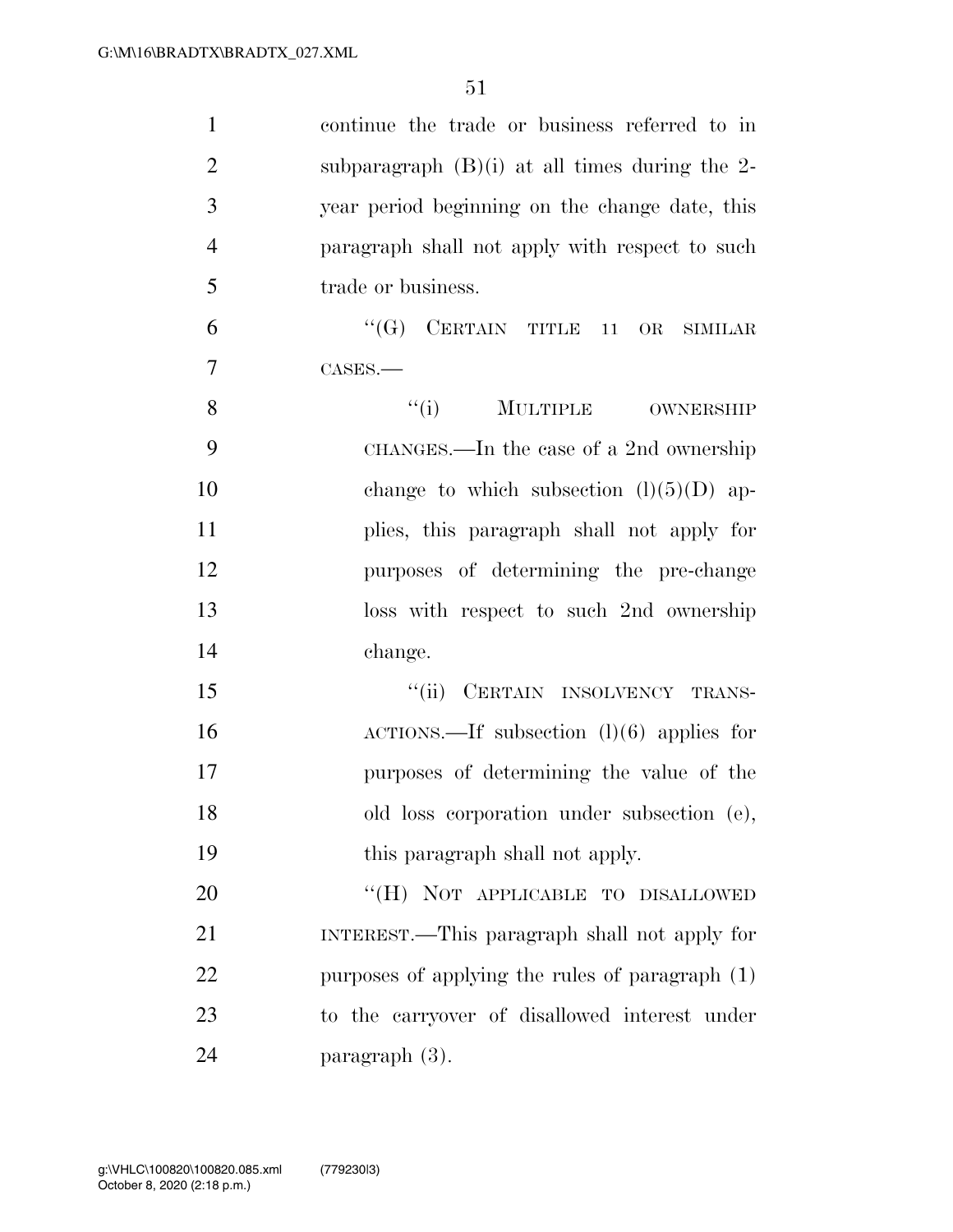1 ''(I) TRANSITION RULE.—This paragraph shall not apply with respect to any trade or business if the date on which such trade or business begins as an active trade or business  $5 \qquad \qquad$  (as determined under section 195(d)(2) without regard to subparagraph (B) thereof) is on or before May 31, 2020.''.

 (b) APPLICATION TO EXCESS CREDITS.—Section 383 of such Code is amended by redesignating subsection (e) as subsection (f) and by inserting after subsection (d) the following new subsection:

12 "'(e) EXCEPTION FOR START-UP EXCESS CREDITS.— 13 "(1) IN GENERAL.—In the case of any unused general business credit of the corporation under sec- tion 39 which arose in a start-up period taxable year, the amount of such unused general business credit otherwise taken into account under subsection (a)(2)(A) shall be reduced by the start-up excess credit determined with respect to any trade or busi-20 ness referred to in section  $382(d)(4)(B)(i)$  for such start-up period taxable year.

22 "(2) START-UP PERIOD TAXABLE YEAR.—For purposes of this subsection, the term 'start-up pe- riod taxable year' has the meaning given such term 25 in section  $382(d)(4)(B)$ .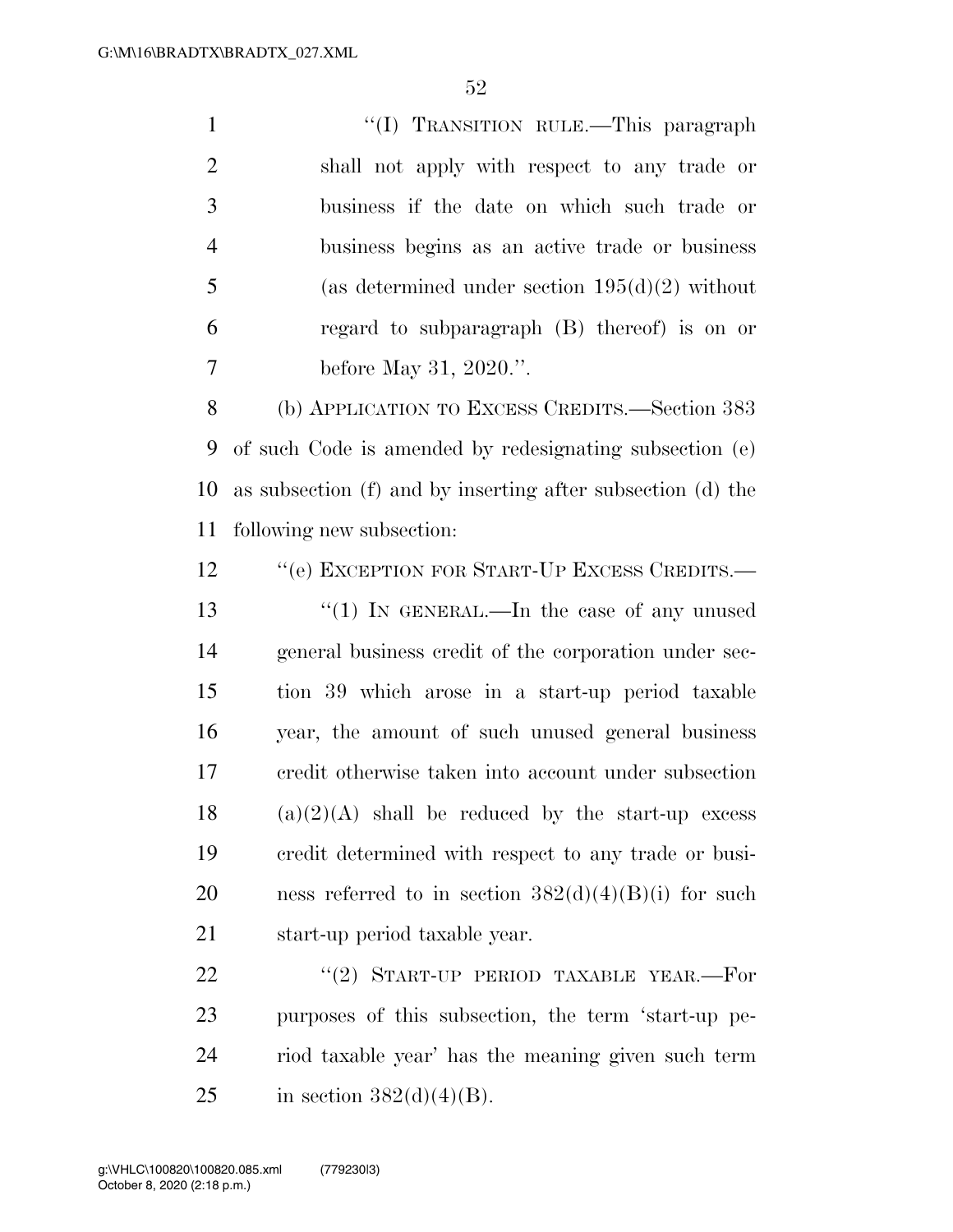| $\mathbf{1}$   | "(3) START-UP EXCESS CREDIT.—For purposes                 |
|----------------|-----------------------------------------------------------|
| $\overline{2}$ | of this subsection, the term 'start-up excess credit'     |
| 3              | means, with respect to any trade or business re-          |
| $\overline{4}$ | ferred to in section $382(d)(4)(B)(i)$ for any start-up   |
| 5              | period taxable year, the amount which bears the           |
| 6              | same ratio to the unused general business credit          |
| $\overline{7}$ | which arose in such start-up period taxable year          |
| 8              | $as-$                                                     |
| 9              | $\cdot$ (A) the amount of the general business            |
| 10             | credit which would have been determined for               |
| 11             | such start-up period taxable year if only credits         |
| 12             | properly allocable to such trade or business              |
| 13             | were taken into account, bears to                         |
| 14             | $\lq\lq (B)$ the amount of the general business           |
| 15             | credit determined for such start-up period tax-           |
| 16             | able year.                                                |
| 17             | "(4) APPLICATION OF CERTAIN RULES.—Rules                  |
| 18             | similar to the rules of subparagraphs $(C)(ii)$ , $(D)$ , |
| 19             | $(E)$ , and $(F)$ of section $382(d)(4)$ shall apply for  |
| 20             | purposes of this subsection.                              |
| 21             | " $(5)$ TRANSITION RULE.—This subsection shall            |
| 22             | not apply with respect to any trade or business if        |
| 23             | the date on which such trade or business begins as        |
| 24             | an active trade or business (as determined under          |